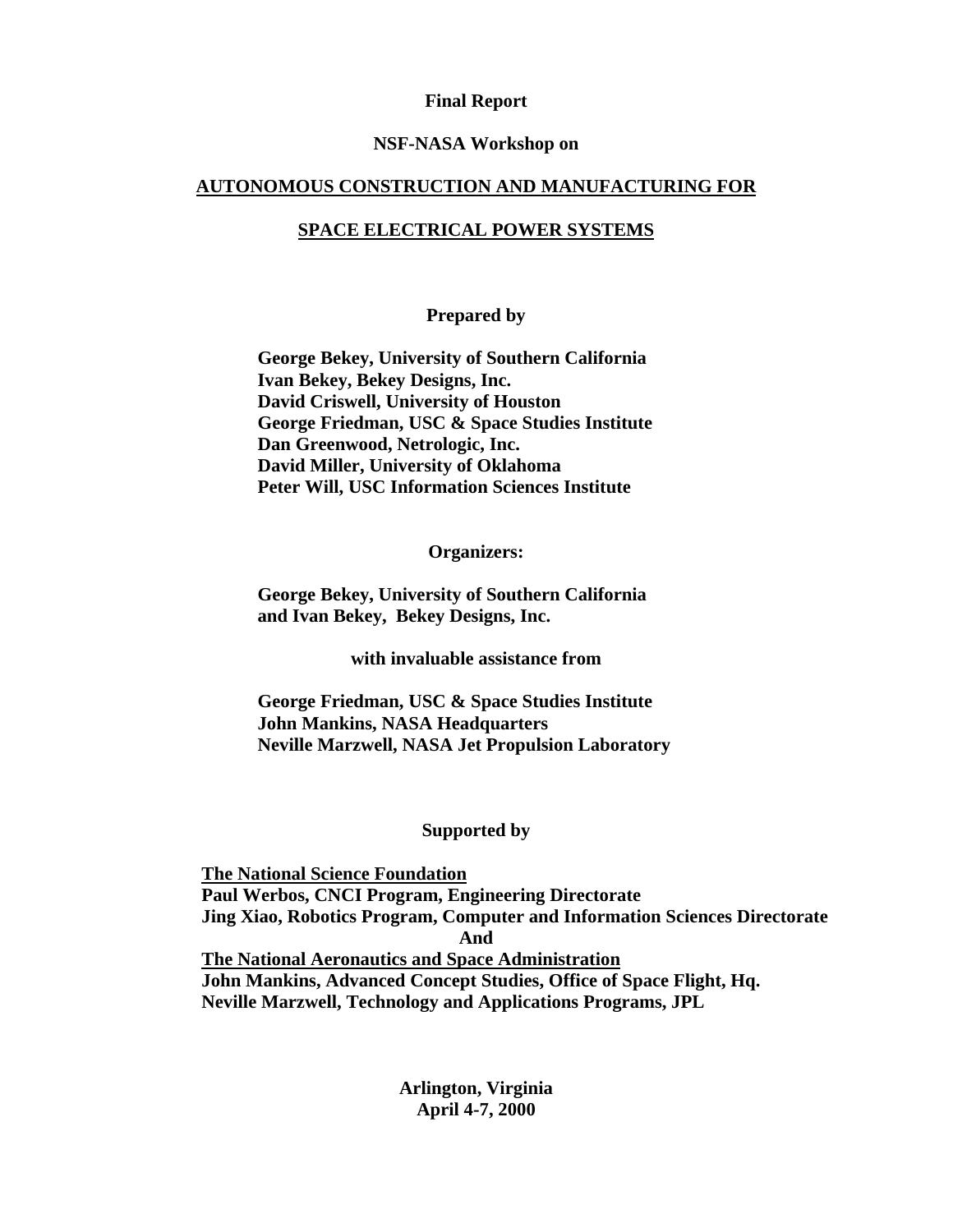# **Table of Contents**

# **Executive Summary**

#### **Foreword by the Sponsors**

#### **Summary of Findings and Recommendations**

 Challenges of Space Solar Power Technology Issues in Robotics for the Construction of SPS Systems Lunar Solar Power and Lunar Manufacturing Self-Replication

#### **Chapter 1. Background of the Workshop**

- 1.1 Introduction
- 1.2 Motivation
- 1.3 History
- 1.4 The Workshop

#### **Chapter 2. Challenges of Space Solar Power Systems**

- 2.1 The challenges
- 2.2 Problem definition
- 2.3 Research issues

#### **Chapter 3. Robotics**

- 3.1 Systems issues
- 3.2 Robotics and systems issues
- 3.3 Top 5 research tasks

#### **Chapter 4. Construction of Satellite Solar Power systems**

- 4.1 Issues in robotics and space solar power
- 4.2 SSP approaches and robot issues
- 4.3 Issues with large structures and robots
- 4.4 Technological "tall poles"
- 4.5 Recommendations

#### **Chapter 5. Lunar Solar Power Systems and Solar Cell Manufacturing on the Surface of the Moon**

5.1 Overview of the lunar solar power system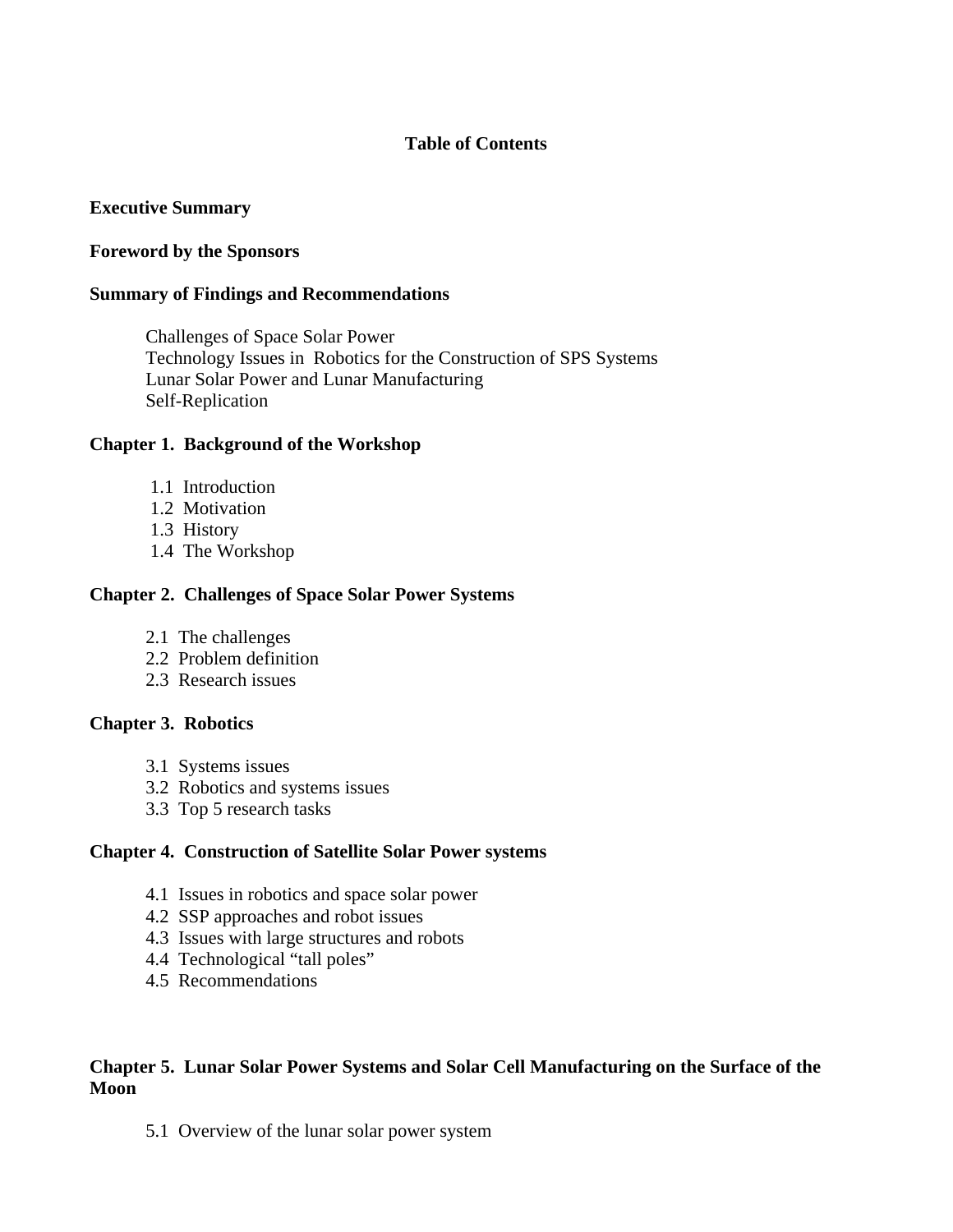- 5.2 Demonstration base for the lunar solar power system
- 5.3 Lunar solar power and sustainable economic growth
- 5.4 Manufacture of solar photovoltaics directly on the lunar surface
- 5.5 Lunar solar power systems and manufacturing findings
- 5.6 Lunar solar power systems and manufacturing research recommendations

#### **Chapter 6. Self replicating automata for space solar power**

- 6.1 Self-replication in the context of the SSP mission
- 6.2 Historical overview of mission-oriented self-replicating automata research
- 6.3 Litany of greedy illusions which hampered progress
- 6.4 Findings
- 6.5 Research recommendations with funding estimates
- 6.6 References

#### **Appendices**

- 1. List of participants
- 2. Workshop Agenda
- 3. Highlights from article in EPRI Journal
- 4. Presentations at the workshop List of presenters Copies of presentation materials (On CD-ROM only)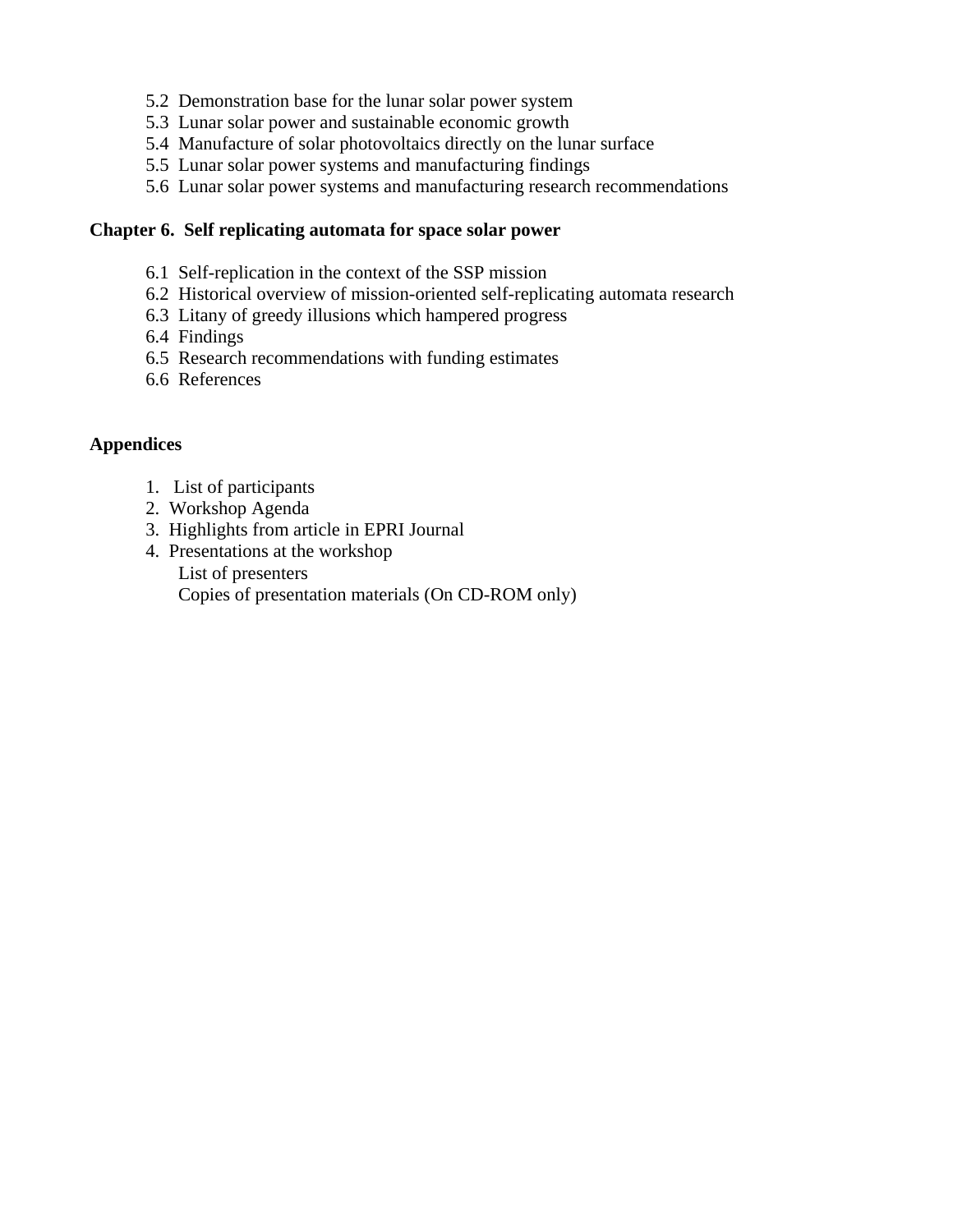# **EXECUTIVE SUMMARY**

A 3-day Workshop was held in Arlington, Virginia from April 4 to 7, 2000 with the support of the National Science Foundation and NASA. The purpose of the workshop was to identify fundamental and applied research issues associated with manufacturing and construction of very large systems in space and/or on the moon. A number of such macro-space systems have been identified and studied, but the most attention has been given to systems designed to convert and deliver massive amounts of solar energy to the Earth's power grids from either Earth orbit or the Moon. The manufacture and assembly of such systems, as well as the production of photovoltaic cells, major structures, transmission subsystems, and robotic facilities from lunar materials will probably require the use of large numbers of semi-autonomous yet cooperating robots. Thus, whether in space or on the moon, these solar power systems are representative of the problems and issues that will have to be addressed in the manufacturing, construction, and assembly of many types of macrosystems in space or on planetary surfaces.

The workshop therefore concentrated on identifying the research issues in manufacture and assembly of both Satellite-based Power Systems (SPS) and Lunar-based Power Systems (LPS). This workshop took no position on the relative merits of space SPS vs Lunar LPS systems for energy delivery to Earth, as either serves as an adequate example for identification of the research issues in space macrosystems and production on the moon using indigenous materials. The workshop participants happened to bring much more detail with them on the LPS than on SPS options, and thus the workshop appeared to concentrate more on the LPS. While this report reflects that disparity, it should not be taken as an endorsement of the LPS approach over the SPS, as credible trade studies between the two approaches apparently do not yet exist. It is important, therefore, to keep in mind that it was not the purpose of this workshop to delve into the desirability or programmatic issues with either system, but rather to use both of them as a means of identifying desirable research directions for semi-autonomous construction and assembly applicable to a broad class of large space systems. The conclusions and recommendations of the workshop should be taken in that context.

The cost of establishing a significant SSP capability for all of humanity within a reasonable time frame is perhaps the most significant issue facing the basic concept. Merely extrapolating existing technology and operational modes is clearly insufficient. Human activities in space today cost on the order of millions of dollars per hour; lifting mass into earth orbit costs on the order of tens of thousands of dollars per pound; and our present pace of space operations would require centuries instead of decades to attain the goal of providing terawatts of power for Earth. In principle, by advancing robotics technology the construction and operation costs of such macro-space structures could be reduced by large factors. Additional large factors could be gained by utilizing space material resources from the lunar surface, enabled by advanced robotics, in the effective processing of raw material and manufacturing much of the required materials in space. If, in addition, means were found to make the manufacturing robots partially or mostly self-replicating, the amount of material brought from Earth for such manufacturing could be greatly reduced. Together these capabilities have the potential to enable such large cost reductions, in a reasonable time, so as to bring Space Solar Power systems into the realm of the practical and viable.

Therefore this workshop was organized into four subgroups, concentrating respectively on system challenges of space solar power, robotics and technology issues, manufacture on the Moon and lunar power systems, and self replicating automata. The major findings and recommendations from these groups appear below, and are based on the formal presentations and extensive discussions held by the four subgroups.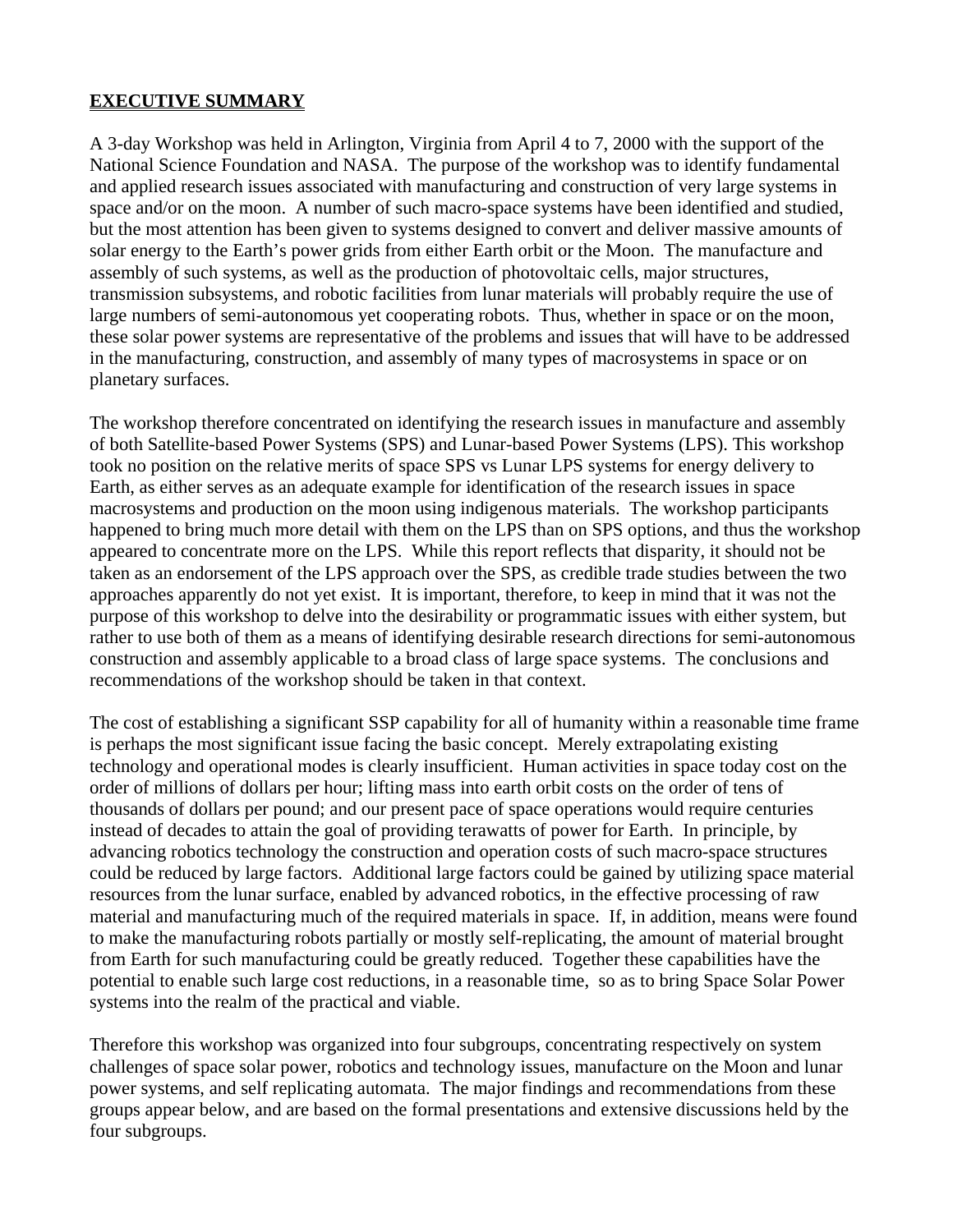# **FOREWORD BY THE SPONSORS**

# **Mr. John Mankins, National Aeronautics and Space Administration**

The prospects for exploration and commercial development of space during the coming several decades presents a compelling challenge for many individuals, organizations and countries. Certainly reliable and affordable transportation to space is the first and foremost hurdle that must be surmounted. Achieving affordable and abundant power in space is almost as important. Becoming "energy rich" is a critical goal for technology researchers pursuing the capabilities that will be needed for sustained campaigns of human exploration beyond low Earth orbit. Moreover, as space visionary Dr. Gerald O'Neil recognized twenty years ago, without energy there can be no industrialization.

The large space systems that will be enabled by  $-$  as well as enabling  $-$  an energy-rich future in space will only be affordable if they can be manufactured, constructed and operated in ways that are dramatically different than those possible today. Highly intelligent and adaptive machine systems will be critical to the technical and economic viability of such large systems. Innovative uses of space resources must be considered and pursued where appropriate. "Brilliant" communities of machines that adapt and reconfigure autonomously must emerge just as networks of desktop computers have largely supplanted the business mainframes of a generation ago.

The workshop co-sponsored by the National Science Foundation and NASA addressed some of the critical technology research challenges that must be addressed. The workshop and this report represent a good foundation upon which to build future meetings and future cooperative research and technology undertakings.

John C. Mankins Manager, Advanced Concepts Studies Office of Space Flight NASA Headquarters

# **Dr. Paul Werbos, National Science Foundation**

This report by Bekey et al marks a major advance in our understanding of the policy issues associated with low-cost solar power -- in my opinion. Officially, this report represents the views of the seven authors, not the views of the sponsoring agencies or even the views of the funding officers like myself who supported the workshop. Here I will give my personal views. These views are heavily shaped by the ten years I spent at the Energy Information Administration of the Department of Energy, where I was responsible for evaluating and then generating long-term energy forecasts, just as much as they are shaped by my twelve years at NSF.

It was a great pleasure at this workshop to talk again with Fred Koomanoff, whom I worked with years ago when he ran the tough and critical DOE evaluation of solar power satellites. Many advocates of SSPS were disappointed by DOE's evaluation of some of the early SSPS proposals -- but it played a critical role in laying out the problems, and stimulating the new, more creative proposals discussed at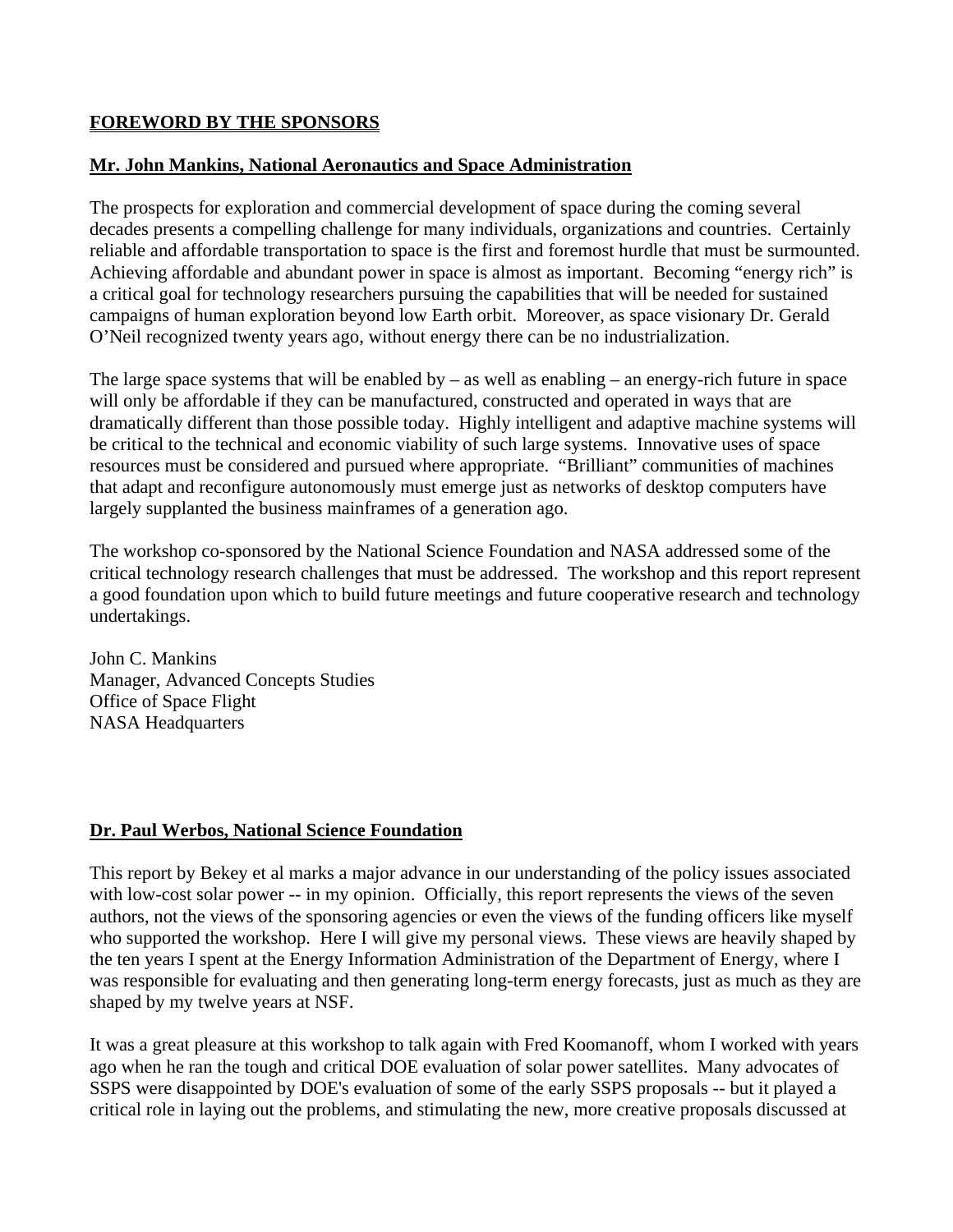this workshop. I hope that there will be a more official follow-up from NSF as such, coordinated with NASA and DOE but at the time I write this, I am the only person at NSF who has seen this report. This workshop had its genesis years ago, when Dan Greenwood came into my office, showed me some of Criswell's latest papers, and asked bluntly: "Do you believe him? Or do you not? Do you think we should be solving our energy problems this way? Or not?" My response was and remains: "It would be grossly irresponsible and dishonest for someone in my position to answer *either* yes *or* no at this time." After the workshop, I feel much more optimistic than before about the lunar-solar option; the answers really were there for a number of questions which worried me a great deal before the workshop. I would strongly urge the skeptical reader to examine the full CD version of this report, to get at least some flavor of the deep and serious technical discussions which took place at the workshop.

Nevertheless, there are still many open questions which need to be proved out, both for the lunar version and the earth-launched version. *Uncertainty* is the central fact of life in any rational approach to energy policy. Under existing technology -- given what we now know about the problems of greenhouse gasses, of nuclear terrorism, and of many other issues -- we simply cannot be certain the human species will be able to survive at all, in my opinion. Many of the conference participants wanted to discuss such issues at great length but I pleaded with the Bekeys to avoid getting deep into those issues, because other groups have already addressed them at very great length elsewhere. (e.g., See Lindsey Grant, ELEPHANTS IN THE VOLKSWAGEN, W.H. Freeman.) Suffice it to say that a truly low-cost renewable option for baseline electric power on a global basis could possibly make or break the future of the human species. If there is any hope at all -- even a 5 percent probability -- of creating such an option within this century, it would be grossly irrational for us to neglect the full exploration and evaluation of that option.

The rational strategy is to identify the key uncertainties in *all* of the promising options, and focus research as effectively as possible on reducing these uncertainties and exploring new technologies which show promise in overcoming the potential showstoppers -- above all, the showstopper of cost. Some people would call this strategy a "wait and see" approach; however, I would think of it as a strategy of "go out and *find out*, and do your best to make it possible." Many people believe that the best way to make a new technology work is to adopt a "can do," optimistic approach. Certainly determination is an important ingredient in making these kinds of things work. But I have seen many huge government projects fall apart when they were captured by a certain kind of optimist, unable to face up to major problems in a forthright and open way. I have seen programs produce nothing because of problems which were actually *solvable* -- because of optimists who were unable to face up to the problems enough to put real resources into the portfolio of novel and risky technologies required to solve these problems.

Among the questions I asked before this workshop were: "If we can do this so cheaply on the moon, why can't we do it on earth, as proposed by Mesarovic and Pestel in the Second Report to the Club of Rome? Where is the detailed, up-to-date audit trail, comparable to what we had when we evaluated synfuels technology? Are any of these people aware of what's been happening in computational intelligence in the last ten years, or is everyone geared up to put money into more classical AI pipedreams like the intelligent Martian robot that a certain famous researcher promised NASA in twenty years -- in the 1960s? Is anyone even willing to take a break from the old debate between advocates and opponents, and start formulating the key questions we need to actually get started on something real? Do we even know where to begin?". I hope that the organizers will forgive me for the obnoxious way in which I kept pushing those questions in the months leading up to this workshop. Most of those questions were answered satisfactorily, in my view, enough for a first cut at it.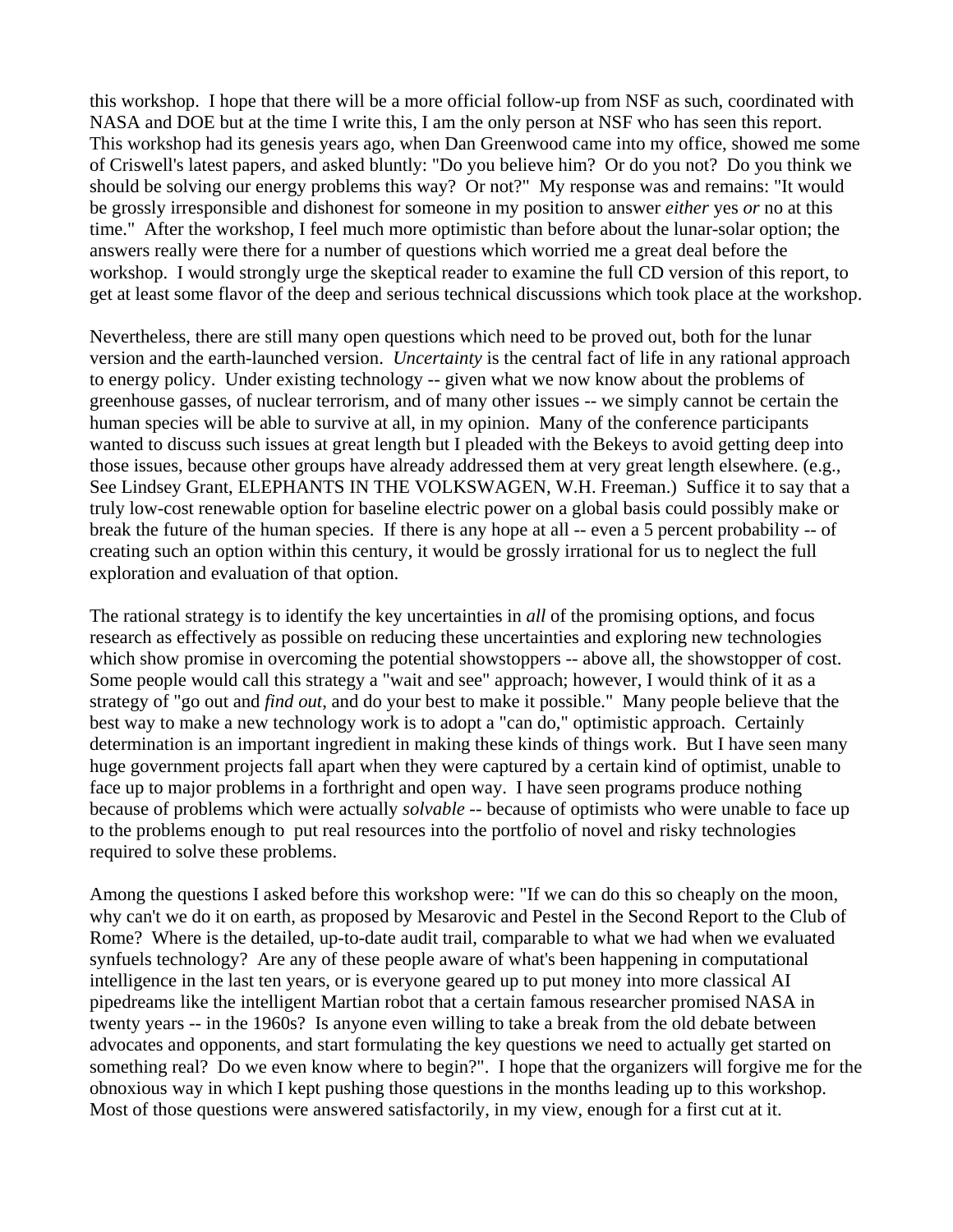This workshop was a Herculean feat, which probably would have been impossible without the unique skills and energy of the Bekey brothers. I was especially impressed by Ignatiev's presentation on how to exploit the vacuum and materials on the moon in order to reduce the inherent cost of making solar cell assemblies. I was impressed by the quiet remarks of other NSF grantees in the chip-making area, who pointed out that many other chip-making technologies could exploit this unique environment as well. I was impressed by the agreement between Whittaker and Criswell that a lunar power system might require only about 5,000 robots -- not so many that self-replication is really necessary, but certainly a large enough number to require new research on what they called "teleautonomy." In effect, they asked: "How do we organize a system of 1,000 robots and 100 humans supervising them so as to build a large integrated system?" Whittaker has done similar things on a smaller scale, now being applied in the mining industry on earth, but more research is needed in order to scale up.

The research issues here are fundamental and generic in nature; they are not the ad hoc and extremely domain-specific kinds of issues which have dominated much of classical AI. Which is the better option -- the lunar option or the earth-launched option? I do not believe that any tradeoff studies done today could answer that question. The earth-launched option has some obvious advantages, but is much more dependent on the cost of transportation to earth orbit. NSF is now funding some very advanced work at Princeton University, at ANSER, at the Stevens Institute of Technology and at Accurate Automation which has the potential to reduce the transportation costs by orders of magnitude -- but it may take decades of struggle to get this all the way from basic research to working SSTOs, especially given the complexity of the problem and the politics, and the power of assorted vested interests. The lunar option has a real potential to become cost-competitive long before the earthlaunched version, if it is given a real chance. But again -- we don't yet know. We need to explore all of these options, as effectively as we can, if our goal is to maximize our probability of survival as a species.

Many people worry about the risks involved in putting millions of dollars into unproven, high-risk advanced technologies -- especially when they see these risks in a real and concrete way in the budgets they are responsible for. But I worry much more about the risks to humanity if we do not -- the risk of losing trillions of dollars of potential benefits, and even a risk to our very survival. Even when unsuccessful, truly advanced cutting-edge research usually delivers new knowledge and educational benefits which conservative and predictable corporate welfare does not. Many futurists would argue that a solution to the world's energy problems would not be enough, by itself, to ensure our survival. I agree -- it is not sufficient, but it *is* necessary. It should be one part of a larger portfolio.

There are other issues -- such as world population growth -- which may be even more important. Yet I was impressed by John Mankins' suggestion that a 10 megawatt demonstrator power satellite might be used to accelerate global wireless Intrenet communications. I wonder: could such a "demonstrator," combined with new educational software and new low-cost interface technology, allow us to have a real, accelerated impact on improving education in the Third World, both to males and to females? (These education variables, in turn, are critical drivers of population growth and productivity growth.) Preliminary inquiries to Hughes satellite services and to education researchers at Carnegie-Mellon suggest that this possibility would be worth evaluating further. Perhaps there may even be a basis for further workshops between NASA and NSF and other agencies, to explore other aspects of this fascinating web of new options and new technologies in service to humanity.

Dr. Paul Werbos

Control, Networks, and Computational Intelligence The National Science Foundation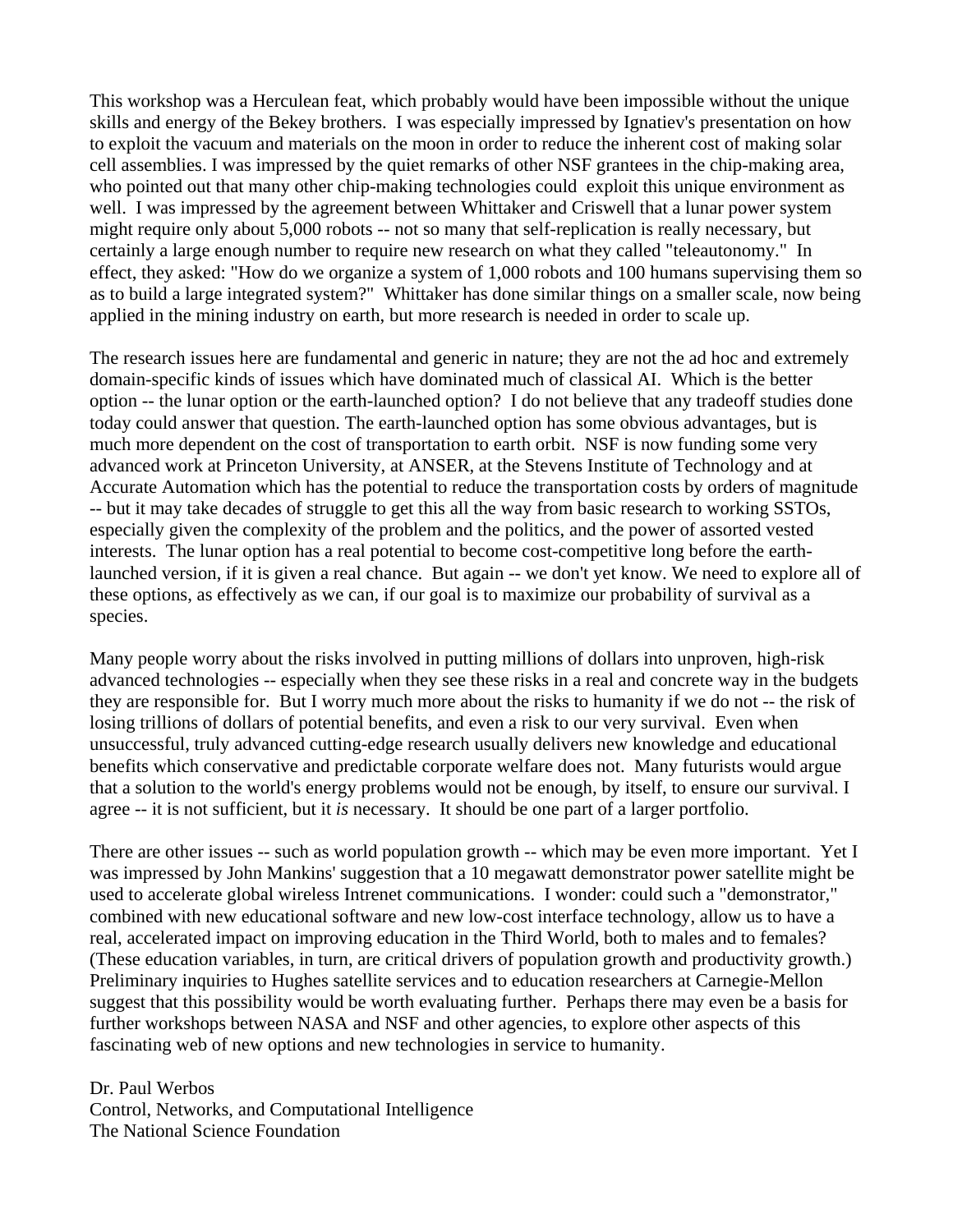# **Summary Of Findings And Recommendations**

# **Challenges of Space Solar Power**—Summarized by Dan Greenwood

The issues associated with such macro projects, which are larger than anything yet attempted in space, must be looked at from the systems engineering perspective. There are a number of major issues that are included but not limited to the following: orbital location, antennas, environmental effects, deployment of large systems, social/cultural implications, needs for power, competition from terrestrial approaches, state of the art of robotic manufacture and assembly, sizing, costs and benefits of the completed systems, mass production of new technologies, and others.

What are the needs for and drivers in robot intelligence for assembly operations in orbit or on the lunar surface? Do we really need self replicating robots or does replacement of production facilities from Earth suffice? We must learn more about control of large groups of interacting robots and we must generate plans to incorporate increasingly sophisticated levels of robot capability. We need to research ways of verifying the performance of very complicated robots that may have to function as manufacturing, installing, monitoring and repairing robots. A robot may have to be able to repair another robot or self-repair. We must demonstrate the production of glass and amorphous silicon from material which simulates that lunar regolith at the earliest possible time so that the basic feasibility of the initial steps in the LPS manufacturing can be established. Whether robots should be passive or active and the associated failsafe issues needs to be addressed. What is the degree of autonomy that is required or can be entrusted to "smart" robots in building orbiting structures? Research must determine how relatively autonomous robots can interact with humans when both are subject to erroneous behavior--for example, whose judgement is best in cost or life-critical situations.

There are a number of questions relating to the competitiveness of such systems and what it takes to understand and minimize the environmental impact issues of power from space. The incremental development and testing of the new technologies, and their credible demonstration will be a key step in building confidence that these macro systems can be built and operated. The potential for carbon nanotubes (Buckytubes) appears to be significant and assessing their role in SPS development is a worthwhile research activity which was not done in the NASA Fresh Look study. We should find ways of automating design tools and making the human machine interface more natural and intuitive. There are a large number of system competitiveness issues that were identified which, though they probably fall outside the scope of the thrust of this workshop, nonetheless, will be as crucial to the viability of these systems as are the robotics and mass manufacture questions addressed. Some of these issues were therefore included in the group findings in Chapter 2.

#### **Technology Issues in Robotics for the Construction of Space Solar Power Systems**

# Summarized by David Miller

The group determined that there are at least three enabling robotic technology areas that cut across all of the different scenarios for space solar power generators, and all of the major robotic approaches for each of those scenarios. These areas are:

*In-situ production of robot parts*: This area involves the automated manufacture, assembly and repair of robot parts and subassemblies. This is a first step towards making a self-replicating robot. It is also tightly related to any type of in-situ manufacturing – a capability that is needed in most of the construction scenarios.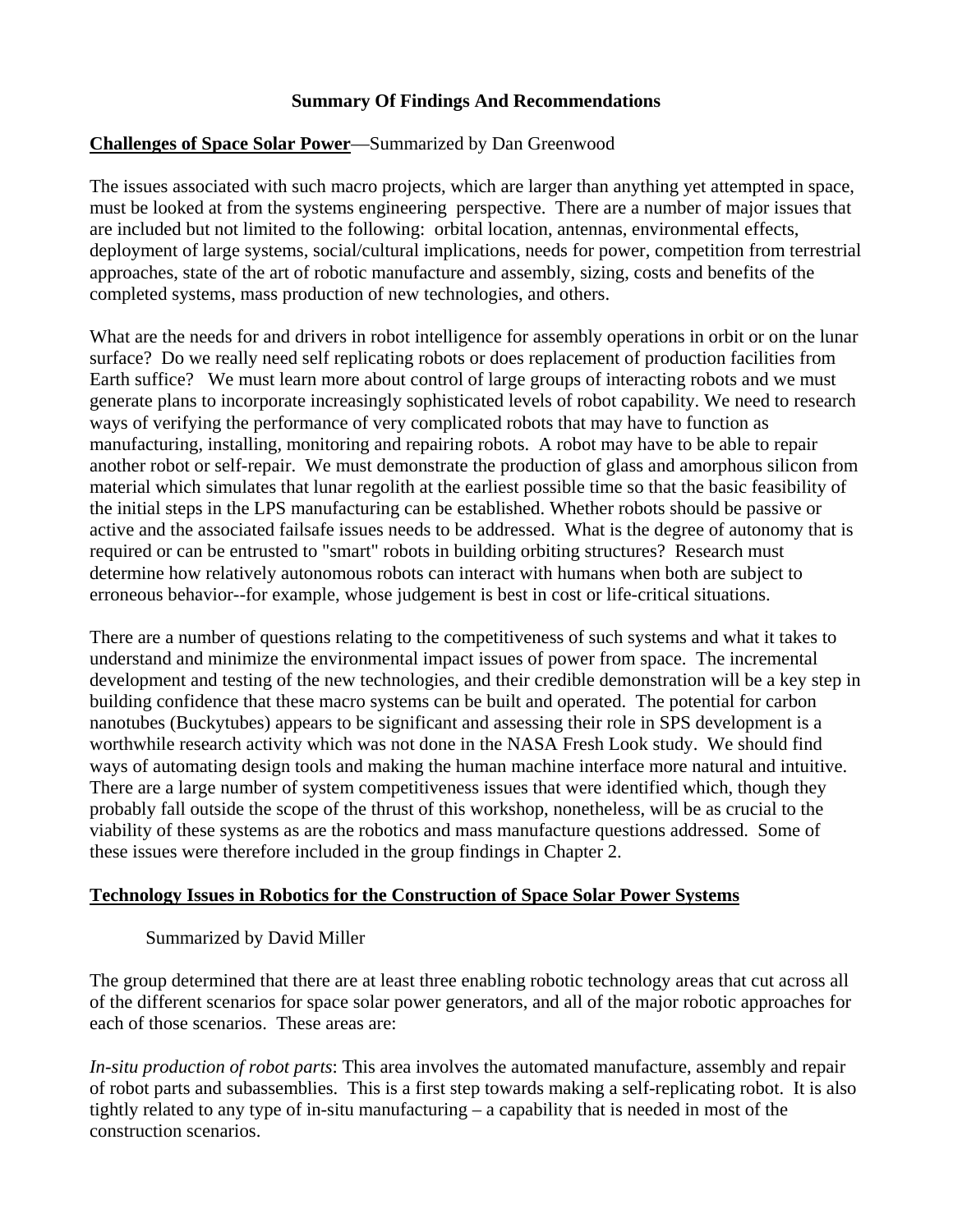*Large numbers of cooperating robots*: This area involves the capability of having multiple robots cooperate in completing a task that cannot readily be done by a single robot. Research is needed in both groups of heterogeneous and homogenous robots. The SSP will involve large numbers of robots (thousands) all of which need to act in a semi-coordinated fashion.

*Automated task scheduling and planning tools (including simulation*): This area covers AI planning, automated scheduling, shop scheduling and particularly simulation. Planning and scheduling have been research topics for decades. It will be difficult to understand which techniques are most applicable to the SSP without an improved simulation capability. Simulation techniques also need to be improved in order to allow better understanding of sensing, communication and other issues that crop up in these scenarios and are impractical to test and evaluate in the laboratory.

Innovative new thin film technologies were described in one of the presentations that aim to replace conventional structures with gossamer structures and control them adaptively with information, which could result in major weight and cost savings. But the robotic assembly of such structures is radically different than that of more conventional structures and probably will require different robotic techniques.

This group also recommends using the construction of a rectenna as a common domain for the terrestrial testing of the research systems created in each of these areas.

# **Lunar Solar Power and Lunar Manufacturing** – Summarized by David Criswell

There is an overwhelming need on Earth for clean, low cost, and abundant energy that is renewable. A Lunar Solar Power System could supply this needed power to Earth well within the 21st century. The key to the Lunar Solar Power System is the construction of most of the operating components on the Moon from lunar materials. The construction of adequate lunar derived photovoltaic cells from lunar simulates has been convincingly demonstrated by Dr. Alex Ignatiev in the laboratory. The essential production procedures have been demonstrated in orbit about Earth onboard the Wake Shield facility.

Terrestrial cells, and other solar conversion systems, must be made to resist long-term degradation by air, water, dust, and other chemical and biological agents. Terrestrial solar conversion systems must be mechanically rugged. These degrading factors are not present on the Moon and thus the arrays need not be massive and rugged. The manufacturing of solar cells and other solar conversion devices should be inherently significantly less costly on the Moon than on the Earth. On Earth the deposition and implantation processes must be operated within vacuum systems that are expensive to build, operate, and maintain. In comparison, the cost of lunar solar arrays are reduced by manufacturing the solar converters in the lunar vacuum. Sunlight can be used directly for evaporation of constituents. The solar converters and structural components are very much reduced in mass through such options as depositing solar cells directly on the lunar surface.

The Lunar Solar Power System can be fully understood and planned through a reasonable set of technical developments, demonstrations, and life-cycle analyses. An extensive base of technology, production expertise, and operational experience exists in the fields of radar, radio astronomy, wireless telecommunications, terrestrial photovoltaics, the Apollo and other lunar programs, launch systems, and the terrestrial industries of materials handling, glass products, and microelectronics. Detailed design and engineering for the creation, operation, and maintenance of the Lunar Solar Power System can be established through a sequence of progressively higher fidelity demonstrations on Earth, in low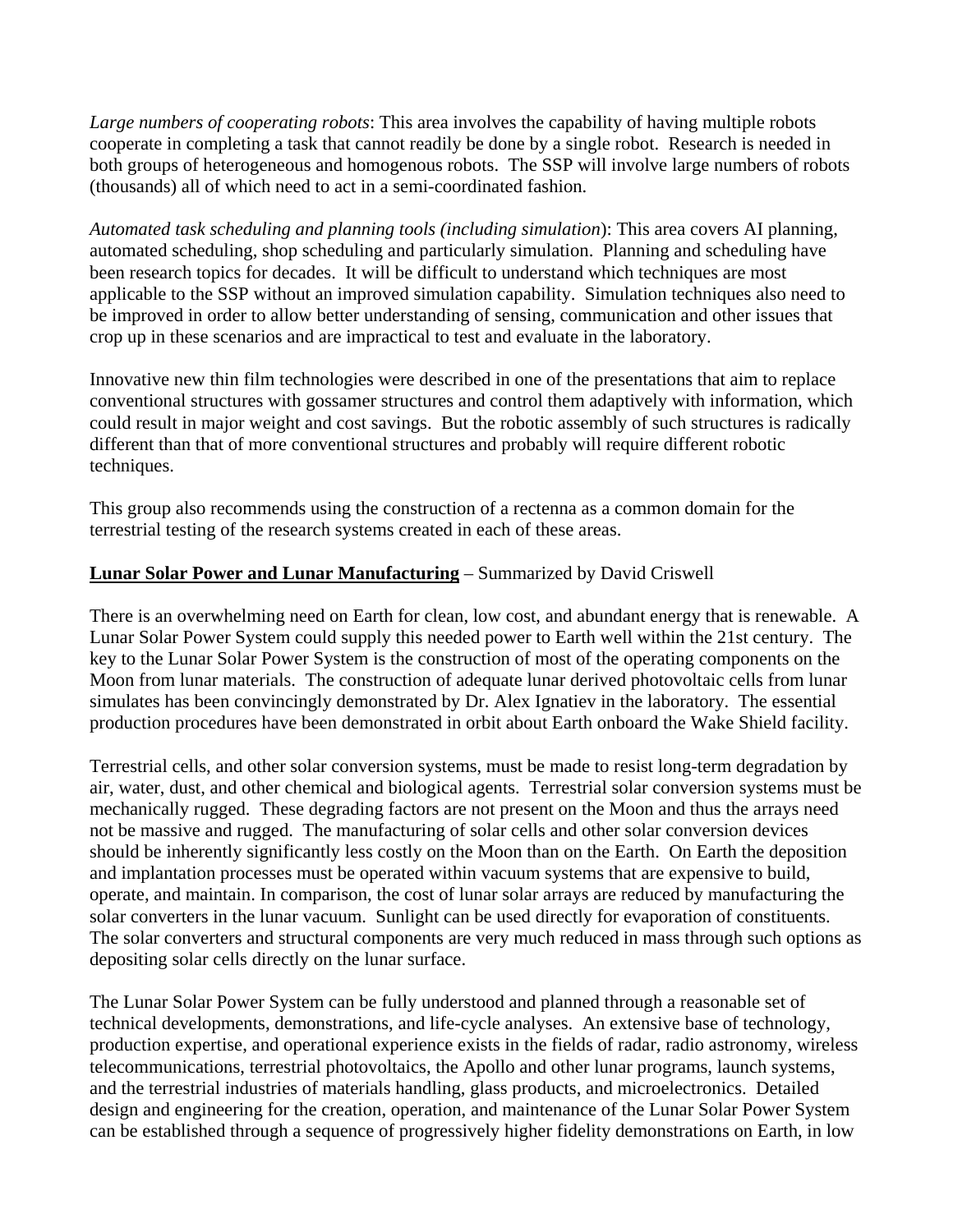Earth orbit, and on the Moon. Several reasonable methods exist to significantly reduce present estimates of the up-front cost of the Lunar Solar Power System. Lunar materials can be used to make significant mass-fractions of the production machinery transported from the Earth to the Moon. Lunar materials and beamed power can support transportation between Earth orbit and the Moon and reduce the cost of logistics. Advances in robotics and teleoperation /virtual presence allow Earth-based personnel to control the production, assembly, and maintenance of the Lunar Solar Power System and to expand the lunar industrial capabilities beyond power production. Recommendations are provided for analyses, component and systems development, and for ground, orbital, and lunar demonstrations.

# **Self-replication** – Summarized by George Friedman

Potential self-replication designs can support the Space Solar Power (SSP) objectives in at least three ways: lowered construction costs, lowered transportation costs by using extraterrestrial material and, most significantly, acceleration of the pace of space development so that humanity can benefit from space power over a time frame of decades rather than centuries. John von Neumann conceived of at least two models of self-replicating automata: the kinematic model which works in the real physical world, and the cellular automata model which works in the virtual world of computer memories. Although it is only the former which is useful to the SSP mission, it is the latter which has received orders of magnitude more attention from researchers.

The most significant SSP-relevant work on self-replication for space power was an in-depth 1980 NASA study, but it failed to receive funding. One reason for the lack of kinematic model success is certainly the greater difficulty of designing complex systems in the real world rather than an abstract, virtual world, but there may be other reasons, associated with setting unnecessarily idealistic goals. These "greedy illusions" include: complete closure, complete autotrophy, completely universal constructors, completely internal "autonomous" robotic genomes, central rather than distributed robotic assemblies and the required depth of artificial intelligence. A fundamental finding is that: *we should focus on the rich domain of the possible rather than yearn for presently impossible fantasies. Humanity really needs space power soon, and it is attainable.* 

There exists a paced series of economical research directions which include: development of an operational effectiveness model, a more detailed simulation of alternative production network system concepts for self replication, the examination of teleoperated and autonomous "robotic genome control," the use of molecular nanotechnology for the universal constructor, as well as more studies in von Neumann's early work in automata theory, complexity, evolution and biologically inspired design of large systems.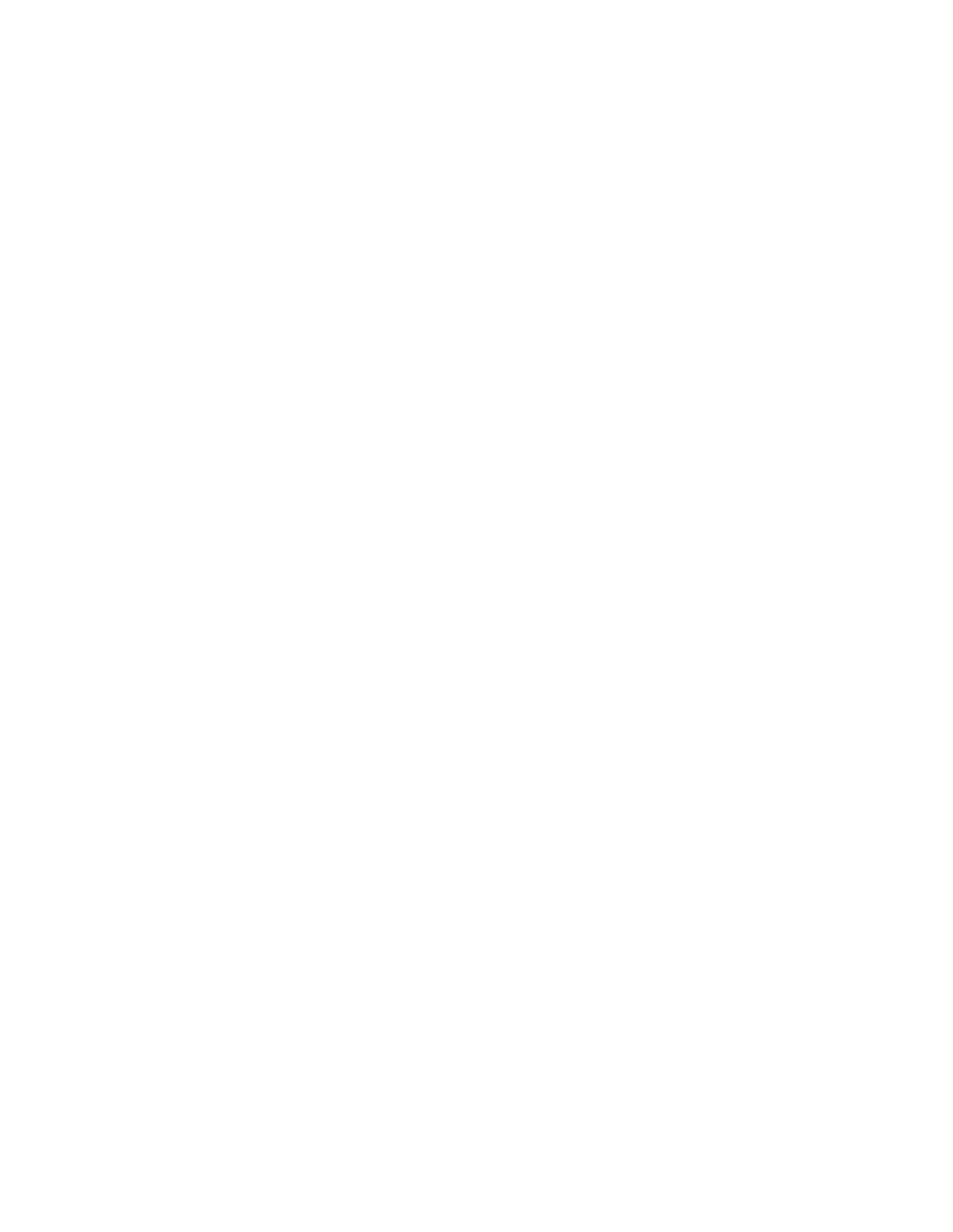# **CHAPTER 1**

# **BACKGROUND OF THE WORKSHOP**

# 1.1. Introduction

A 3-day Workshop was held in Arlington, Virginia from April 4 to 7, 2000 with the support of the National Science Foundation and NASA. The purpose of the workshop was to identify fundamental and applied research issues associated with construction and manufacturing of very large systems in space and/or on the moon. Such issues will arise in connection with the construction and/or assembly of systems designed to convert and deliver massive amounts of solar energy to the earth's power grids, as well as with the automated production of photovoltaic conversion systems from lunar materials.. The manufacture and assembly of such systems will probably require the use of large numbers of semiautonomous yet cooperating robots. Thus whether in space or on the moon, these solar power systems are representative of the problems and issues that will have to be addressed in the construction and manufacturing of many types of macrosystems in space or on planetary surfaces.

The workshop therefore concentrated on identifying the research issues in manufacture and assembly of both Satellite-based Power Systems (SPS) and Lunar-based Power Systems (LPS). This workshop took no position on the relative merits of space SPS vs Lunar LPS systems for energy delivery to Earth, as either serves as an adequate example for identification of the research issues in space macrosystems and production on the moon using indigenous materials. While it appeared that credible trade studies between the two approaches will be eventually required, it was not the purpose of this workshop to delve into the desirability or programmatic issues with either system, but rather to use them as a means of identifying desirable research directions applicable to a broad class of large space systems. Thus the conclusions and recommendations of the workshop should be taken in that context.

The Workshop was attended by 55 people representing a variety of interested communities, from government to space science, from robotics to self-replication. The complete list of attendees is given in Appendix 1, and the complete program is reproduced in Appendix 2.

The Workshop was organized into four subgroups, concentrating respectively on system challenges of space solar power, robotics and technology issues, lunar power systems, and self replication. The major findings and recommendations from these groups appear in the following chapters, and are based on the formal presentations and extensive discussions held by the four subgroups.

# 1.2 Motivation

As we move into the  $21<sup>st</sup>$  century, it is increasingly important to the survival of our species that we identify renewable sources of electrical energy, since even the most optimistic estimates indicate that economically useful supplies of fossil fuel supplies will be largely exhausted within the next century. Generation of large amounts of electrical energy in earth orbit or on the moon and its transmission to earth are among the possible solutions to the problem. Very large macrosystems in space and/or on the moon will be required to attain such objectives, and the design, construction and operation of such large systems will pose problems of enormous magnitude.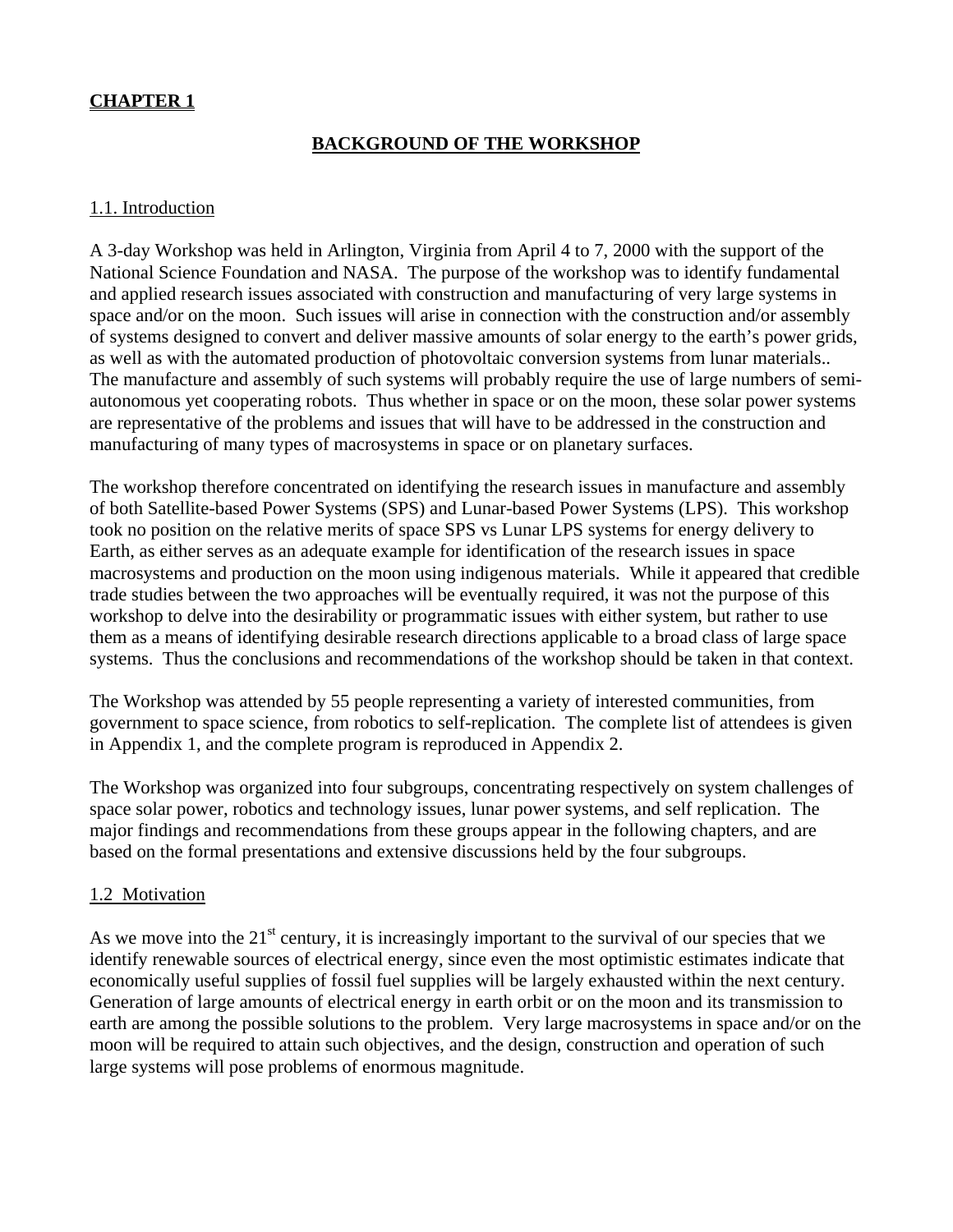# 1.3 History

The idea of generating large amounts of electrical power in space using large satellites equipped with photovoltaic cells, and transmission of the power to earth using microwaves was proposed by Peter Glaser in 1968. In the 1970s a number of careful and well funded studies by DOE and NASA proposed several feasible configurations, and a "reference" system with satellite collectors several km in length and width. Evaluation of this reference system concept by the National Academy of Sciences resulted in a pessimistic assessment due to uncertainties in the environmental effects in the vicinity of the receiving rectifying antennas ("rectennas"), possible effects on the ionosphere, the extremely high cost of development and deployment, and the resultant high cost of the generated electricity. This assessment unfortunately did not include even the call for the definition of a research program to resolve these issues, and thus the report essentially killed the SPS.

In the 1995-97 period NASA conducted a "Fresh Look" study of Space Solar Power system (SSP), commissioned by Ivan Bekey and directed by John Mankins. The study concluded that in order to overcome the technical and economic show-stoppers of the 1970's SPS reference concept, new technologies and system architectures could radically reduce the difficulty and cost of SSP development, deployment, and operations costs and therefore result in a number of viable SSP system concepts. The economic viability of all these new system options were dependent on major advances in the technologies of power generation and beaming, structural design, mass production, and launch vehicles.

During the past several years a number of studies resulting from the NASA Fresh Look Program have demonstrated novel approaches to these earlier technical problems. Rather than using large flat panels covered with solar cells, the current configurations frequently are based on modular replicated structures, modular phased array antennas for conversion and transmission of the power, and modular means for collection and conversion of sunlight. The modular constructs allows mass production of large number of modules and subunits, resulting in major reduction in cost from the earlier unitary constructs. In addition semi-autonomous robotic assembly takes the place of hundreds of astronauts, which also is crucial in reducing cost and establishing feasibility. Thus, given these approaches and technological advances the generation, collection, transmission and reception of vast quantities of power economically enough to be competitive with terrestrial power should be attainable.

These space solar power systems, and the parallel concept of siting similar systems on the surface of the moon, are critically dependent on two general areas:

• Cooperative multirobot semi-autonomous assembly of the needed collectors and transmission systems to reduce assembly difficulty, time, and cost, and

• Semi-autonomous manufacturing of photovoltaic cells and other major components from lunar materials in the lunar environment, which would reduce both their manufacture and transportation costs.

Both of these areas pose system issues of enormous magnitude. Clearly, some work in cooperative robotics (using a few or even a dozen robots) has been demonstrated. However, there are fundamental scientific and technical issues associated with the autonomous or semi-autonomous operation of hundreds of free-flying, robotic vehicles in space, assembling solar collectors, transmitters, and antennas. How are such robots controlled? How can they coordinate their work? Are hierarchical organizations of robots necessary, or can they work in a "democracy"? Can we learn lessons from the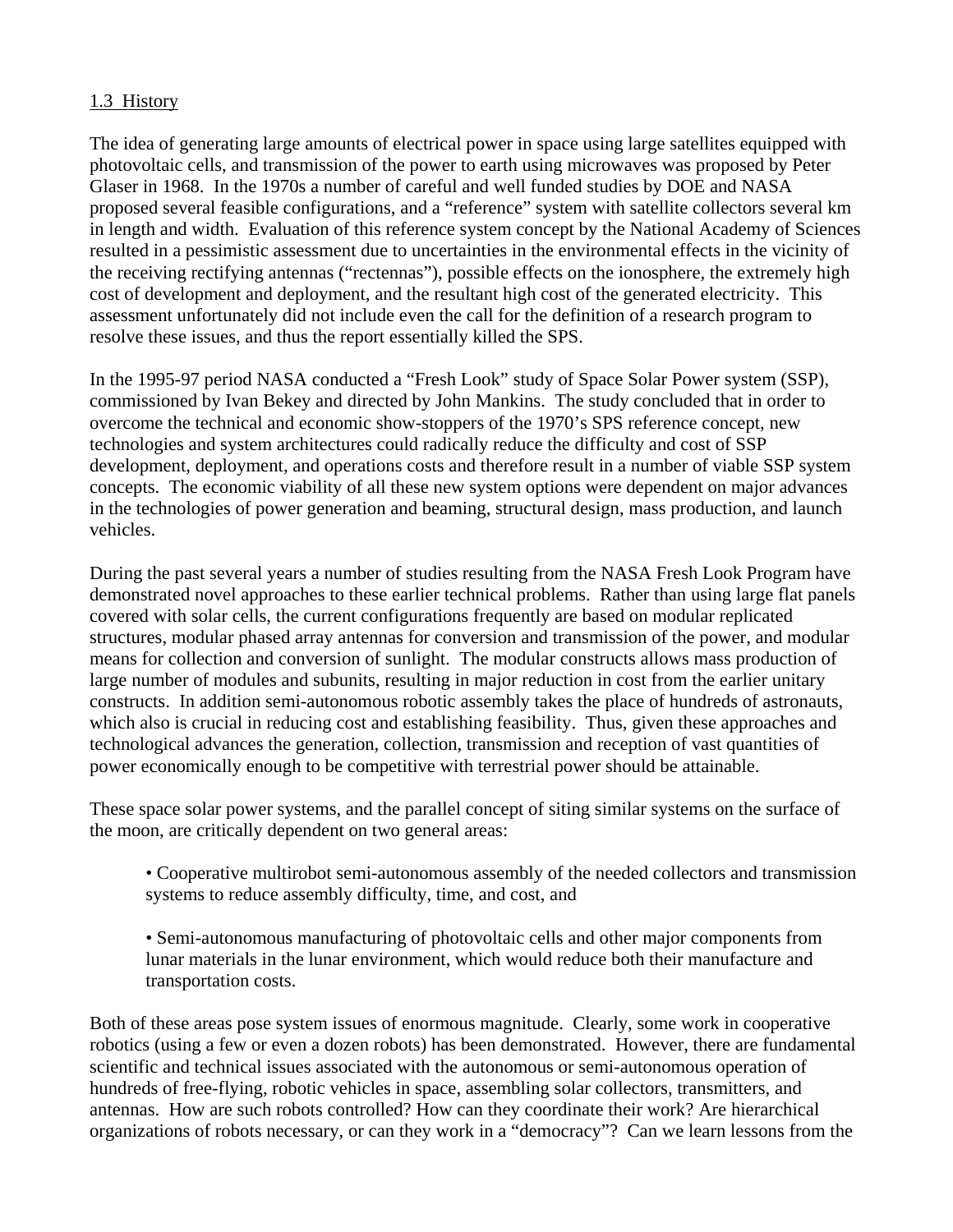cooperative behavior of social insects, e.g., the construction feats of African termites? And lastly but certainly not least: is a small degree of human supervision or control desirable to greatly simplify the robot's tasks? Because of the uncertainty of these issues we have taken to describing the robots as "semi-autonomous" rather than "autonomous".

An option exists for manufacturing the needed solar cells and some structural components of the SSP from lunar material on the surface of the Moon, rather than transporting them from Earth. Furthermore the major system option of actually siting the entire system on the Moon (the LPS) requires that virtually all the components be manufactured and assembled in the lunar gravity, using semiautonomous manufacturing facilities of unprecedented scope. This adds the major issues of how to perform the assembly and operation of mostly-autonomous manufacturing and assembly facilities on the lunar surface. Ideally such facilities should be self-assembling, make use of local raw materials, be robust and self-repairing, and require mainly robots rather than human astronauts. Under the ideal scenario a group of robots performs cooperative assembly of a manufacturing facility on the moon, including appropriate diggers and conveyors to obtain local material and use of solar cells for generation of needed electrical power. The NASA Administrator (or the President of the United States) presses a button; lunar "sand" is processed, components are molded, cut and assembled, and fully operational photovoltaic units come out the facility, ready to be assembled into a lunar power generating station or shipped to Satellite Solar Power Satellite sites in orbit.

Clearly, the problems here are even more complex than those faced by the solar satellite-building robots, since they involve both manufacturing and assembly. What knowledge is required to make such manufacturing possible? Do we have the knowledge to create components and systems using only materials available on the lunar surface? How are the designs and assembly instructions for the factory stored, accessed, and implemented? Do different robots have different capabilities? What happens if one or a group of robot becomes incapacitated by meteorites? Can the lifetime and reliability of such factories be modeled? How much autonomy in the robots is possible or desirable? Would a small degree of human supervision have disproportionately large effects on the feasibility and cost of such operations? And, the deep underlying question: Can such a factory build a clone of itself?

# 1.4 The Workshop

The workshop attempted to identify the research issues associated with these two scenarios by both formal presentations and a number of breakout discussion groups. The following section presents detailed reports from the four discussion groups. The slides used in the formal presentations listed in the program (Appendix 2) are included in the accompanying CD, as is material that was going to be presented by Neville Marzwell before he became ill. The output from this workshop is a research agenda to address these issues, which we believe are fundamental to the goal of achieving practical SSP technologies within the next 20 years, and the successful fielding and operation of SSP systems in the following decades.

As evidence of growing current interest in this topic, an excerpt from a recent article in the *Journal of EPRI*, the Electrical Power Research Institute, entitled "Solar Power from Space: Beaming Electricity from Space-Based Power Systems Could Brighten the Environmental Outlook" is presented in Appendix 3.

It must be remembered that these issues will also be of crucial importance to other space macrosystems in the future, making the recommended research broadly useful.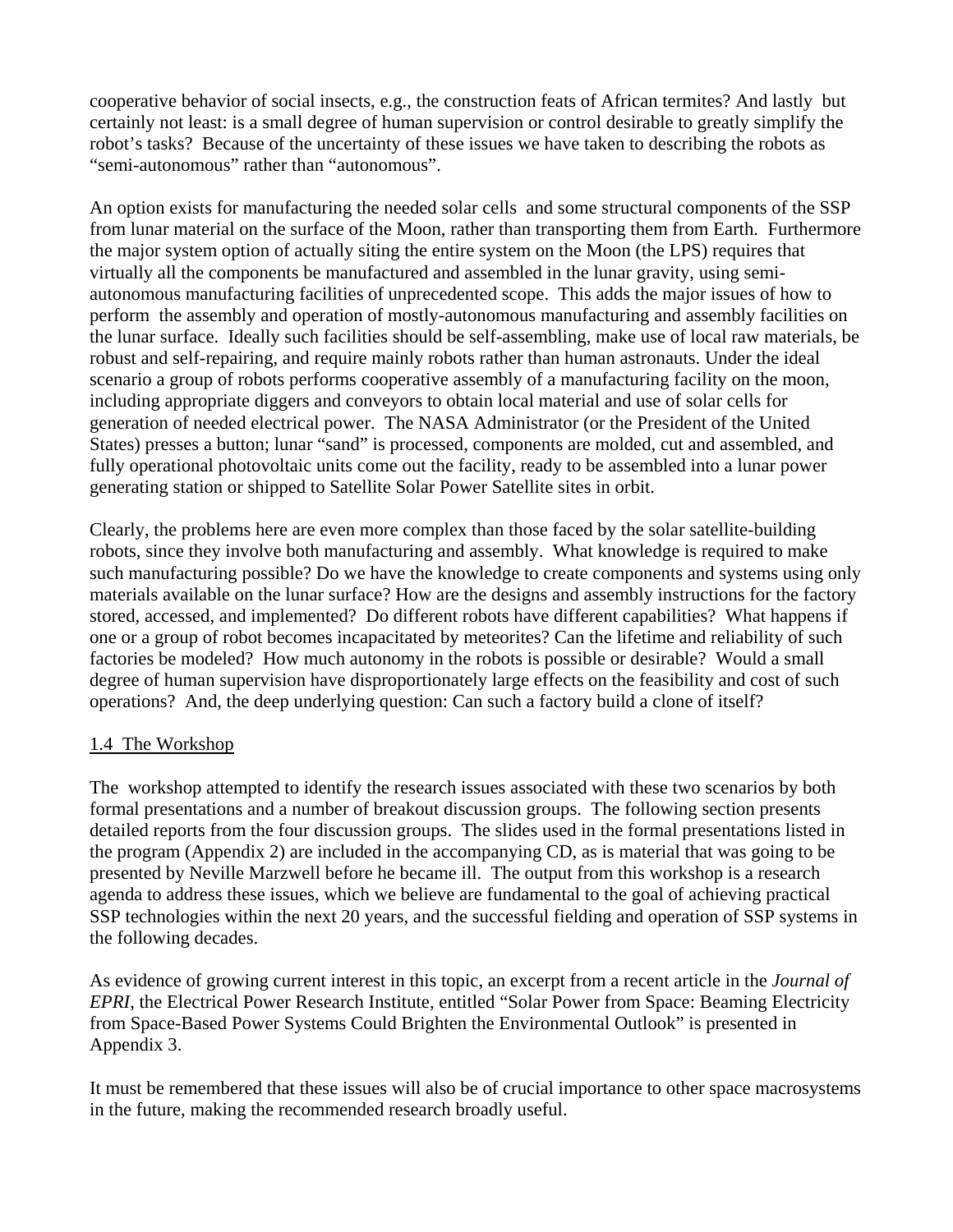# **CHAPTER 2**

#### **CHALLENGES IN SPACE SOLAR POWER SYSTEMS**

(Summary by Dan Greenwood)

#### 2.1 The Challenges

The world currently uses power at the level of trillions of watts (TW)and, within the next several decades a requirement of average power demand in the neighborhood of twenty TW's is a conservative estimate. To conserve resources and to minimize pollution a renewable, predictable, economic and reliable source of energy is necessary. Solar energy collected on earth is a candidate for providing energy at the TW level. However, it is currently not economically competitive with nonrenewable energy sources, and is not predictable without very expensive energy conversion, storage, and redistribution systems. Both the SPS and LPS are systems that are capable of providing power at the TW level renewably and predictably. The economic viability of both systems depends on improvements in earth or moon based manufacturing and reduced costs of launching materials, people and equipment into orbit.

To produce a space macrosystem capable of generating enough to meet global demands it will be necessary to transport millions of tons of material into orbit for developing an SPS system and several hundred of thousands of tons of machinery and supplies for manufacturing an LPS system. To begin deploying such systems in 20-30 years, and to minimize the health risk of exposure of humans to space radiation, it will be mandatory to use robotics and telerobotics in their construction and deployment. Regardless of the time that such systems are deployed, robotics and advanced automation will always be critical to assuring minimal cost development and safe and reliable operation. It was the goal of the workshop to identify the nature of the research and development required in the next decade to facilitate the deployment and operation of space macrosystems such as the SPS and LPS in any of the many possible eventual embodiments of such systems.

Many of the workshop participants were not knowledgeable of the substantial amount of analysis previously performed and of the proof of concept experiments conducted on space power generation and power beaming. Furthermore, since a specific and universally accepted problem definition does not exist, many of the issues identified and concepts debated were largely of a general or intuitive nature. In addition, since some of the participants were very familiar with the subject material and had large of amounts of data on hand to support their views, there was often information overload on the part of those participants who newly were initiated into the subject matter by the space power experts in attendance. Despite this mismatch of abilities of assimilate the often unfamiliar concepts and terminology of the information providers, it appears the a basic ability to communicate and understand the issues posed, meaningful questions and issues evolved by the final day of the three day workshop. The workshop attendees were truly a multidisciplinary group, consisting of experts in robotics, selfreplicating systems, material processing, space macrosystems, neural networks, energy systems, systems engineering, radiology and many other professions. Such a group is representative of the large number of diverse skills that will be necessary to design and implement the space macrosystems presented and deliberated during the workshop. Some of the concepts and technical challenges that this group considered to be worthy of future R&D support from NSF and NASA are the following: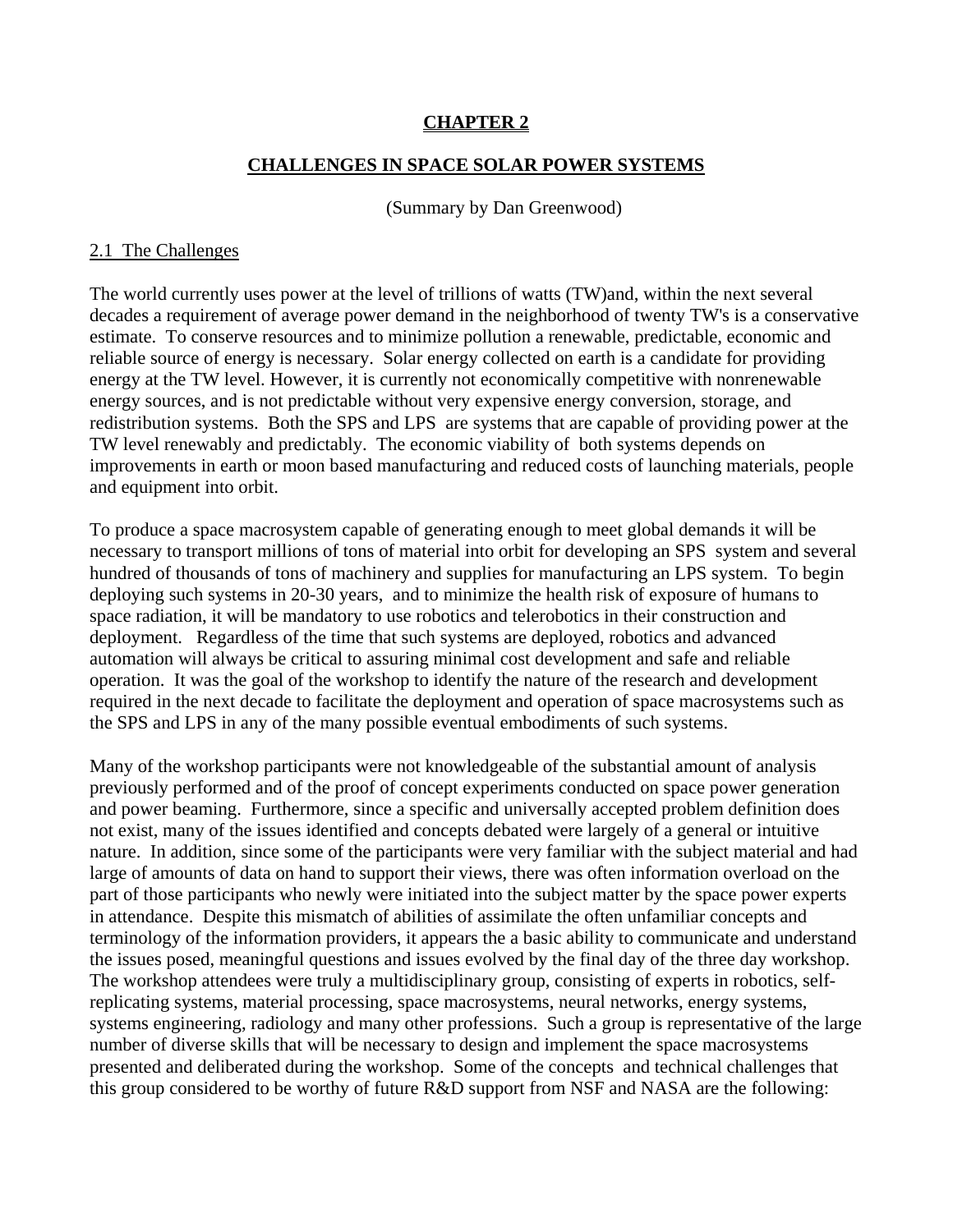# 2.2 Problem Definition

For both SPS and LPS it is necessary to make explicit the baseline system concept from which the specific problems applicable to a robotic approach can be defined. The mix of human and robotic tasks needs to be determined. In the case of SPS plans for new technologies in material developments could have a major impact in the robotics applicable to building the structures in orbit. Handling flexible versus rigid components imposes vastly different constraints on robotic aids(the CMU simulation of a robotic assembler which moves along the girders of a rigid structure would not be applicable to a flexible film structure, for example). We must explore ways to reduce system costs by utilizing smart materials, collaborating robots and self deployable structures.

There are many possible ways to design the LPS and to terrace the development of a basic capability. We need to define first steps and realistic goals that build confidence in subsequent steps. Can we define a minimal system which is completely robotic which operates on the lunar surface and which can scale to a larger system which has humans in the loop? We must research the following basic processes for bootstrapping a minimal LPS robotic capability:

- 1. Excavation: lunar power sources, equipment capabilities, control, re-cycling, repair, life-cycle,
- 2. transportation, maintenance, sensors
- 3. Beneficiation: same as 1)
- 4. Chemical Refining: processing, materials, same as 1)
- 5. Hot forming: heat transfer, same as 1)
- 6. Cold assembly: same as 1)
- 7. Macromanufacturing: miniaturization to reduce mass, same as 1)

#### 2.3 Research issues

The issues associated with such macro projects must be looked at from the systems engineering perspective ( the Apollo Project or ISS are relatively small projects compared to what both SPS and LPS would entail ).

Orbital issues: Control, launch logistics, debris, interference with other space and science missions, coordination of large groups of people throughout the world.

The receiving antennas (rectennas) could account for 80% or more of the cost of the LPS so specific cost components must be identified and methods to reduce cost must be researched. The aluminum required to build a rectenna contributes to the cost and producing aluminum uses relatively large amounts of electricity. Since both SPS and LPS need rectennas and both systems produce electricity ways of self generation should be determined. Thus, the first rectennas could be deployed near aluminum processing facilities that already exist.

The environmental impact of rectennas and associated power lines to link these new sources to the power grid will be very critical to public acceptance and we need much research to optimize this process. Microwaves when used as specified for SPS and LPS have not been shown to have any short term negative impact, however, no long term testing has been done. The placement of rectennas will be critical and will take significant interaction with land planners and political and public leaders. Social and cultural issues must be circumscribed: who owns what and how are developing countries to folded into the enterprise. Lunar manufacturing is estimated to require the most mass from earth so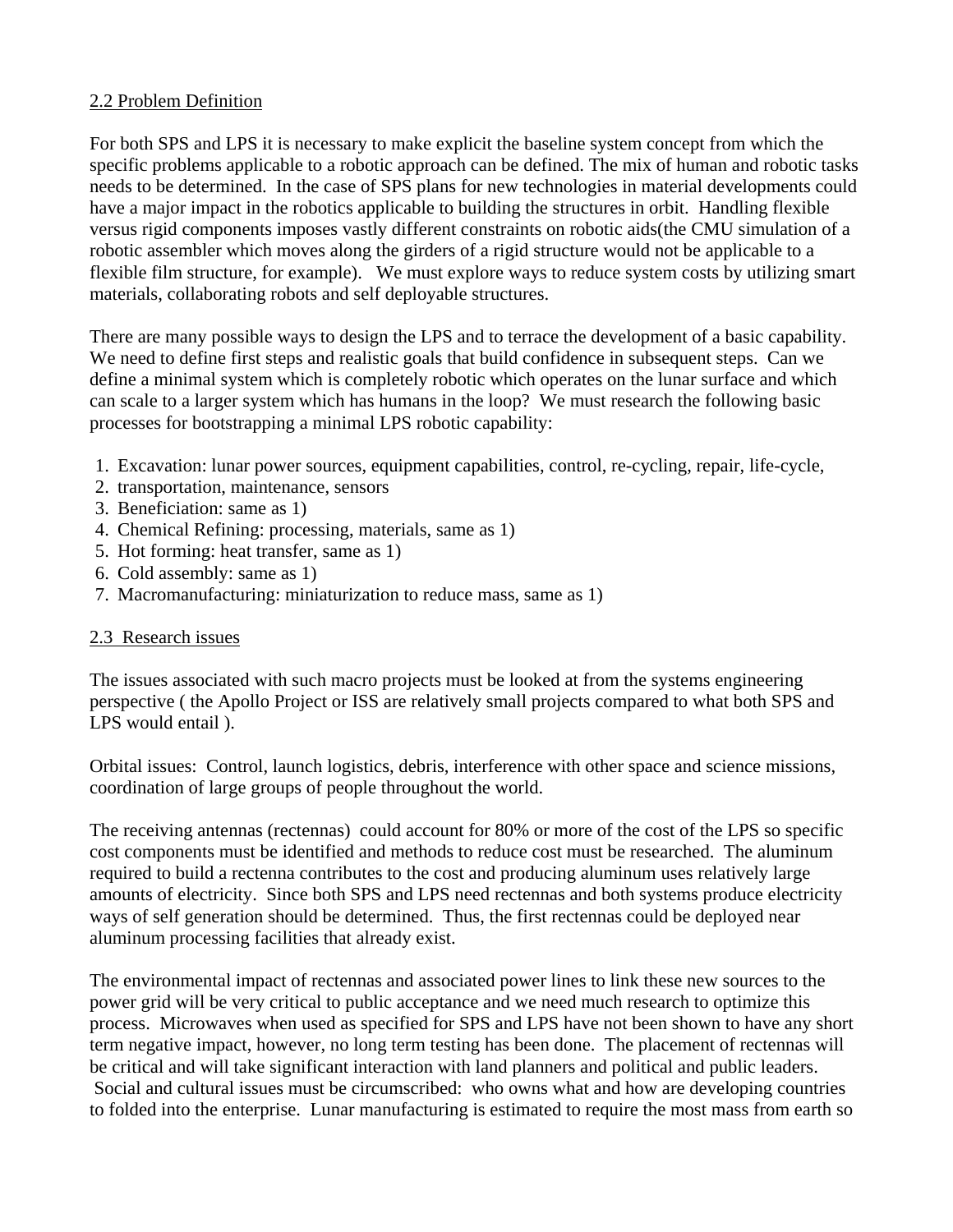correspondingly more research should go into ways of reducing the equipment needed to perform this aspect of developing the LPS.

The potential for advanced materials such as carbon nanotubes (Buckytubes) appears to be significant and assessing their role in SPS development is a worthwhile research activity. It appears from the overview of the SPS Fresh Look study given by John Mankins that none of the design options presented considered future development in flexible materials or nanotubes and SPS planning should consider fairly near term developments in these areas. This area is so promising that it is worthwhile to seek funding to expedite the research and development of the technology.

Whether robots should be passive or active and the associated failsafe issues need to be addressed. What is the degree of autonomy that is required or can be entrusted in "smart" robots in building orbiting structures?

There will be new demands placed on existing power, material and personnel resources. Methods of resource utilization and systems trade-offs will have to be made. For example, radio frequency allocation is a critical issue for power beaming and the desirable operating frequency (2.4 GHz) is near a communications band and interference will be difficult to avoid. What is the impact on other users and how will priorities be set when the are conflicting benefits for contending systems.

Terrestrial based solar power generation has a growing constituency and power beaming is often considered a competing endeavor. Ways must be found to utilizing terrestrial and space power synergistically. For example, ideal terrestrial solar collection sites are often far removed from users of the power and power beams with orbiting reflectors could be used to circumvent the need for building new power lines. Thus, we must research spin-off potential. We must develop plans for making sure that the right mix of educational skills will be in place to produce and maintain such macrosystems of several decades. The proper incentives for youth of today must be generated to make careers in the required fields worthy of the struggle to achieve the necessary educational levels. We should find ways of automating design tools and making the human machine interface more natural and intuitive. Humans and robots will have to interact in novel ways to develop the LPS and the level of "intelligence" required from robots must be ascertained through simulations and actual testing. Research must determine how relatively autonomous robots can interact with humans when both are subject to erroneous behavior...for example, whose judgement is best is cost or life critical situations?

How much capability is enough? What are the drivers in robot intelligence for in orbit or lunar surface assembly? Do we really need self replicating robots or does replacement from Earth suffice? Much of what the public or investors will accept concerns the pros and cons of the various alternatives. Cost of equipment and personnel is very dynamic and economy of scale has brought the developed countries truly incredible levels of prosperity in a relatively short time. Previous power beaming cost-benefit analysis was done by a small number of people with little awareness of new problem constraints such as the reality of global warming and the rapid industrialization of China and India and the extra burden on the environment and fossil fuels that such development entails. We must enable collaboration between knowledgeable space and energy technologists and economists through government sponsored R&D.

The LPS entails tiling large areas on the lunar surface with solar cells, small transmitters, and antenna elements the size of billboards. While the process of installing one "tile element" or "collection/transmission plot" may be straightforward, the number of elements is in the millions and, clearly, their installation must be automated to guarantee a return on investment in the five to ten year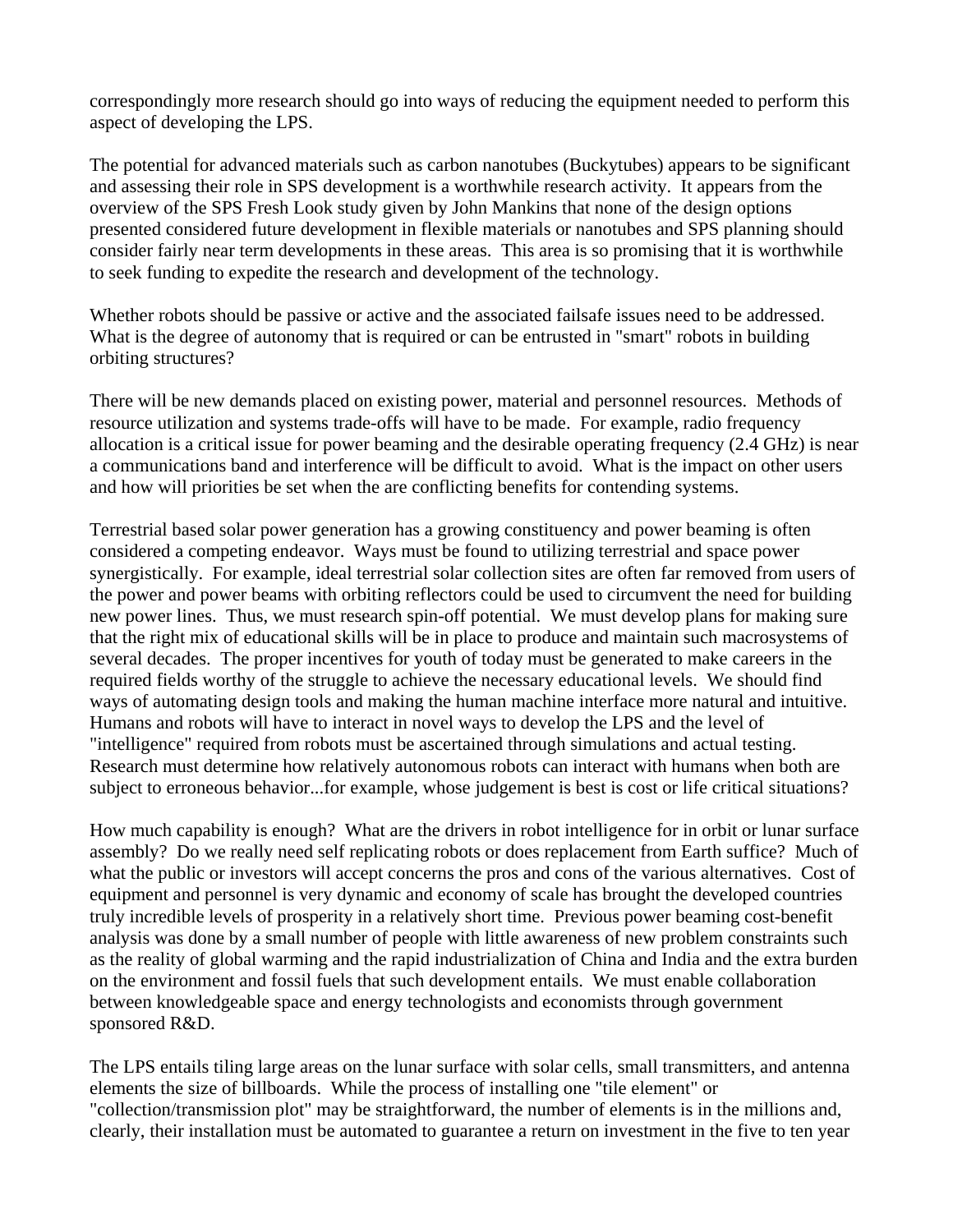time frame or a little longer with a good portion of government sponsorship. Consequently, immediate research attention should be given to the utilization of cooperative robots or telerobots to perform the basic tiling process along with manufacturing the components of the basic LPS tiling element. The deployment of the requisite rectennas in the developed countries is something that could be highly roboticised, but developing countries may chose to have a more labor intensive deployment. Research into ways of reducing the cost of rectenna manufacture and deployment is very critical to both the LPS and the SPS and breakthroughs here could have a very significant impact on ultimate cost of such systems.

We must learn more about control of large groups of interacting robots and we must generate plans to incorporate increasingly sophisticated levels of robot capability. The system design should start out with manual intensive operations and gradually replace manual labor intensive tasks with robotic intensive tasks. We need to learn more about chaotic systems and emergent processes via simulations of lunar manufacturing and rectenna deployment since large numbers of robots would have to be controlled with faults and disruptions occurring as processing is taking place.

We need to research ways of verifying the performance of very complicated robots that may have to function as manufacturing, installing, monitoring and repairing robots. A robot may have to be able to repair another robot or self-repair. We must demonstrate the production of glass and amorphous silicon from material which simulates the lunar regolith at the earliest possible time so that the basic feasibility of the initial steps in the LPS can be established.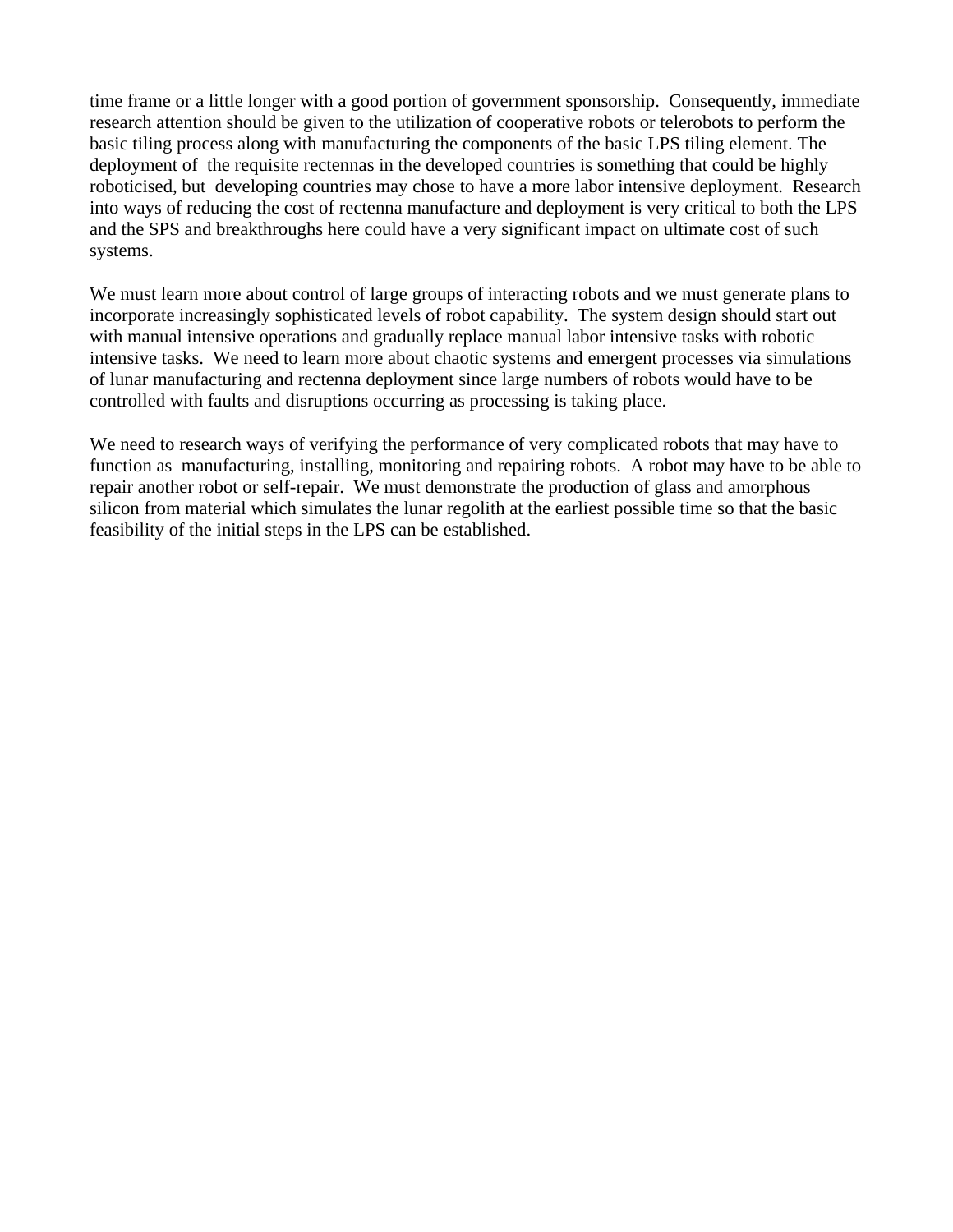# **CHAPTER 3**

#### **ROBOTICS**

(Summary by Peter Will)

#### 3.1 Systems issues

The issue of robotic construction is closely intertwined with the question of whether the construction will be in free space or on the lunar surface. The same techniques and solutions are not likely to be applicable to both. Robots in general deal in the realm of applying forces to objects (maybe itself included) for some purpose. Although the lunar gravity is less than earth's, it provides a more stable environment for construction than being in orbit in that there is a gravity and objects therefore have a preferred direction of motion –downwards- and preferred stable rest positions- on the surface . As on the earth's surface forces on the Moon have to be large enough to overcome friction in order to be able to move objects of any size. Operation is space on the other hand allows very small forces operating over long times to achieve high speed and momentum operation. These energy density considerations absolutely constrain any design. It is important to decide on these environmental conditions as early as possible. The choice of place and environment is critical, one has gravity albeit lower than earth, the other has none. In one things fall to earth and have considerable weight, in the other you could park a subassembly in space for a second or two and regrasp if required.

Traditional manufacturing can work on the Moon, new methods are needed in space. Logistics and material supply are vastly different in the two domains. This affects cost and manufacturing strategies. This issue of place dominates the choice of technologies applicable to the Solar Power problem.

Robots need materials for constructing artifacts. The lunar surface offers a more favorable opportunity to obtain extraterrestrial material than near-earth orbiting asteroids and certainly more favorable than lifting material from earth at tens of thousands of dollars per pound. If solar power satellites built on the lunar surface are transported to earth orbit, the cost would be reduced by about a factor of 20 compared to lifting them from earth. One of our greatest challenges will be to manage the bootstrapping of the evolution from human-dominated systems controlling the construction of satellites built form earth resources to teleoperated and eventually fully autonomous systems constructing power systems from extraterrestrial resources. The spectrum of potential robotic applications is formidable: from the mining of ore to refining, to production of feedstock, to fabrication of subassemblies, to construction of major structures, to operation, maintenance and repair, and, eventually, even to the self-replication of additional robots.

Since information and its communication costs but a trivial percentage of the cost of space structures, every opportunity should be taken to trade information for energy. This applies to the design of machines and structures even down to the tagging of assets with data telling what materials it is made of and the processes that were used to make it. An earth example is the Automatic Braking System used in automobiles, the information content is what makes the ABS system work. Similar arguments of this spirit but carried to the limit will be necessary especially when we must meet the challenges of designing massive vehicles and structures as well as building maintaining and diagnosing faults in systems that support the activities of human beings in non terrestrial environments.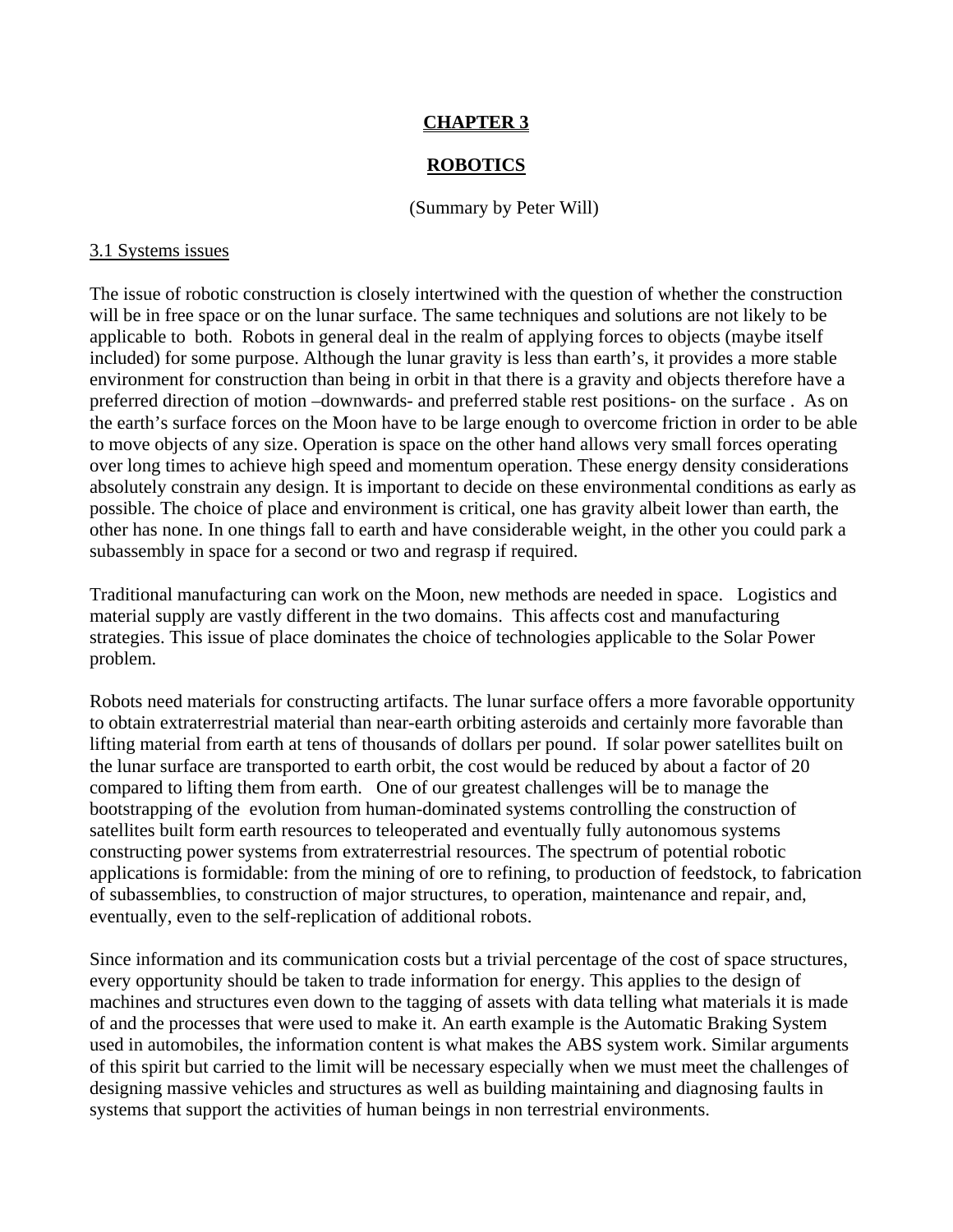#### 3.2 Robotics and systems issues

In broad terms, robotics has both vastly succeeded and vastly failed. The successes include the design of hardware and software for working in factories, walking, crawling, swarming, communication and control. The failures have been in applying robotics to loosely structured applications. The big issue in robotics applications is not the robot itself- although that gets all the glamour- but the presentation and structuring of the material that the robot will use. Different applications require different structuring methods; different gravity environments will require different approaches.

Power, and essential requisite for robotic activity, will be free whether the activity is in orbit or on the moon. We will first build the power syutems required for robotics and bootstrap from there.

Robotic systems should be modularized for repair, maintenance and parts replacement, including the scavenging of parts from one robot to another. A robot system in space or on the moon is expected to do about two operations per second , 24 hours an earth day for twenty earth years…the mission time of a Voyager satellite. This is about 3 million operations per year for twentyu years. This requirement poses huge challenges to the predictive as well as failure diagnosability of electromechanical products beyond anything in tererestrial environments.

Configuration management should be used at all systems and component levels, enabling the robotic community to utilize al available components for replacement, repair, and redundancy. Unit Processes

Many kinds of unit processes are needed to realize the SPS vision, they range from providing material for construction, building living quarters for people, building factories to make and assemble artifacts, through producing food for the necessary people involved in the operation. They also include, making ingots, beams, bars, wire-pulling the use of tools, building manufacturing cells etc. They also include clearance of rocks and mining activities, open cast and deep rock mining. Many of these activities involve the application of large forces. This is a problem in robotics whether on the earth , on the moon or in orbit. The consequences of an error are severe in orbit.

The wide variety of possible robotic system architectures, including construction robots, control networks, degrees of autonomy, hyper-redundancy, hierarchical cooperation, modularity, and degrees of mobility should be studied. Self and mutual repar issues need investigation as well as the design of systems for scavengabilkity. BMW under strict German law already designs for recycalbility by melting plastic and metalk for reuse. Efficiency reasons on the Moon or in orbit might necessitate reuse of field replacable units. Here we will require design for cannibalization in addition to design for the usual "ilities".

System designers should employ detailed simulations of robots and their interactions prior to the actual building of hardware. Then they should validate the simulations via hardware testing in realistic environments. They should attempt to simulate the lunar environment with terrestrial tests – perhaps in the desert.

The systems issues of task organization, design for assembly, design for maintainability, design for repair, status monitoring and the transition from terrestrial to space power systems should be examined carefully.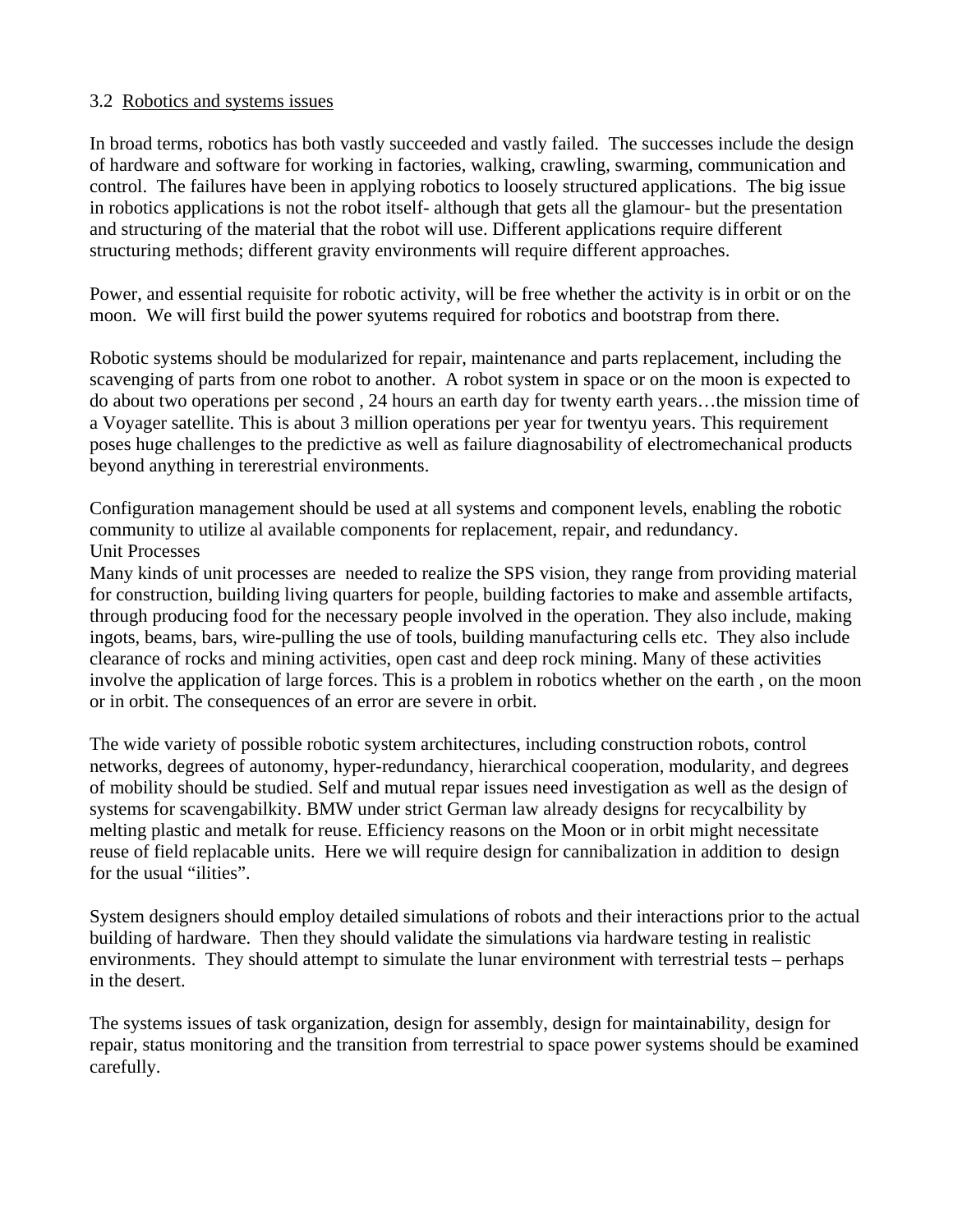# *Studies Needed.*

We need the study of robots for making and repairing other robots or itself.

We need to trade off between robots that are fixed in position or attaché to the factory floor or orbiting structure vs free flying robots—issues needing study include relative positioning accuracy requires, the forces to be exerted and the dexterity required (Earth robotics is best applied wher the assembly direction is lined up in the direction of gravity)

We need to study the use of Hyper-redundant robots and manipulators to climb in between amongst structures. Versus statically attached robots.

Large structure will require cooperative robots. The present state of the art is that there are cases of only a few robots that have ever demponstrated cooperation. The problem was poised tqenty tears ago and is still the subject of research papers involving two robots cooperating. What are the scaling implications of getting groups of robots to construct large structures in space or on the moon?

Simulation Facilities are needed. These could be used to design robots and artifacts but should also used in Virtual Operation using the same software.

No comprehensive simulators exist where comprehensive means, kinematic, dynamic, FEM for strength of materials, electromagnetic unified into one framework.

Sensory simulation systems are VERY primitive and need development. Lunar or orbital operation will critically depend on sensor architectures.

A major research question deals with progressive assembly in space…is the base always stable? Is it desirable to be a structure or is it still kinematic chain, The system may have structural integrity when it is all built..think of the keystone in the arch of a bridge…. how does it get built? Will we build scaffolding in space or is there a better way to ensure integrity?

# 3.3 Top five research tasks

The following five research tasks are recommended and should be conducted first in a terrestrial environment:

- (a) Develop a structured, evolutionary, always kinematically stable construction methodology.
- (b) Design multi-degree-of –freedom, modular, hyper-redundant robots able to build and climb in, over, and around such structures.
- (c) Develop configuration management systems down to the modular unit with full provenance for re-use and cannibalization.
- (d) Develop software for all of the above.
- (e) Construct integrated simulation systems for kinematic, dynamic, and electro-magnetostatic systems design using finite element models and virtual reality operation and training.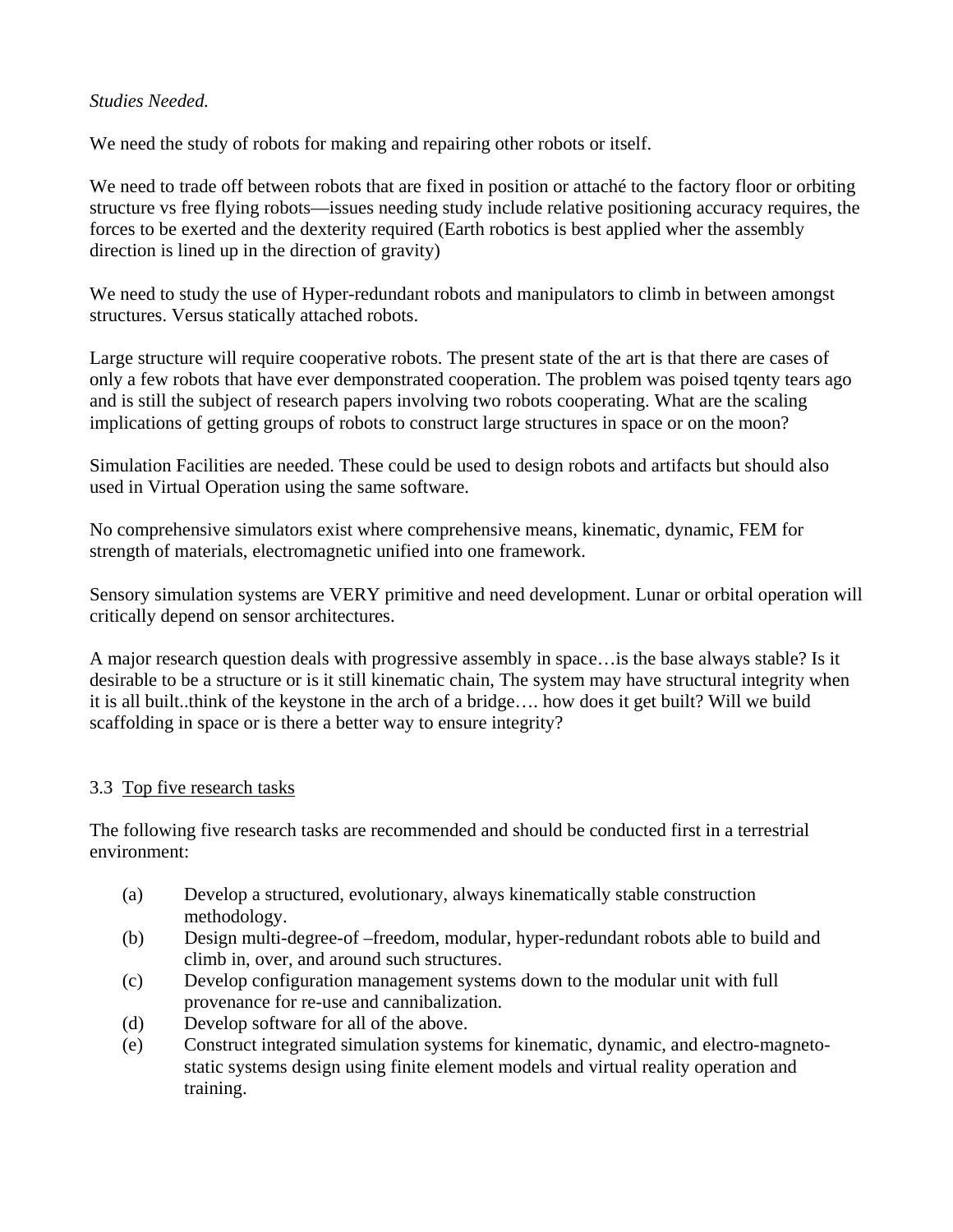# **CHAPTER 4.**

# **ROBOTIC CONSTRUCTION OF SATELLITE SOLAR POWER SYSTEMS**

# (Summary by David Miller)

#### 4.1 Issues in Robotics and Space Solar Power

This group was charged with reviewing the panels and determining the tall-poles in robotics that stood in the way of implementing a space solar power solution.

Early on, the group came to consensus that some other issues were inhibiting their ability to carry out the charge. In particular, several different space power solutions were proposed that made differing demands on the robotic systems needed to deploy them; secondly, there were many radically different robot approaches to each of the proposed power generator solutions. The differing robotic approaches each had their own technology challenges. Thus, it was felt that an approach to the power system as well as an approach towards its power solution needed to be identified prior to identifying the top technology issues in the area of robotics. By the end of the workshop it was still believed by the group that a selected scenario would help to focus the technology needs in the area of robotics. However, it was also decided that there were some broad areas of robotics research that cut across all of the scenarios.

The remainder of this portion of the report will itemize these different scenarios and their implications on robotics. We will then identify the cross cutting technology areas. Finally we suggest a common domain that would make a good testbed for exploring these technology areas.

#### 4.2 SSP approaches and robot issues

All three SSP approaches: in orbit assembly from terrestrial materials, in-orbit assembly from lunar materials, and lunar assembly from lunar materials share several characteristics; most notably that there are huge structures that need to be assembled primarily by robots. Additionally, all the scenarios require a large degree of accuracy and the structures will need some level of maintenance and have to be serviced over a long lifetime. However, each of the scenarios also has its own unique issues.

Most of the scenarios for in-orbit assembly using terrestrial materials have thousands of shipments into LEO for each of the power generators. Each of these 10-20 ton shipments needs to be manipulated into position, unpacked, stored, retrieved, moved into final positions and then fixed into place. Realistically, each of those shipments will probably be one or a few subassemblies, each massing several tons. Robots either have to be free-flyers (and therefore will need to be able to self refuel) or will have to crawl across the existing structure as they manipulate each piece. Since the pieces will be so massive, several robots will have to be used in order to assure that the piece remains under control.

In-orbit assembly from Lunar materials has other problems. In this scenario, each of the subassemblies is made from hundreds or thousands of small packets of raw material, shipped up to orbit from a lunar mass-driver. But the material arriving from the Moon would be raw, and would have to be processed in space into buildable components, a difficulty that was not examined in this workshop. Even then the assembly robots in this scenario would need to be able to manipulate masses of a few kilograms to a few tons. Assembly will also be required at a larger variety of scales and smaller size of detail. In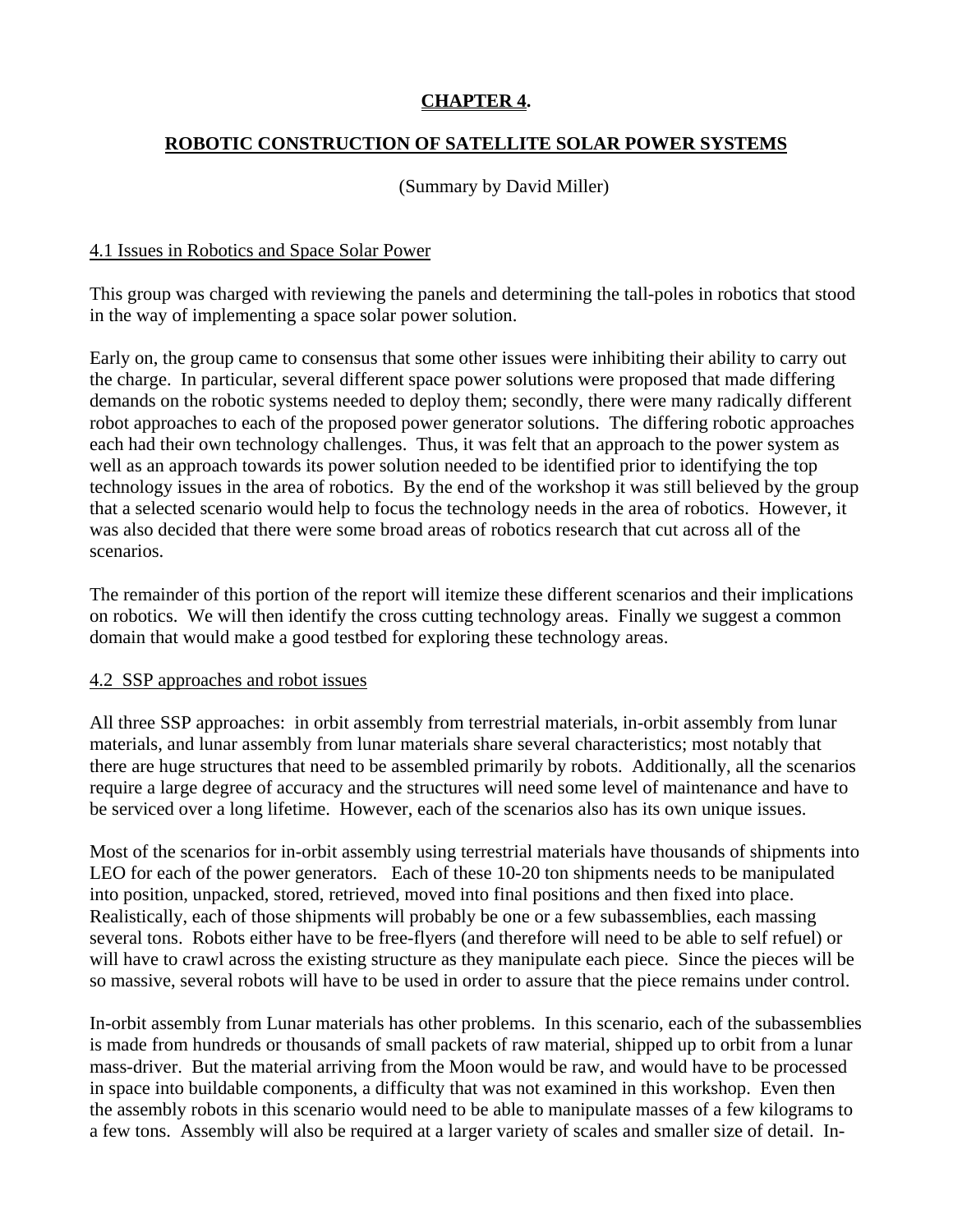orbit assembly from Lunar materials also implies that there is a robotically constructed facility on the Moon. Robots on the surface will have to build the mass driver and maintain a flow of raw materials leading to the driver so that those materials can be launched to the in-orbit site, a major degree of additional complexity.

The third scenario, power stations on the Moon, would involve much more extensive surface robotics than those contemplated above. In this scenario the robots need to assemble manufacturing facilities. From these they need to feed in raw materials and churn out power elements. Finally the robots would need to distribute and maintain those elements. Other approaches to surface power were suggested at the workshop, including a means of producing solar panels in place. This scenario solves some problems while introducing others. The overall complexity of the problem appears to remain approximately the same. One of the trickiest robotics problems for the Lunar surface option is mobility. While surface mobility is well studied, and can be more readily tested than that of freeflyers, the Lunar environment is very difficult with regards to lubrication and bearings; getting a robot system capable of travel over thousands of kilometers without human maintenance is a big challenge.

Innovative new thin film technologies were described in one of the presentations that aim to replace conventional structures with gossamer structures and control them adaptively with information, which could result in major weight and cost savings. But the robotic assembly of such structures is radically different than that of more conventional structures and probably will require different robotic techniques.

#### 4.3 Issues with large structures and robots

There were four general robot strategies that were brought up during the workshop. These four strategies are independent of the location of the power station or the origin of the materials (though these issues have major impact on the details of the system.) These strategies are:

*Capable Robots*: In this strategy, bigger, better and more intelligent versions of today's manufacturing robots are used to assemble the station. These robots might look like improved versions of the Space Station robot system. The robots will contain general and special purpose manipulators, and will move about the structure retrieving and attaching modules to the structure according to an overall, carefully coordinated plan.

*Intelligent self-assembling structures:* In this strategy, each piece of the structure is its own robot. The pieces have some mobility on their own, some sensing and a limited amount of manipulation. When the pieces are dropped off in the general area of the assembly, they move into place and attach themselves to their neighbors. They then make any necessary additional electrical or mechanical connections. The advantages of this approach are that the robotic elements do not have to have long lifetimes, or be capable of being refueled or refurbished. The obvious disadvantage is that many more manipulators and sensors are needed than to have a few capable systems assemble many static pieces.

*Termites - Collections of Homogenous Robots*: In this approach, hundreds to hundreds of thousands of relatively small and less capable robots assemble the structure. The structure may still consist of large subassemblies that need to be moved into place and then attached. However in this strategy the movement is not planned explicitly, but rather the group behavior of the robots leads the pieces to be moved into place through emergent swarm behaviors. Robots communicate with their neighbors in trying to achieve a group goal.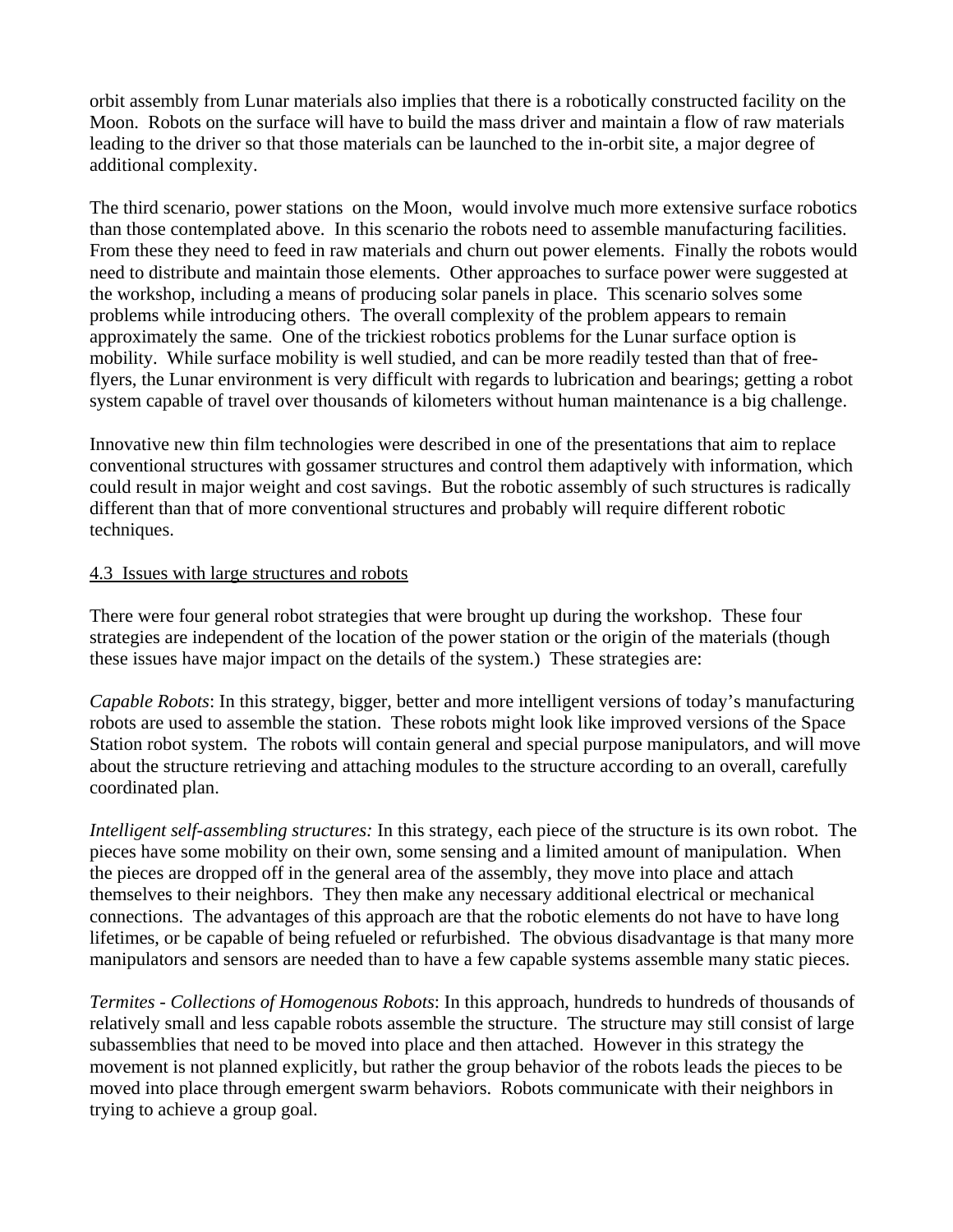*Coral – Swarms of Homogenous Single Use Robots*: In this strategy each robot accretes the proper pieces and then joins in a formation with the other robots – and stays there. The result is the structure that is formed by the material brought in by each element. Ideally, these robots would have been created through automated self-replication of the original robot (as in a true coral system). This approach would require very inexpensive robots indeed.

*Swarms:* This assembly strategy never actually gets assembled. The large structure is actually created by having a swarm of coordinated independent semi-intelligent objects acting in concert. A solar reflector might be created in this way by having thousands of small free-flyers, each with a piece of mirror attached to themselves, fly into and then maintain a parabolic formation. One advantage of this strategy is that if the system is ever damaged, the swarm could reconfigure to eliminate the damaged elements but still maintain whatever level of uniformity might be required. Another advantage is that in structures such as phased arrays, performance depends on accurate knowledge of each elements positions relative to others. Normally this knowledge is achieved through a precise, rigid structure. In the swarm it could be achieved by actual knowledge of position combined with the appropriate signal corrections.

# 4.4 Technological "tall poles"

This group settled on three critical technological tall poles in the area of robotics for space assembly. Many other challenges have been mentioned throughout the report, but these seem to be critical to most or all of the scenarios that have been discussed. They are:

- 8. In-situ production of robot parts
- 9. Large numbers of cooperating robots
- 10. Automated task scheduling and planning tools (including simulation)
- 11. In-situ production of robot parts

#### *In-situ production of robot parts*

The first tall pole spans a spectrum from the ability of robot systems to be able to repair other robots all the way to self-replicating machines. The rationale for this being a critical area is simply that the huge number and long lifetime of these robot systems demands the ability for robots to be repaired in the field. If a new robot replaced every robot that suffered a failure, not only would the expense be tremendous, but dead robots would become a significant and dangerous source of space debris. For most of the scenarios that have been discussed, it is not necessary that all parts of the robots be able to be produced from in-situ materials that are manufactured in the field. The automated exchange of sub assemblies would go a long way towards making the large structure assembly process doable.

Significant gains are made when the sub assemblies can be produced locally either from raw materials or by scavenging parts from broken assemblies and inserting new parts only when necessary. For SSP scenarios that involve the use of in-situ materials, being able to manufacture at least the structural elements of the resources, on-site, would be highly desirable.

The criticality of this area can be reduced slightly if the reliability of the robot systems can be vastly improved. To do this will require advances in related areas that may prove just as difficult to solve. There is almost no history of mechanical systems with a reasonable lifetime (millions of cycles, hundreds of months) operating in the space environment. In order to successfully and economically deploy these large space structures, robots will have to achieve reliabilities comparable to or exceeding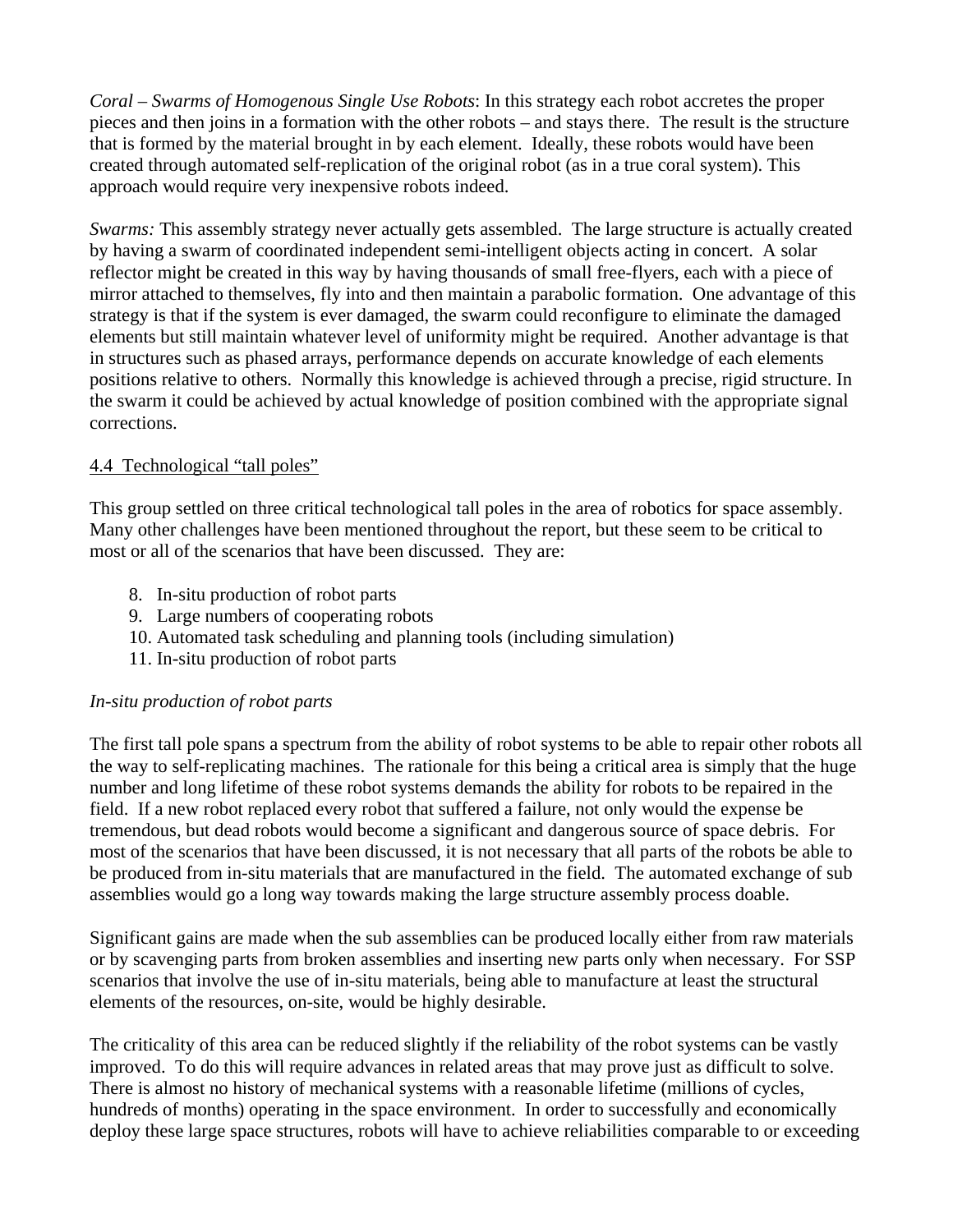a modern automobile. Current semi-autonomous robot systems have reliability spanning tens of cycles and dozens of minutes before human intervention is required. Tribology issues and improvements in the performance of brushless motors in the low-density plasma environment of LEO or the Lunar surface need to be addressed.

Even if these tribology and related reliability issues can be solved, they do not obviate the desirability for in-situ production of parts. At some point it will become highly desirable to have the machines be able to reproduce themselves. Self replicating robots will greatly lower the required launch mass to produce an SSP generator. The same technology that is needed to manufacture in-situ parts for the generator should eventually lead to the in-situ production robot parts and robots.

Of course the ability to produce parts and the ability to repair and assemble new robots are not necessarily the same thing. We must learn to be able to design robots for ease of self-repair and selfreplication. This runs counter to current practices in both robotics and spacecraft design. Currently these devices are highly specialized and usually hand-assembled. Design practices must be changed to allow for higher degrees of automation in the production process.

# *Large cooperating groups of robots*

This second area is relevant to every scenario for SSP generator production. On the Moon or in orbit, these structures are huge and will involve thousands upon thousands of robots in the structure's fabrication. In some instances, the sub assemblies are so large that numerous robots will be involved in maneuvering them into place. The coordination among multiple robots that are mechanically linked through the object that they are moving has proven to be challenging even when performed on simple terrestrial problems. Performing such manipulations in micro-gravity, or over rough terrain, or with large flexible structures has yet to be attempted let alone mastered.

There has been some work on cooperation between moderate sized sets of homogenous robots. However, the SSP projects are so large and have so many aspects that it is almost certain that very large numbers of robots will be needed, and that while there may be lots of duplication, there will be several types of robots in that group. Cooperation among large numbers of heterogeneous robots has yet to be demonstrated.

Even if a scenario is used where each sub-assembly is its own mobility system, cooperation among large numbers of robots will still be necessary. In addition to coordinating actions between all of the sub-assembly's neighbors, any movement through the construction site will require moving past numerous other robots without adversely effecting any of their own plans or operations.

Each robot will have to operate largely autonomously. Teleoperation of all the robots is not practical due to the large number of robots (tens of thousands) and the high bandwidth needed for teleoperation in dynamic domains (streaming real-time video). In Lunar or even geo-synchronous operations, the time-delay is an additional hazard when using tele-operation. However it is likely that teleoperation could play a major role in the initial stages of development and deployment, transitioning to more semi-autonomous robot operation as time and experience are accumulated. In any event, some overall control (the assembly equivalent of the air traffic controller) will probably always be needed to oversee the operations. Any of these levels of semi-autonomous scheduling, planning and execution monitoring are currently far beyond the demonstrated state of the art.

#### *Scheduling and Planning Tools*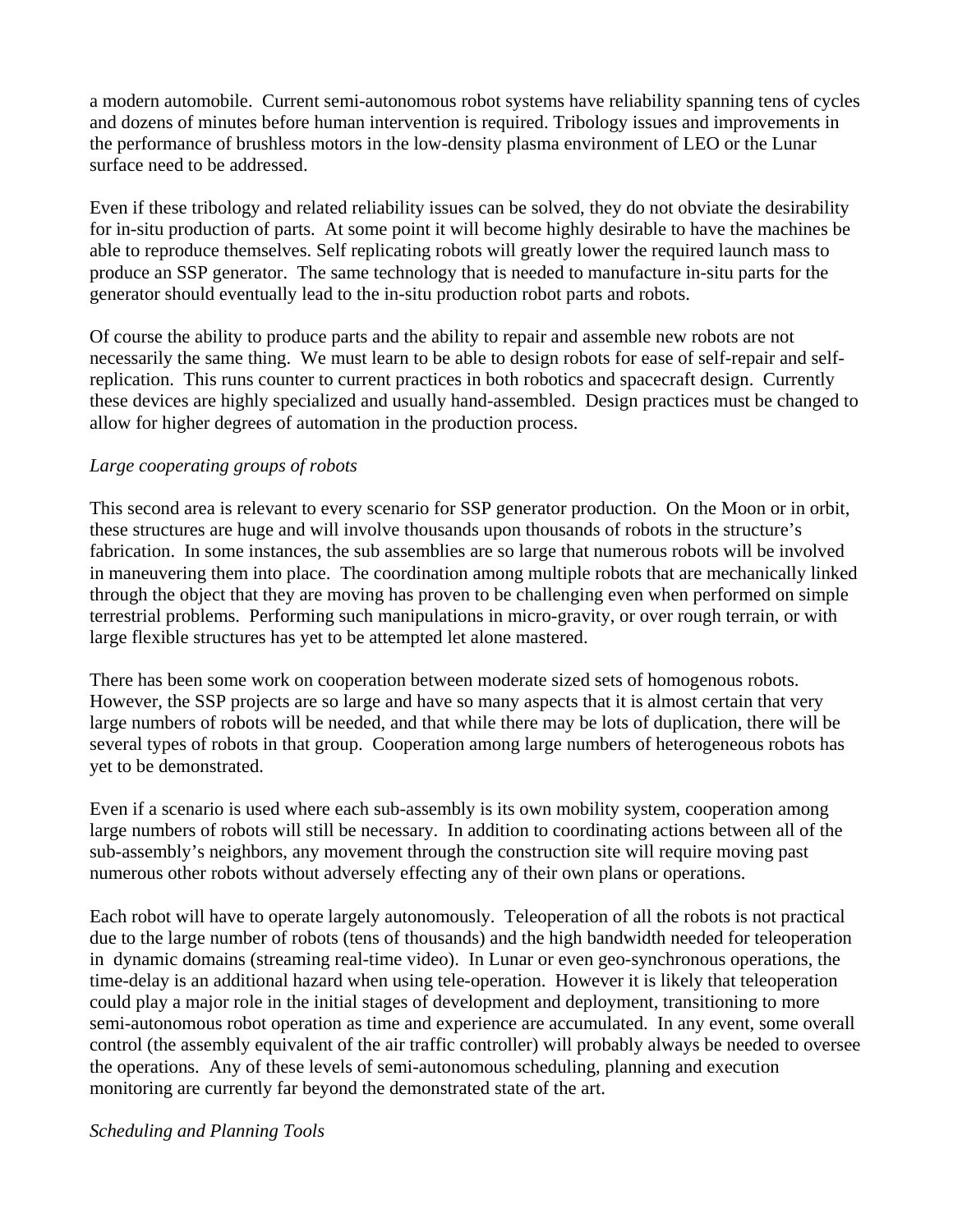The third tall pole for robotics research is tools to assist in the planning and scheduling of large multirobot tasks such as the assembly of a SSP generator. For most of these structures it is expected that construction will be done in accordance with a plan. This means that the various robots must be assigned tasks and that the execution of those tasks adhere to a schedule, otherwise resources will end up sitting idle while the plan is repaired. Shop scheduling on this scale has not really been done. Previous large structure construction (e.g., dams, the Pentagon, etc) have had some shop scheduling, but also have relied on local foremen on the scene to perform local optimizations in order to keep the entire project moving. As of this time, the abilities of virtually any construction foreman far outshine the capabilities of the most advanced robot system. Not only is the human able to more accurately gauge the rate of progress and the capabilities of their staff, but the human is better able to shift perspective and merge their local objectives back into the whole.

On a project the size being contemplated for SSP, the project is simply to big to be grasped. Additionally, the work conditions are foreign to any human construction experience. Much of the human advantage is eliminated – however, eliminating the human capabilities in no way makes the robot system more able to perform. In order to do these tasks, new tools, usable by either humans or machines, are needed.

Scalable simulations are critical. The movements of parts and robots around the construction site will make the air traffic control problems of large airports seem trivial in comparison. Also critical are simulations at a much finer grain. What can a robot perceive in this environment and how will it know when the part is actually in the proper place? These are new tasks and people have poor intuition of what needs to be sensed and what the proper reactions should be. Short of flying numerous test missions, simulation offers the best tool for building intuition and experience that can be used for designing the systems and the appropriate control.

Robot simulations are notoriously bad -- especially when one looks at simulating large systems. A simulation can only project the interactions that are programmed into it. Better models of sensor noise and interaction, robot communication, chaos, and the physical environment in which the robots will be working, are needed. Physical testing in a 1g environment is largely inadequate, and neutral buoyancy simulations offer their own difficulties. Reliable and useful computer simulations of all aspects of robot operations in the space environment need to be created in order to adequately develop and test the robot technology needed to do the SSP assembly and maintenance.

# 4.5 Recommendations

The group felt very strongly that some sort of demonstration should be performed as soon as practical to help get political and popular support behind the SSP concept and behind the robotics technology program. One near-term demo, which would also serve as a technology driver in the robotics area, would be the creation of a rectenna.

The rectenna is composed of largely identical parts wired in a repeated pattern. It is therefore highly scalable. This repetitive feature also makes the system very amenable to assembly by multi-robot systems. The rectenna is a good testbed for trying out different architectures for multi-robot cooperative systems. The rectenna is by no means the most difficult problem in this area, but it is a reasonable milestone.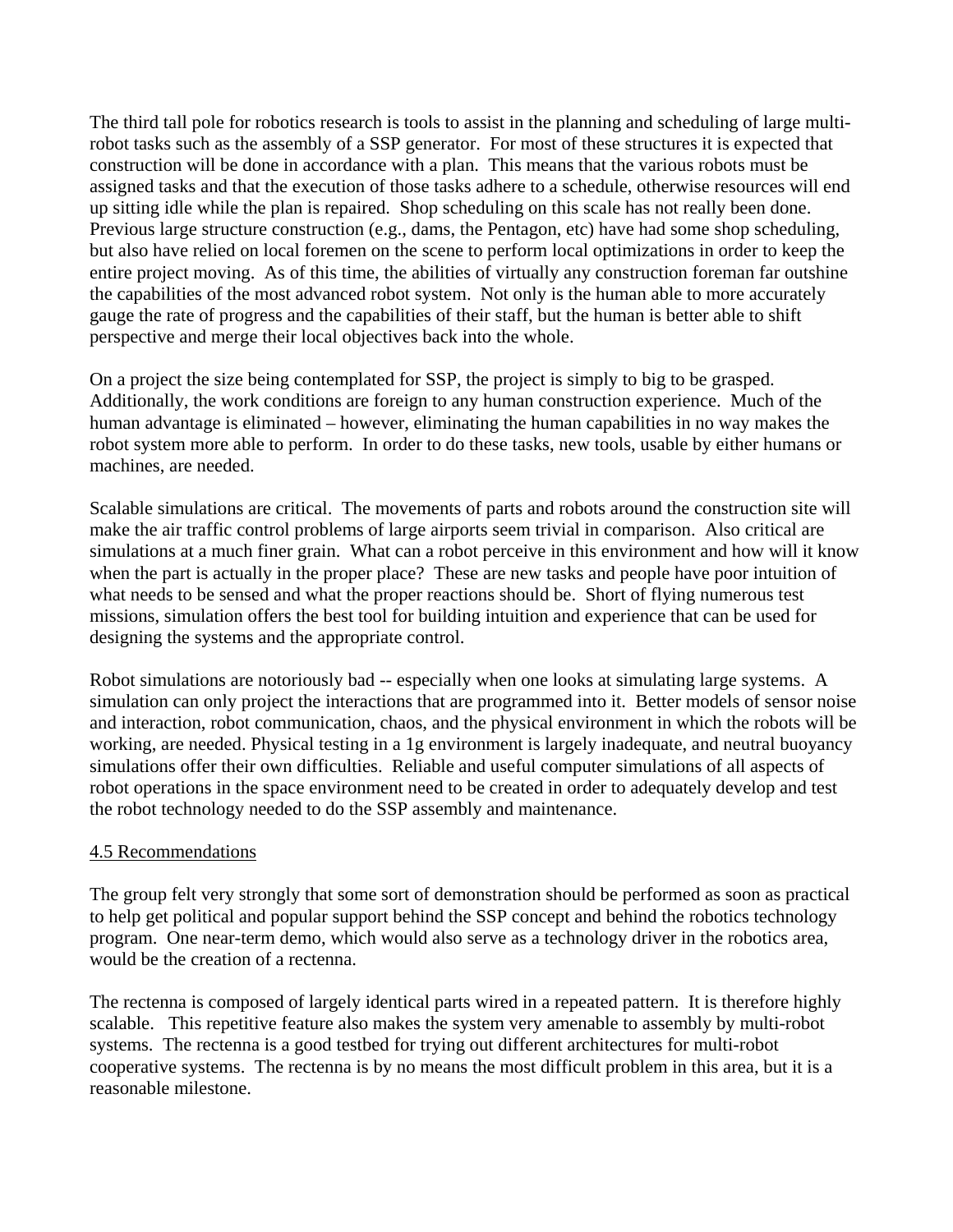Additionally, rectennas can be very large. The project can easily become a realistic test of the reliability and lifetime of the various elements in the robot system. Ample opportunity for robot repair and part replacement will be offered during the construction of a moderate size rectenna. While this domain will not test the issues of reliability in the space environment, it is again an important milestone and perhaps one that has more immediate spin-off technology possibilities than the full up space-construction.

Similarly, the rectenna testbed is a good environment for testing out a number of tools to assist in automated scheduling and planning. The rectenna has the scale, and much of the complexity of interaction, that would be found during the construction of a SSP generator. But unlike the space structure, the rectenna can much more easily be compared to a simulation in order to provide some ground truth in order help tune these systems and validate the simulation models.

The robotic construction of a rectenna will require fundamental advances in a number of areas. The rectenna can be a good domain to allow different research groups to work together. It can also provide a well defined metric to aid in the evaluation of the different technologies that are produced. Finally, it is not only a driver to create these technologies, but it itself is a necessary piece that needs to be developed in order to enable the construction and deployment of space solar power stations.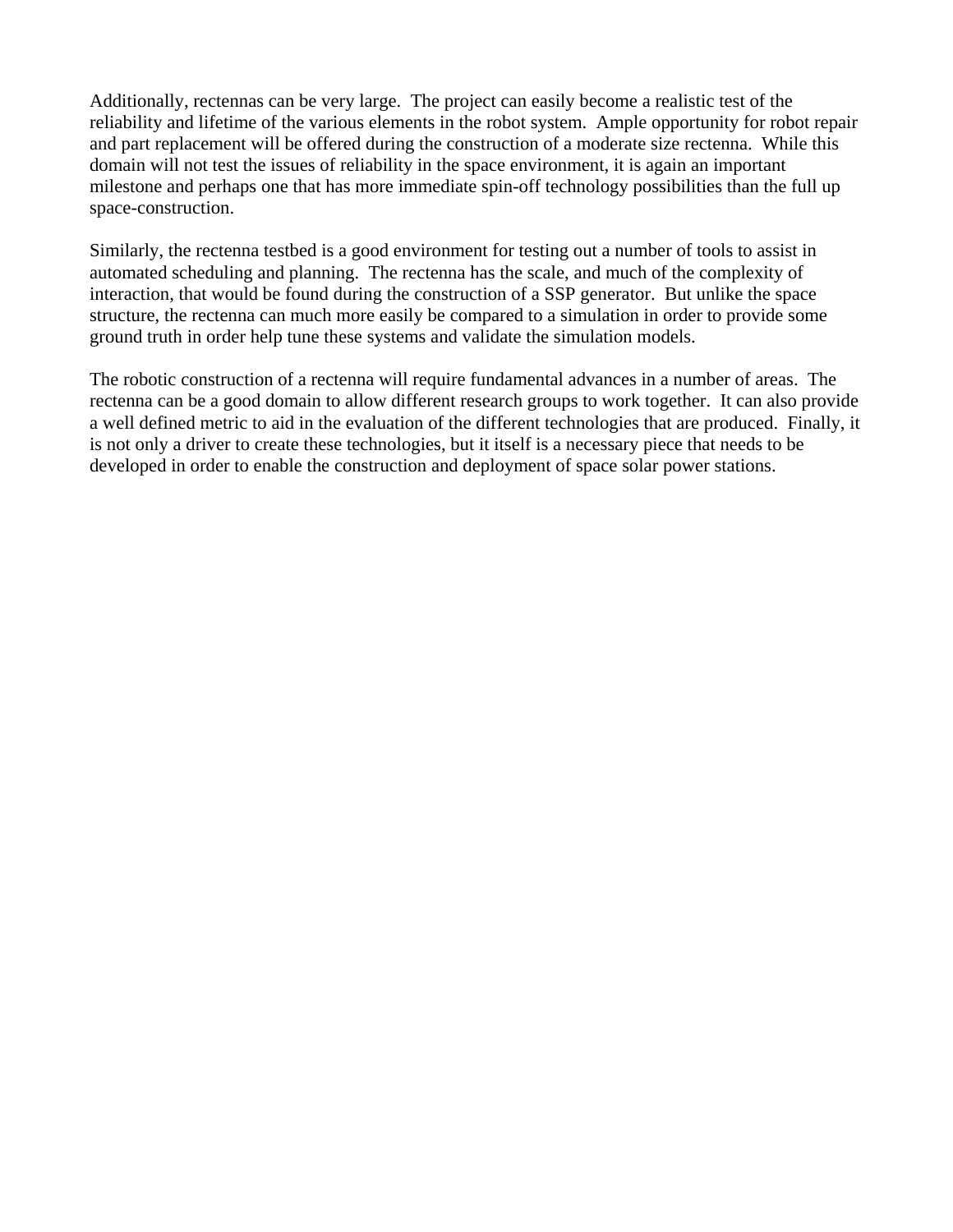# **CHAPTER 5.**

# **LUNAR SOLAR POWER SYSTEMS, AND SOLAR CELL MANUFACTURING ON THE SURFACE OF THE MOON**

#### (Summary by David Criswell and Alex Ignatiev)

#### 5.1 Overview of the Lunar Solar Power System

It is technically and economically feasible to provide to Earth at least 100 TWe of commercial solar electric energy from facilities on the Moon ( $\overline{T}$  = tera = 10<sup>12</sup>; W = Watts)[1, 2]. Commercial power systems now supply Earth with approximately 13 TWt of thermal power or the economic equivalent of 4.5 TWe of electric power. The Lunar Solar Power (LSP) System can supply to Earth power that is independent of the biosphere and does not introduce  $CO_2$ , ash, or other material wastes into the biosphere. It is estimated that the Lunar Solar Power System can deliver electric energy at significantly less cost than conventional systems. The Lunar Solar Power System provides inexhaustible new net electrical energy that is decoupled from the biosphere. The net new LSP System power enables the creation of new net material wealth on Earth. Given 2 to 3 kWe/person of clean electric power, humanity's material needs can be acquired from common resources and recycled without the use of depletable fuels [2, 3]. LSP power increases the ability of tomorrow's generations to meet tomorrow's needs. LSP power enables humanity to move beyond simply attempting to sustain itself within the biosphere to nurturing the biosphere.

The essential features of the LSP System are the Sun, Moon, microwave power beams from a power base on the Moon, and microwave receiver rectennas on Earth. (Refer to the figures in the Criswell presentation on the accompanying CD). The LSP System uses bases on opposing limbs of the Moon. Each base transmits multiple microwave power beams directly to Earth rectennas when the rectennas can view the Moon. Each base is augmented by fields of photoconverters just across the limb of the Moon. Thus, one of the two bases in the pair can beam power toward Earth over the entire cycle of the lunar day and night. This version of LSP supplies extra energy to a rectenna on Earth while the rectenna can view the Moon. The extra energy is stored and then released when the Moon is not in view. Alternatively, satellites in orbit about Earth can redirect beams to rectennas that are not viewing the Moon.

Power beams are considered esoteric and a technology of the distant future, yet Earth-to-Moon power beams of near-commercial intensity are an operational reality. A picture of the South Pole of the Moon was taken by the Arecibo radar in Puerto Rico. The Arecibo beam passes through the *atmosphere* with an intensity the order of 20 - 25 W/m<sup>2</sup>. The LSP System is designed to provide power beams at Earth with intensities of less than 20% of noon-time sunlight  $(230 \text{ W/m}^2)$ . Lower intensity beams are economically reasonable. The intensity of microwaves scattered from the beam will be orders of magnitude less than allowed for continuous exposure of the general population.

#### 5.2 Demonstration Base for the Lunar Solar Power System

The lunar portion of an LSP System prototype Power Base is described. The Earth is fixed in the sky above the Power Base. A Power Base is a fully segmented, multi-beam, phased array radar powered by solar energy. This Power Base consists of tens to hundreds of thousands of independent power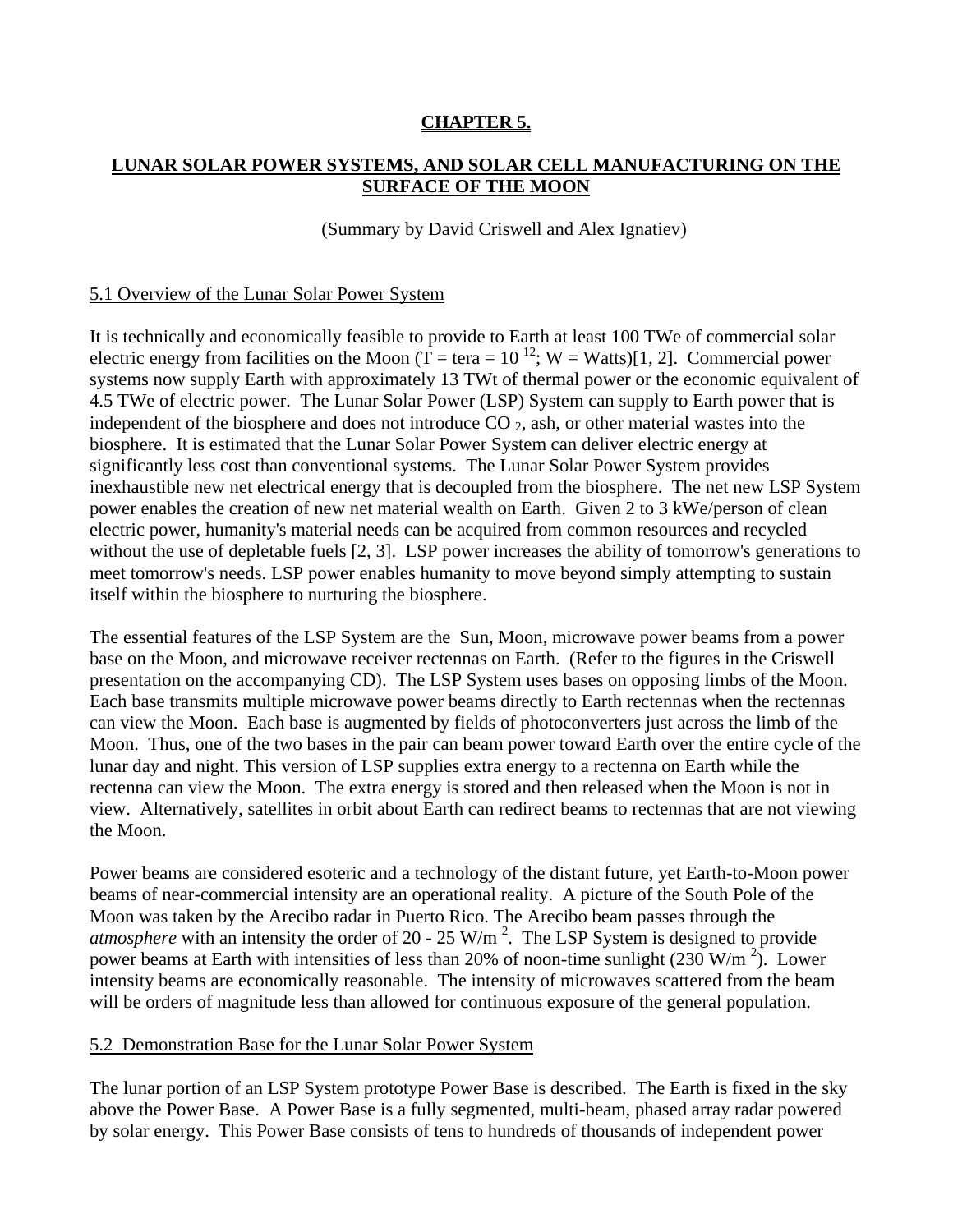plots. Each power plot emits multiple sub-beams. Sets of correlated sub-beams from all the plots are phased electronically to produce one power beam. A given base can project tens to hundreds of independent power beams.

A power plot consists of four elements. There are arrays of solar converters, shown here as northsouth aligned rows of photovoltaics. Solar electric power is collected by a buried network of wires and delivered to the microwave transmitters. Power plots can utilize many different types of solar converters and many different types of electric-to-microwave converters. In this example the microwave transmitters are buried under the mound of lunar soil at the Earthward end of the power plot. Each transmitter illuminates the microwave reflector located at the anti-Earthward end of its power plot. The reflectors overlap, when viewed from Earth, to form a filled lens that can direct very narrow and well defined power beams toward Earth.

To achieve low unit cost of energy, the lunar portions of the LSP System are made primarily of lunarderived components. Factories, fixed and mobile, are transported from the Earth to the Moon. High output greatly reduces the impact of high transportation costs from the Earth to the Moon. On the Moon the factories produce 100s to 1,000s of times their own mass in LSP components. Construction and operation of the rectennas on Earth constitute greater than 90% of the engineering cost [2]. Up front cost can be significantly reduced by making the massive portions of machines of production and support facilities from lunar materials [4]. People in "virtual work places" on Earth can control most aspects of manufacturing and operations on the Moon.

LSP is practical with 1980s technology and a low overall efficiency of conversion of sunlight to Earth power of ~0.15 %. Higher system efficiencies over 35%, are possible by 2020. Greater production efficiencies sharply reduce the scale of production processes and up-front costs. An LSP System with 35% overall efficiency will occupy only 0.15% of the lunar surface and supply 20 TWe to Earth. Twenty terawatts of electric power is economically equivalent to 60 TWt or 5 times the capacity of all existing commercial power systems. There are no "magic" resources or technologies in Fig. 3. Any handful of lunar dust and rocks contains at least 20% silicon, 40% oxygen, and 10% metals (iron, aluminum, etc.). Lunar dust can be used directly as thermal, electrical, and radiation shields, converted into glass, fiberglass, and ceramics, and processed chemically into its elements. Solar cells, electric wiring, some micro-circuitry components, and the reflector screens can be made out of lunar materials. Soil handling and glass production are the primary industrial operations. Selected microcircuitry can be supplied from Earth. Unlike Earth, the Moon is the ideal environment for largearea solar converters. The solar flux to the lunar surface is predicable and dependable. There is no air or water to degrade large-area thin film devices.

An LSP demonstration Power Base, scaled to deliver the order of 0.01 to 0.1 TWe, can cost as little as 20 billion dollars over 10 years [2]. This assumes the establishment of a permanent base on the Moon, by one or more national governments, that is devoted to the industrial utilization of lunar resources for manufacturing and logistics. Such a base is the next logical step for the world space programs after the International Space Station. Planning should begin immediately.

The technical and economic viability of the Lunar Solar Power System can be demonstrated in a well defined sequence of terrestrial, cis-lunar, and lunar demonstrations that grow in fidelity and scale in response to clear measures of success at each stage of development. Development of the Lunar Solar Power System leverages the skills and capabilities of aerospace organizations, U.S. and international. It's development will also attract major terrestrial industries to the development of lunar resources. For example, machine tooling, glass, and chemical corporations can develop precursor lunar industries that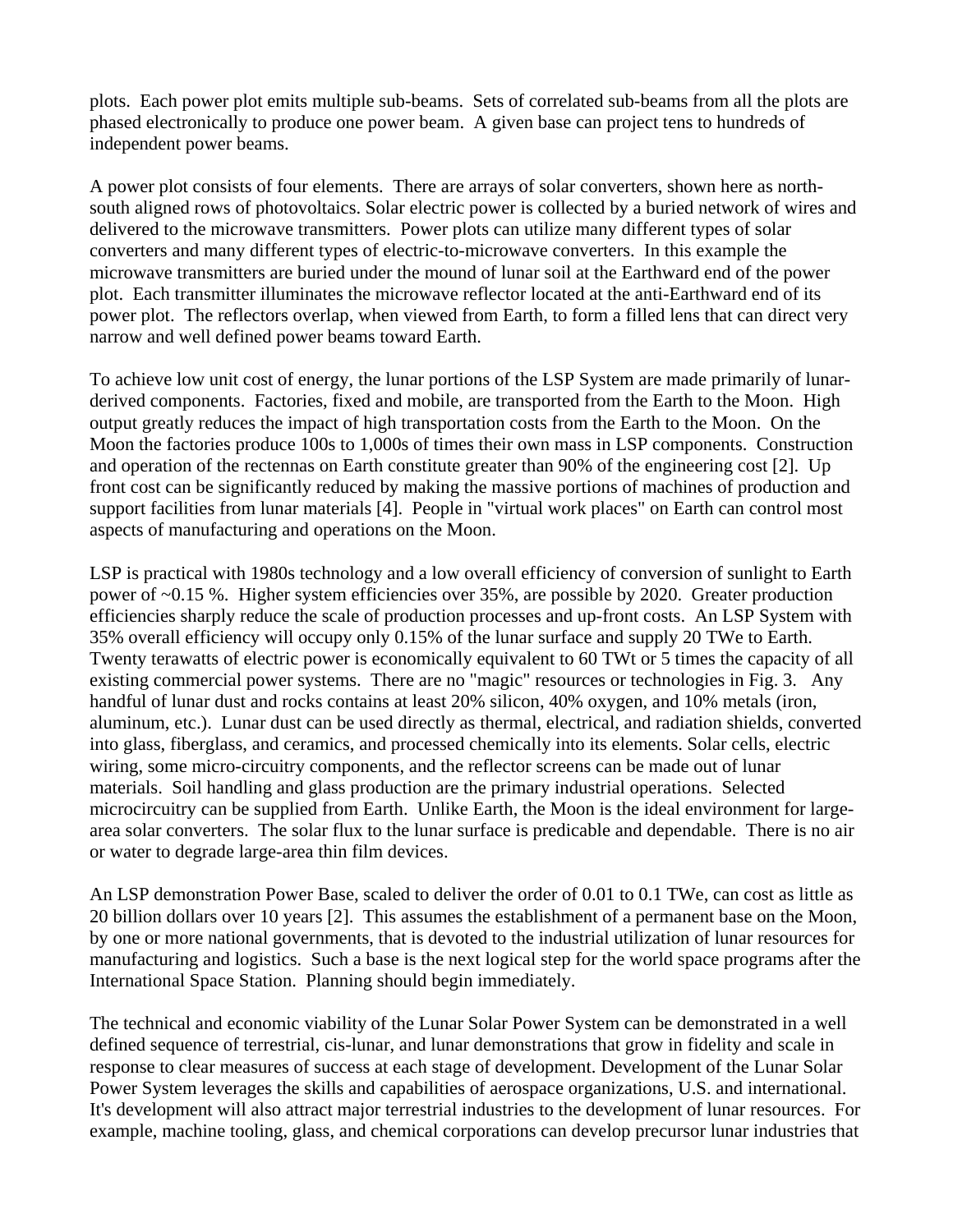will manufacture from lunar materials major portions of the machinery that builds and puts in place the Lunar Solar Power components on the Moon. In this manner terrestrial firms can decrease the cost of transport of machinery to the Moon and accelerate the growth of the Lunar Solar Power System [2, 4]. In addition, terrestrial companies will build and operate the rectennas on Earth that receiver the power from the Moon.

The Power Bases direct microwave power beams to rectennas on Earth. The intensity of each beam can be controlled to provide load following power. The beams pass through clouds, rain, and dust. There is no need for long-distance power transmission lines or indeterminately large systems to store power. Power beams are assumed to have an intensity of  $\sim$  20% that of sunlight just above the rectenna ( $\sim 230$  W/m<sup>2</sup>). A few hundred meters from the edge of the rectenna the intensity will be 1% or less of the central intensity. Farther from the rectenna the stray power of a 20 TWe system will drop in intensity to that of the light from a full moon. LSP can be competitive with the conventional systems even if the beam is operated at intensities below those allowed for continuous exposure of the general population (10 W/m<sup>2</sup> at 1.5 GHz to 100 W/m<sup>2</sup> at 15 GHz). The energy received by the rectenna can be fully offset by reflecting back to space, from the area of the rectenna or elsewhere, an equal amount of low-quality solar energy. LSP energy can be environmentally neutral.

Rectennas are the major cost element of the LSP System. Rectennas will occupy as little as 5% of the land-area per unit of received energy as now devoted to the production and distribution of electricity. A rectenna can begin to output commercial power after it reaches ~0.5 km in diameter. Additional construction is paid for out of current revenue. A rectenna one-square-kilometer in area with an average output of 180 MWe produces every year the electric energy equivalent to burning 3.3 million barrels of oil or 650,000 tons of coal in a fossil-fueled electric plant.

Rectennas can be placed virtually anywhere on Earth. It is reasonable to situate them over open land that is not used. It also appears reasonable to place them over agricultural land and industrially zoned property and facilities. They would provide additional revenue the order of  $40 \frac{\text{m}}{\text{s}}$   $\frac{2 \text{m}}{\text{s}}$  for power sold at 0.03 \$/kWe-h. Rectennas can be placed in countries or regions that do not have indigenous energy resources. Rectennas enable non-polluting solar electric power to efficiently support recycling, use of common mineral resources, and petrochemical processing of hydrocarbons into more valuable process chemicals and products. Rectennas provide both developed and developing countries equal access to electric power for economic growth and the enhancement and preservation of the local environment.

#### 5.3 Lunar Solar Power System and sustainable economic growth

The 70 year life-cycle cost of energy for a power-prosperous world is so enormous that it is difficult to understand its scale and significance. The power system of a prosperous 21st century must provide  $\sim$ 1,000 TWe-Y of energy by 2070. Assume that Gross World Product (GWP) per person is 4,000 \$/person-Y over that period. This sums to 2,400 trillion dollars if there are 10 billion people by 2050. Conventional coal, fission, and terrestrial photovoltaic systems scaled to deliver 1,000 TWe-Y of energy will cost 50% to ~200% of this total GWP over the 70 years. Our present "poor" world simply cannot afford to build and operate the needed coal, fission, and complete terrestrial renewable power systems. The renewable systems must include expensive energy storage, global power re-distribution, and the conventional power systems for back up. Today  $\sim$  10% of GWP is expended on the production and consumption of commercial energy and the remediation of its effects. This corresponds to a total expenditure of ~240 trillion dollars between 2000 and 2070 to maintain the inadequate power systems of our energy-improvised world. The less costly Lunar Solar Power System will provide lower cost electricity. Abundant, clean, and lower cost electricity will accelerate the creation of new wealth.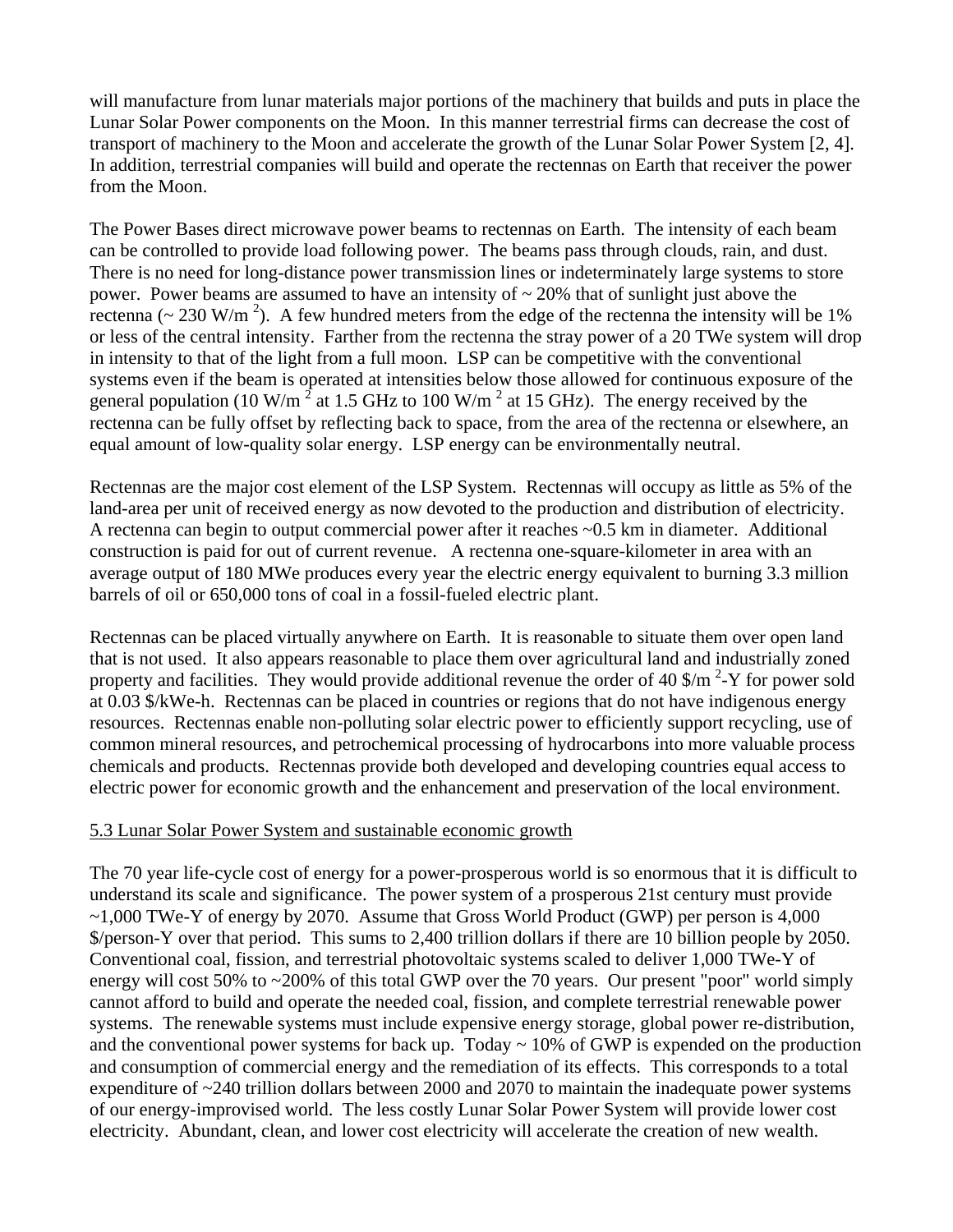It is widely recognized that the lack of affordable and environmentally benign commercial energy limits the wealth available to the majority of the human population [1, 5, 6, 7]. Between 1960 and 1986, the total electric energy Ee (Y) used every year, measured in T kWe-h, was an excellent index of the annual GWP in trillions of dollars  $(T<sup>6</sup>e(Y))$  in a given year "Y." Equation 1 includes the annual increase in productivity of energy Eff(Y) of approximately 1%/Y. The cost of 1,000 TWe-Y of energy delivered between 2000 and 2070 is taken to be 200 T\$.

T\$e (Y) = 4.3 T\$ + [1.2 T\$/TkWe-h]x Ee(Y) x Eff(Y) - 200T\$/(70 Y) Equation (1)

Applying Equation (1) to the production of 1,000 TWe-Y of energy by 2070 predicts an integral net GWP ~ 14,700 T\$ by 2070 or 12,300 T\$ more than the 2,400 T\$ predicted for a "poor" world. Equation 1 also implies an average annual income in 2070 of 36,000 \$ per person. This is approximately 10 times present per capita world income. The dashed curve of Fig. 5.4 in the CD depicts the cumulative depletion of terrestrial fossil thermal energy by a prosperous human population in TWt-Y of thermal energy. There is  $\sim 4,000$  to 6,000 TWt-Y of economically accessible fossil fuels. Thus, the "Fossil" energy use stops changing between 2050 and 2100 when the prosperous world consumes these fossil fuels. Conversely, the Lunar Solar Power System introduces "net new energy" to the world and enables net new economic growth with no depletion of terrestrial resources. Note that 1 TWe-Y ~ 3 TWt-Y in economic output. The Lunar Solar Power System enables this net new growth both on and off Earth.

#### 5.4 Manufacture of solar photovoltaics directly on the lunar surface

Energy is fundamental to nearly everything that humans would like to do in space, whether it is science, commercial development or human exploration. If indigenous energy sources can be developed, a wide range of possibilities emerges for subsequent development. Some of these will lower the cost of future exploration; others will expand the range of activities that can be carried out; and some will reduce the risks of further exploration and development. This picture is particularly true for the Moon where significant electric power will be required for a number of lunar development scenarios including science stations; lunar resource processing; tourism; and Lunar Solar Power systems. Of direct interest is the Lunar Solar Power system scenario where there will be a requirement for the generation of TW of electric power beamed to the Earth. The development of a Lunar Solar Power system will rely critically on the availability of vast numbers of solar cells. The total area of solar cells required on the Moon to produce 1 TWe of average power output on Earth depends on the overall efficiency of the system. An early demonstration LSP System with a low over all efficiency of 1.3% and 5% efficient solar cells would require  $\sim 1x10^{-11}$  m<sup>2</sup> of cells per 1 TW. The specific area could be as low as  $\sim 3x10^{-9}$  m<sup>2</sup> per TWe for an advanced LSP with 35% overall efficiency. The transport and installation of such immense numbers of cells will be a challenge that can be significantly mitigated by manufacturing the required solar cells on the surface of the Moon. What is required for a lunar electric power system is a fabrication facility which can be installed on the Moon and which will utilize the resources of the Moon to fabricate solar cells on location.

The Moon has the natural resources from which to fabricate the solar cells, and has an addition major benefit in the presence of ultra-high vacuum at its surface. The natural resources (lunar regolith) allow for the extraction of the basic materials needed for fabrication of solar cells: silicon, iron, magnesium, calcium, rutile, aluminum, etc. The vacuum environment allows for the vacuum deposition of thin film silicon solar cells directly on the surface of the Moon. It is therefore proposed that thin film silicon solar cells be directly manufactured on the surface of the Moon. This is done by the integration of both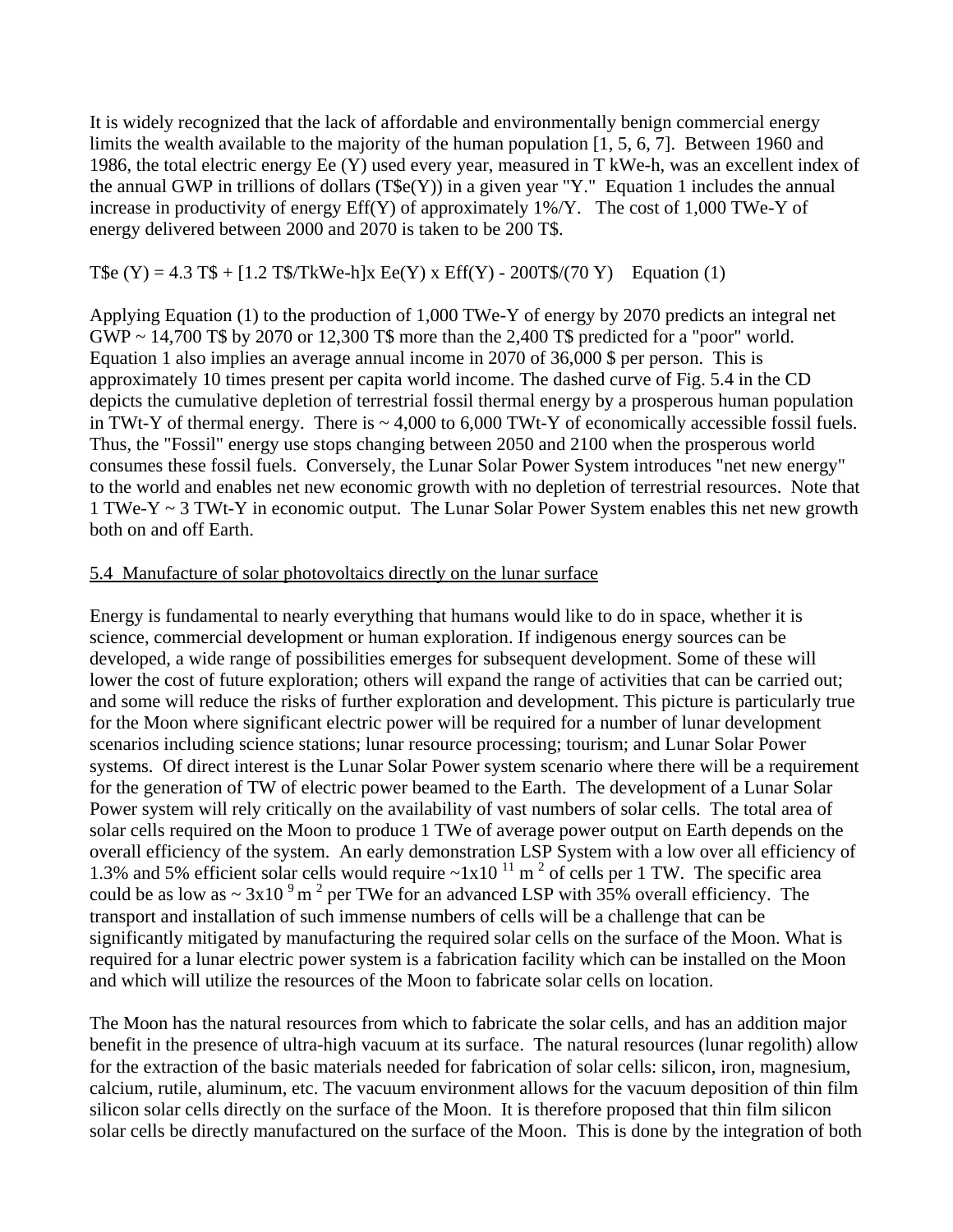a regolith processing step that is robotically undertaken to extract the needed raw materials for solar cell growth and by a solar cell vacuum deposition process undertaken by an autonomous robotic rover that lays down continuous ribbons of silicon solar cells on the lunar regolith surface.

Regolith processing on the Moon to extract both oxygen and silicon can incorporate carbothermal reduction of an ore such as anorthite (CaAl  $_2$ Si  $_2$ O  $_8$ ). Several processes have been proposed previously, however, for anorthite as an example, a closed cycle process is required on the Moon to reduce resupply of reagents from Earth. Methane can be used as the reducing agent in a modified process instituted to eliminate methane cracking. This results in a closed cyclic process yielding both oxygen and silicon:

CaAl  $_2$ Si  $_2$ O  $_8$  ------> CaO + Al  $_2$ O  $_3$  + 2 Si + 2 O  $_2$ 

Iron and TiO2 can be obtained by hydrogen or carbothermal reduction of the mineral ilmenite (FeTiO3), which is abundant in the lunar maria, by one of the following reactions:

|  | FeTiO 3 + H 2 ----------> Fe + TiO 2 + H 2O                                      | $\overline{\text{or}}$ |
|--|----------------------------------------------------------------------------------|------------------------|
|  | FeTiO 3 + C ----------> Fe + TiO 2 + CO or:                                      |                        |
|  | $3FeTiO_3$ + CH <sub>4</sub> ----------> $3Fe + 3TiO_2$ + 2H <sub>2</sub> O + CO |                        |

With these limited number of regolith processing steps the basic elements required for solar cell fabrication can be generated on the Moon. Refer to Table 5.1 in the CD.

Thin film solar cell fabrication can be conducted on the lunar surface through the direct vacuum deposition of the necessary material layers. This vacuum fabrication is proposed as a sequential thin film process executed on the lunar surface. The first step melts lunar regolith to create a glass substrate. An electrical conducting layer for the bottom electrode is evaporated on the glass substrate. The subsequent elemental silicon evaporation is such that the silicon is deposited in both p-doped and n-doped layers. A top conducting grid is then applied to the silicon layers, followed by an antireflective top coating.

Preliminary studies in the development of silicon solar cells from silicon extracted from lunar regolith (simulated) have been undertaken, and show that such silicon can be used to fabricate thin film silicon solar cells through vacuum deposition. It is well to note that although the regolith-processed silicon was of moderate quality, i.e., not semiconductor grade, the vacuum processing for the thin film growth also pre-purified the silicon to yield moderate quality solar cells.

A movable "crawler," of ~200kg mass, would traverse the lunar surface depositing solar cells. As part of the traverse the crawler would clear larger rocks and boulders from the terrain directly in front of it, thus preparing a bed for the fabrication of the lunar glass substrate for the solar cells. The thermal energy required for each set of the evaporations in the above process would be obtained from direct solar energy collected by one set of up to six  $\sim$ 1 m2 line-focus solar collectors each outputting  $\sim$  1,000 W. The first of the solar collectors on the crawler would locally melt the top ~0.4 cm of the regolith to form a lunar glass substrate directly on the lunar surface and develop a bottom contact layer. The second set of solar collectors would evaporate the silicon and the required dopants onto the lunar glass substrate. The next collector would deposit the metallic top electrodes and the cell interconnects through a contact mask, the final collector would apply the anti-reflection coating. Individual cells would be connected in alternating series/parallel fashion to form arrays. In this manner, the crawler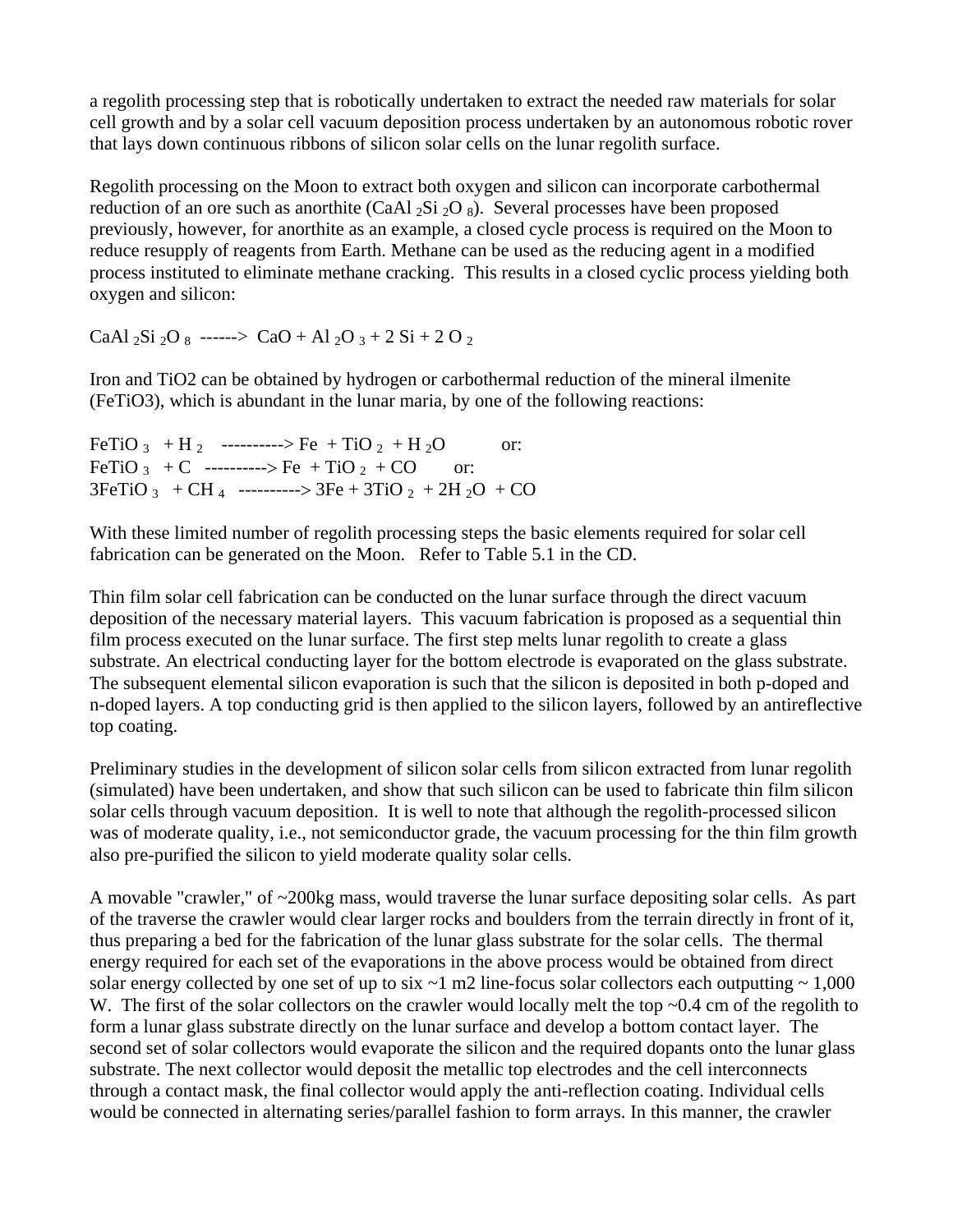could migrate over the lunar surface (maneuvering around large obstacles) and continuously lay down solar cells on an undulating landscape. The cells would be integrated into a power system with periodic array-grouping junctions.

Regolith processing to extract the needed elemental materials would be undertaken on a second robotic vehicle. The initial set of lunar solar cells could be fabricated from raw materials brought from the Earth. Approximately 40 kg of raw materials would be required for the fabrication of  $\sim 100$ kW of thin film solar cell electric power capacity. The robotic processing vehicle would be  $\sim$  200kg mass, and would be added to the production site only after the first set solar arrays had been fabricated. The robotic materials processor would use power from the solar arrays to process up to 200 kg of materials, which would then be supplied to the solar cell crawler to fabricate more solar cells. These two vehicles would comprise the initial facility for the development of a demonstration Lunar Solar Power system.

The above concept for robotic lunar solar cell fabrication is preliminary and will be amplified and refined by additional data generated in the materials extraction experiments using lunar regolith simulant, and by additional silicon solar cell growth experiments under simulated lunar conditions. The collaboration with experts in the robotics field is also critical to success of such a program. The merging of robotics with materials chemical processing and vacuum thin film growth will assure a strong flight program and successful development of a lunar electric power system.

# 5.5 Lunar solar power system and manufacturing findings

1. Solar-electric commercial power provided to Earth from space or lunar-based facilities can benefit the economy of Earth. (Recommendations 1, 5)

2. Lunar manufacturing is possible. In some cases lunar manufacturing may be superior to manufacturing on Earth because the primary products are better suited to the lunar environment and resources. Essentially all materials and energy needed to produce solar power systems on the Moon and systems to beam the power to Earth are available on the Moon. (Recommendations 2, 3, 4, 5, 9)

3. Machines and components deployed from Earth can be used to make power components from lunar resources, producing much greater installed power than can be obtained from an equal mass of power equipment deployed from Earth. (Recommendations 2, 3, 4, 6, 7)

4. If lunar materials can also be used to fabricate part of the production equipment, even greater leverage can be obtained. The complete fabrication of production equipment from lunar materials can lead to a state of near self-replication, or bootstrapping, and very rapid growth of installed power transmission capacity on the Moon. (Recommendations 4, 5, 9)

5. The Lunar Solar Power System concepts presented by Dr. David R. Criswell and Dr. Robert D. Waldron are compelling but require independent validation. (Recommendations 1, 5, 8)

6. Building solar cells on the Moon, as described by Dr. A. Ignative, should be inherently less costly than on the Earth. On Earth the deposition/implantation processes must be operated within vacuum systems that are expensive to build, operate, and maintain. The terrestrial cells must be made to resist degradation by air, water, and other chemical and biological agents. Terrestrial cells must be mechanically rugged. In comparison, the cost of lunar solar arrays are reduced by producing the solar converters in the lunar vacuum. Sunlight can be used directly for evaporation of constituents. The solar converters and structural components are very much reduced in mass through such options as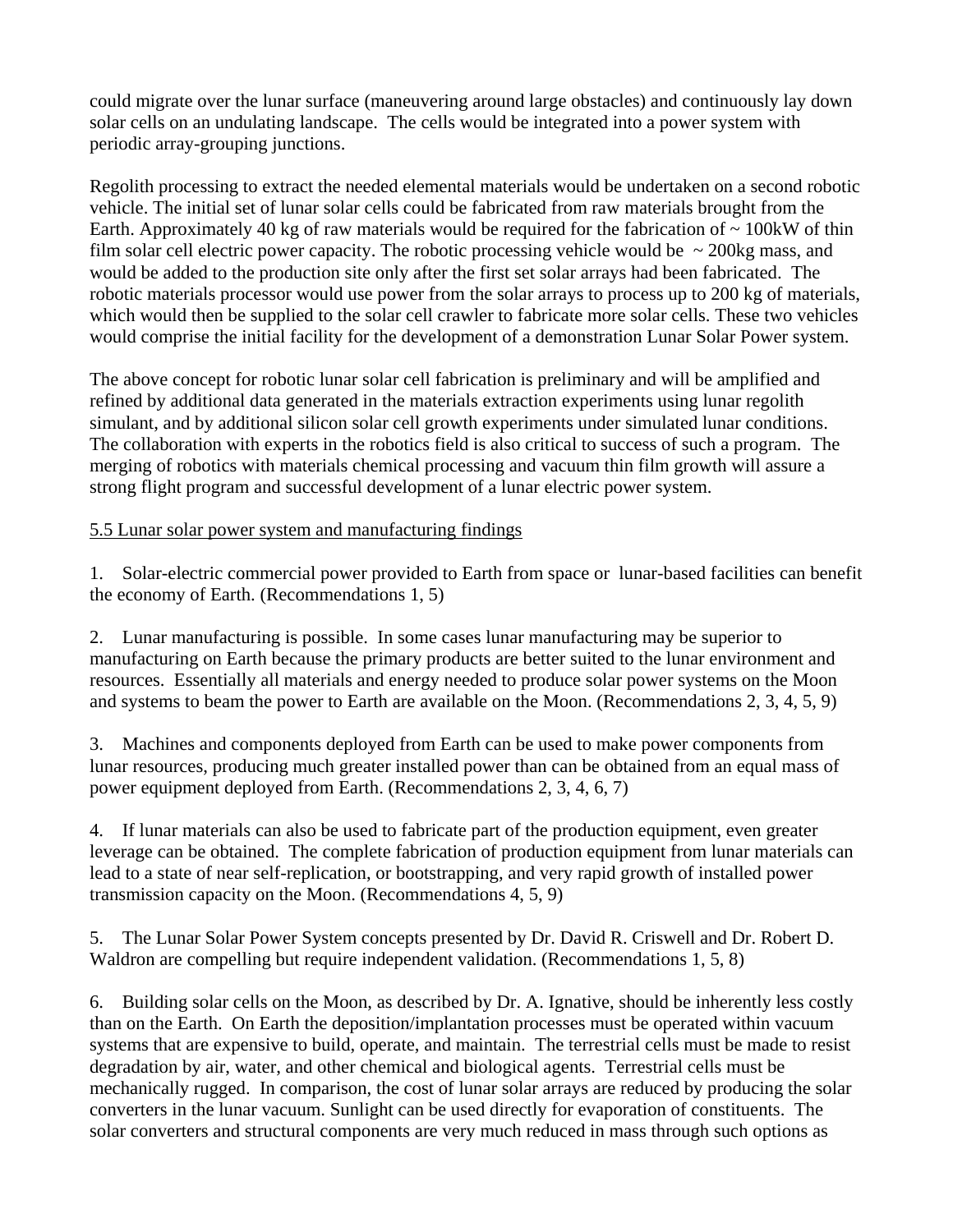depositing solar cells directly on the lunar surface. (Recommendations 2, 6, 7, 8)

7. Lunar production systems can be teleoperated/supervised from Earth. As materials extraction, fabrication, and assembly processes become more complex, the autonomous robotic systems should provide greater efficiencies. Both teleoperated and robotic systems require development for all phases of the lunar and space operations. (Recommendations 3, 7, 9)

8. A certain level of robotic cooperation is needed in production and operation of the Lunar Solar Power System. The required level of robotic intelligence that is needed has not been determined but developmental pathways can be seen. (Recommendations 3, 7, 9)

9. The expansion of productive capacity on the Moon, denoted as self-replication or bootstrapping, derives from human expertise and information supplied from Earth to the productive machines on the Moon. In this manner the lunar manufacturing can leverage the skills and resources of terrestrial industry and attract terrestrial manufacturing companies to the development of space/lunar power and other systems. (Recommendations 4, 5, 9)

# 5.6 Lunar solar power system and manufacturing research recommendations

The following recommendations include very rough estimates of the investments and time required for the research, development, demonstrations, and evaluations. Many of the tasks can be done in parallel. This minimizes the time required to establish a growing Lunar Solar Power System.

1. Independently verify the Lunar Solar Power System designs as proposed by Dr. David R. Criswell and Dr. Robert D. Waldron. (Findings 1, 5)

Evaluation 5 M\$ 1 year

2. Demonstrate on Earth the viability of making useful solar conversion systems from simulated lunar materials and test the systems. Demonstrate at least two different solar conversion systems that offer lower cost than terrestrial systems. Demonstrate key "unit processes" such as excavation and hauling, extraction of raw materials (Si, Fe, TiO  $_2$ , etc.), materials and logistics, solar array production, test and verification, and repair and removal. (Findings 2, 6)

| <b>Laboratory Demonstrations</b> | 10 M\$, | 2 years |
|----------------------------------|---------|---------|
| Prototypes production            | 50 M\$, | 4 years |

3. Demonstrate on Earth the production, primarily from simulated lunar materials, of the following functional elements of a power plots of the Lunar Solar Power System: systems to collect solar electric power; conversion of the solar electric power to microwaves (at least two approaches); phasing of the microwave sub-beams to form multiple independently controlled beams; and, forming large synthetic apertures by passive and/or active reflectors. Unit processes to be demonstrated include: production of glass and ceramic components; production of solar-to-electric components; fabrication of structures; production of microwave sources; production of microwave-reflective meshes; and, teleoperated and robotic production, assembly, and emplacement. Demonstrate the emplacement and operation of the forgoing components and system. (Findings 2, 3, 7, 8)

| <b>Laboratory Demonstrations</b> | 20 M\$,  | 3 years |
|----------------------------------|----------|---------|
| Prototypes production            | 100 M\$, | 5 years |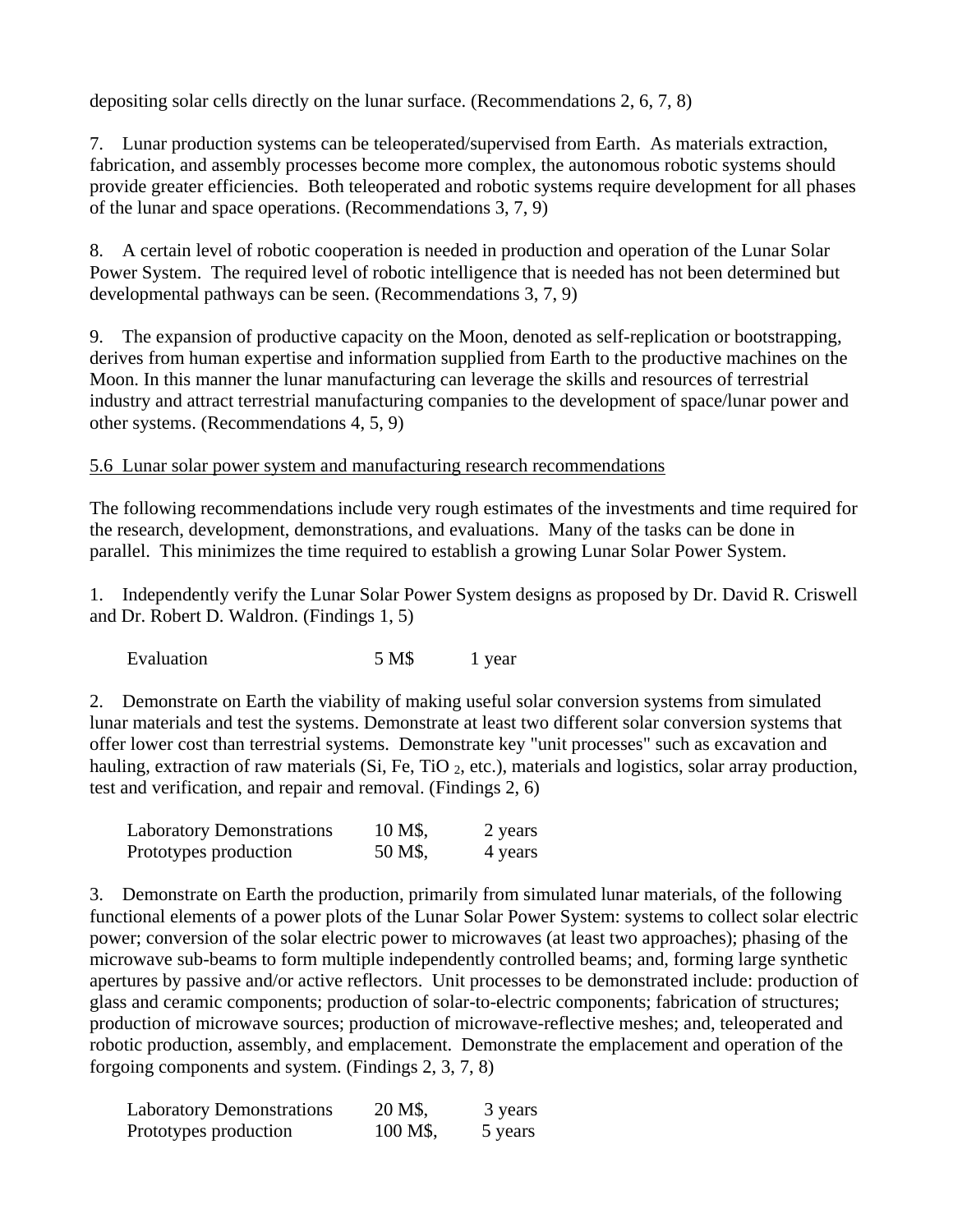4. Identify key unit processes, if any, that must be demonstrated under conditions of lunar-gravity and/or lunar-vacuum. Demonstrate these particular unit processes early on in orbit about Earth using unmanned satellites, the Shuttle, and/or International Space Station. Identify unit processes, if any, that must be demonstrated on lunar materials available from the Apollo collection or that must be done on the Moon. (Findings 2, 3, 4, 9)

| On-orbit demonstrations | <b>TBD</b> | 3 years                        |
|-------------------------|------------|--------------------------------|
| Apollo lunar samples    | TBD        | 2 years                        |
| On the Moon             | TRD        | see recommendations #8 and #9. |

5. Develop life-cycle models for the development and operation of the Lunar Solar Power System. Make the models available and refine the models. Consider all aspects of the life-cycle (ex. design, demonstrations, prototype implementation, economic and environmental effects and benefits, organizing, financing, governing, full-scale construction, maintenance, and removal). Examine worldwide science and technology activities for practices, devices, and systems applicable to Lunar Solar Power System demonstrations, operations, and implementation. (Findings 1, 4, 5, 9)

On-going program  $3 M\frac{8}{y}$  8 years

6. Test representative products, assemblies, components, and systems at the prototype and preproduction levels. There will be considerable phasing and overlap of research, development, and demonstration projects and programs. (Findings 2, 3, 6)

| Prototype      | 100 M\$ | 6 years |
|----------------|---------|---------|
| Pre-production | 500 M\$ | 6 years |

7. Conduct three to four competitive demonstrations of full scale production units within sealed environments on Earth (vacuum and inert atmospheres). For example, deploy complete sets of mobile production/assembly units via a C-130 size cargo aircraft to remote desert sites. From a remote control site direct the production/assembly units to enter large pressure-supported plastic domes. Each dome is transparent, filled with an inert atmosphere, and the floor is covered with simulated lunar soils and rocks. Use solar power that enters the dome during the day to power the production/assembly units. These units manufacture the major components and assemble and maintain representative "power plots" of Lunar Solar Power System. The power plots constructed in the domes are phased together to direct beams to local receivers, receivers in space, and receivers (signal-level) on the Moon. (Findings 2, 3, 6, 7, 8)

Demonstration 2 B\$ 4 years

8. Land three to five "Surveyor-class" unmanned spacecraft on the Moon. The landers carry microwave transmitters that are operated together to direct signal-level beams to research receivers on Earth. The landers demonstrate the Moon as a stable platform for the transmission of narrow beams to Earth and to receivers in orbit about Earth. The landers also support a wide range of tests of solar cells and other components for the Lunar Solar Power System. (2, 5, 6)

Landers 1 B\$ 5 years

9. Seek innovative methods of reducing the mass of production equipment and supplies/consumables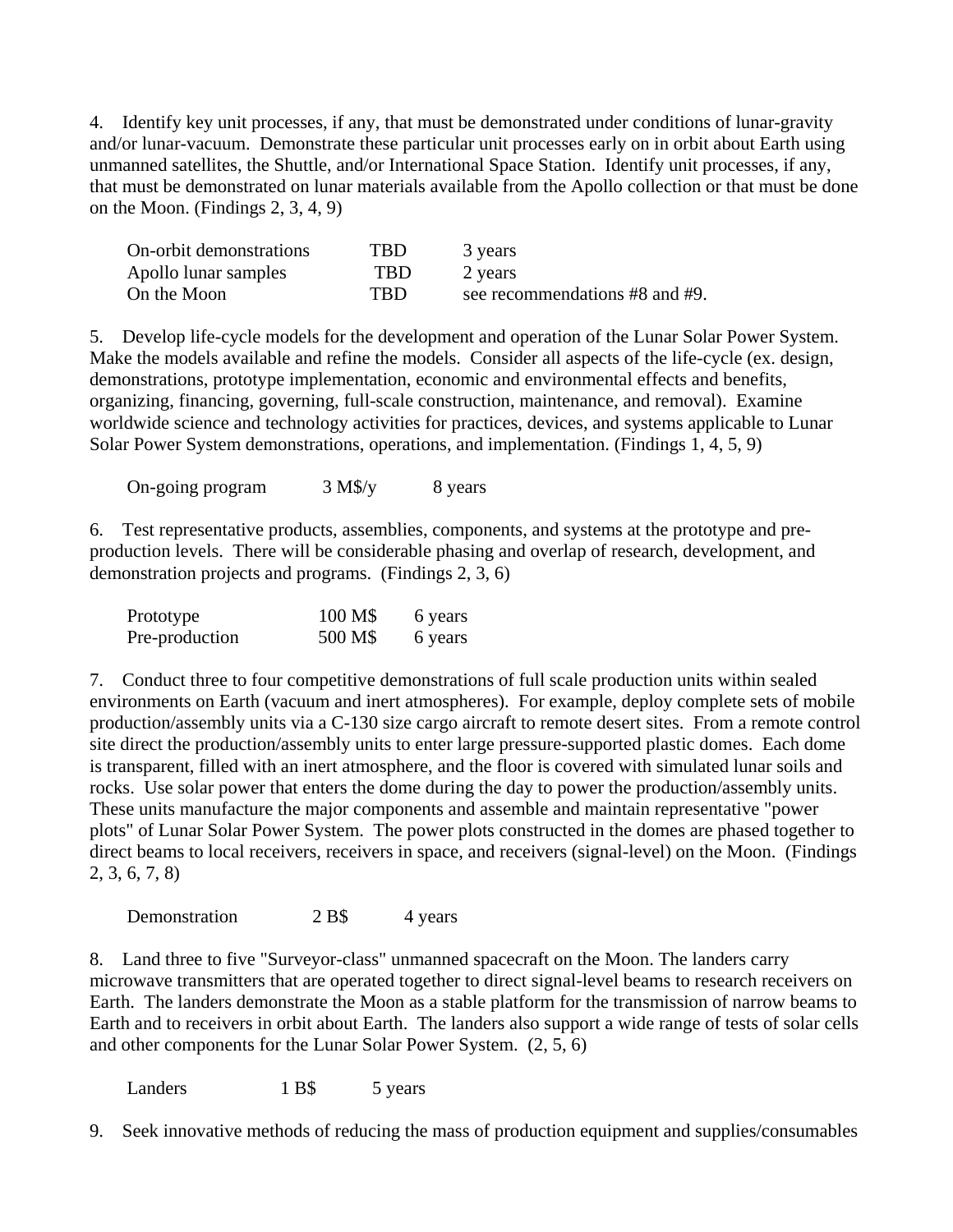that must be transported from the Earth to the Moon to build the Lunar Solar Power System and support logistics between the Moon and Earth. Evaluate production systems (e.g. power, chemical reactors, mobility systems including excavation and hauling) designed for being constructed on the Moon primarily from lunar materials. Aggressively explore and demonstrate the feasibility of "starting kits" and boot-strapping of production equipment from lunar materials. (Findings 4, 8, 9)

| Design and demo explorations   | 50 M\$/y    | 5 years |
|--------------------------------|-------------|---------|
| Demonstration (Earth and Moon) | $500$ M\$/y | 7 years |

# References

1. Criswell, David R. (1998, 13-18 Sept.) Lunar Solar Power System for energy prosperity within the 21st century, *Proc. World Energy Congress*, Paper 4.1.23, 277-289, Houston, TX., World Energy Council, Washington, D.C

2. Criswell, D. R. and Waldron, R. D. (1993) "International lunar base and the lunar-based power system to supply Earth with electric power," *Acta Astronautica*, *29*, No. 6, pp. 469-480.

3. Goeller, H. E. and Weinberg, A. M. (1976) "The age of substitutability," *Science, 191*, pp. 683- 689.

4. NASA CP-2255 (1980) *Advanced Automation for Space Missions*: *Proc. 1980 NASA/ASEE Summer Study held at the Univ. Santa Clara, CA*, ed. R. A. Freitas, Jr. and W. P. Gilbreath. Chap. 3, GPO.

5.. World Energy Council, *Energy for Tomorrow's World*, St. Martin's Press, 320 pp., 1993

6. Moore, Taylor (2000, Spring) Renewed interest in Space Solar Power, *EPRI Journal*, vol. 25, No. 1, 6-17, Electric Power Research Inst., Palo Alto, CA.

7. . http://www.energyresource2000.com Go to "conference" and then to "Renewable and new technologies".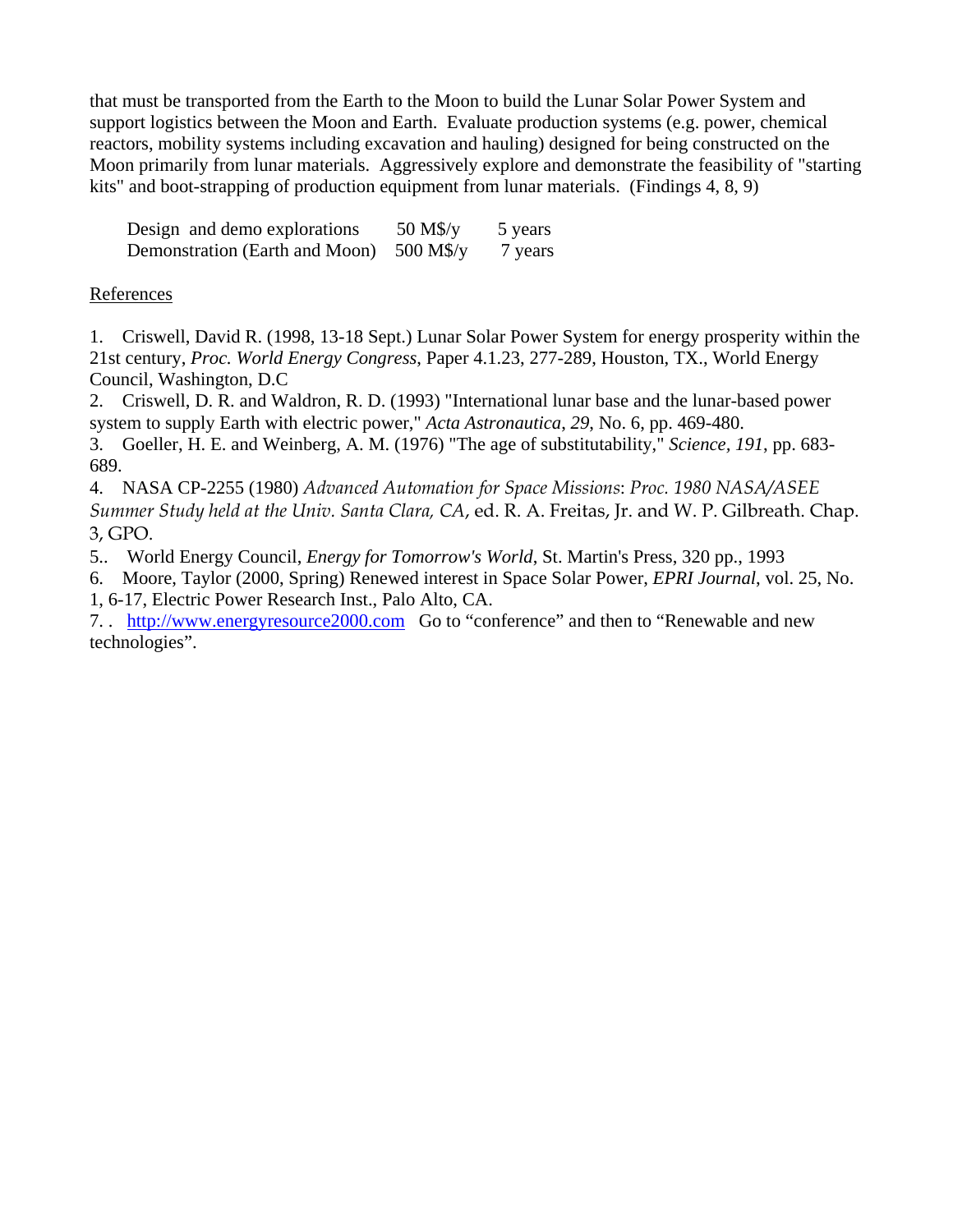# **CHAPTER 6.**

#### **SELF-REPLICATING AUTOMATA FOR SPACE SOLAR POWER**

#### (Summary by George Friedman)

#### 6.1 Self-Replication in the context of the SSP mission

In order to evaluate the contribution of any new technology, it is imperative to define the mission it is intended to serve and the potential advantages it provides toward that mission. As is thoroughly described earlier, the mission is to supply a significant portion of humanity's power needs from space to the earth's surface in a time frame of decades, not centuries.

 The cost of building such a macrostructure as the SSP is a crucial issue in the fundamental viability of the concept. The two most challenging cost drivers are the transportation costs of lifting mass from the earth to orbit -- presently thousands of dollars per pound -- and the costs of constructing macrosystems in space by thousands of astronauts -- presently at millions of dollars per man hour. The primary thrust of the workshop was to investigate the potential of advanced robotics to reduce substantially the *construction* costs. An important ancillary thrust was to investigate the feasibility of employing extra terrestrial materials to reduce the *transportation* costs. Self-replicating automata, the subject of this chapter, was investigated, not only to further reduce construction and transportation costs, but to multiply the rate of all space development so that the goal of schedules in terms of decades rather than centuries could be attained effectively.

#### 6.2 Historical overview of mission-oriented self-replicating automata research

 The intellectual origins of self-replicating automata are generally agreed to lie with John von  $Neumann<sub>1</sub>$ , one of the twentieth century's most creative and prolific geniuses. His works on theoretical physics, the atomic bomb, theory of games, decision theory, digital computer architecture and the general theory of automata are legendary. During the last years before his tragic death in 1957, his time was largely occupied by self-replication -- his "unfinished symphony," so to speak.

 von Neumann's architecture for the general purpose digital computer is perhaps his most pervasive contribution to humanity. He was impatient with the very labor intensive development of programs external to the early digital computers and suggested that the program be stored internal to the computer memory and -- most significantly -- permit the computer's control and arithmetic unit to perform operations on the program as they would on ordinary data. According to my first professor of computer science<sub>2</sub>, this self-referential stratagem horrified the early computer scientists who feared chaos by permitting the sacrosanct programs to be autonomously manipulated. Yet despite these fears, hundreds of millions of internally stored program digital computers have been built, literally transforming science, engineering, communication, business and commerce worldwide.

 von Neumann's concept for a self-replicating automaton was also somewhat self-referential and remarkably similar to his computer architecture concepts. The "parent" automaton contains a tape with all the information necessary to replicate itself. This "genotype" tape controls a "universal constructor" (UC) -- also within the parent -- which not only *translates* the tape in order to build an identical offspring -- the "phenotype,"-- but also *copies* the tape so that the offspring can itself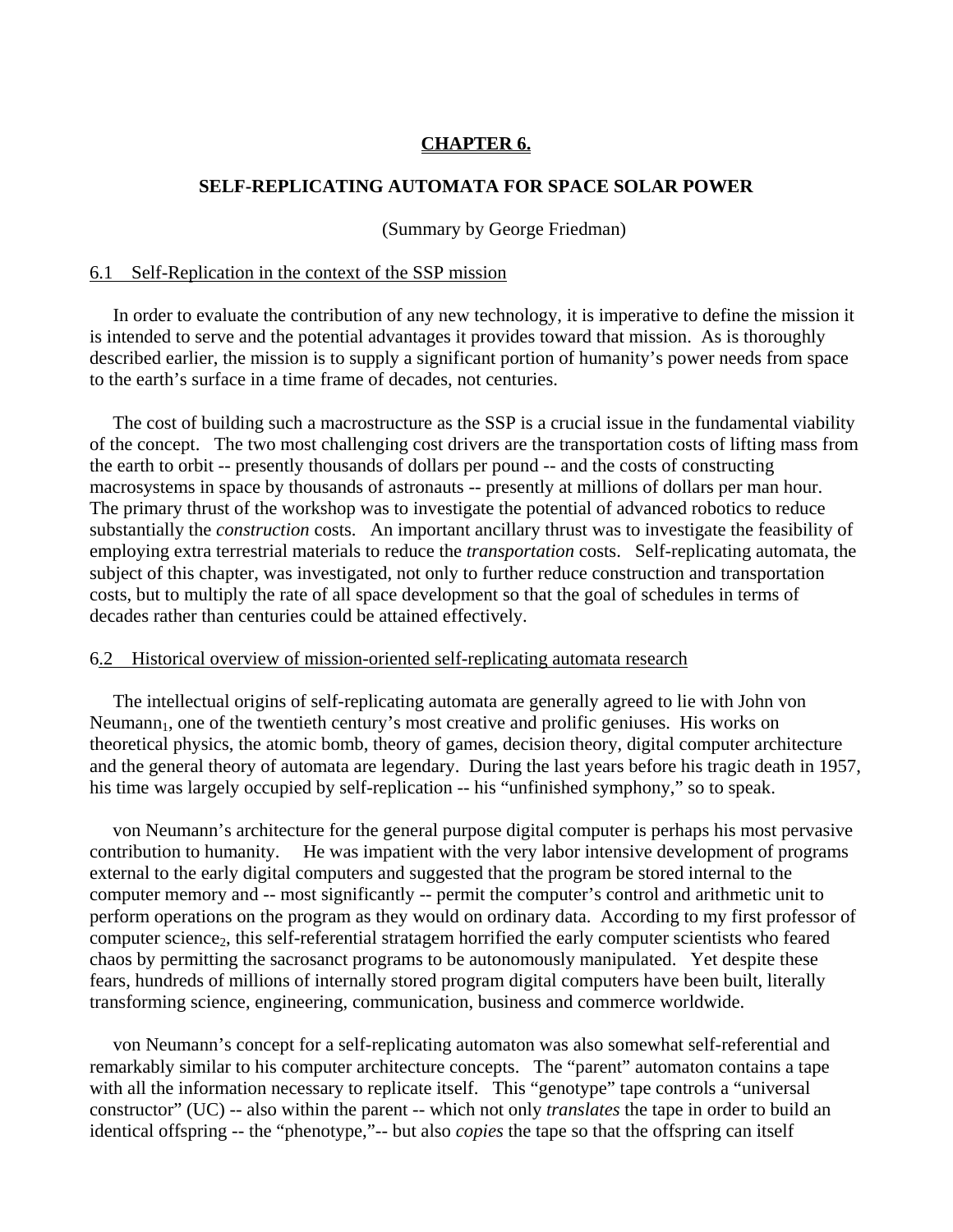replicate additional generations. Remarkably, this work was accomplished prior to the Watson and Crick DNA research in which the same transcription/replication dual use of DNA was shown to be the universal biological reproduction architecture as well.

 Thus, von Neumann's work destroyed at least two "false dichotomies": (a) Data and programs, previously kept carefully apart, were now seen to be different forms of information and amenable to formal mathematical manipulation, and (b) Constructors and products of these constructors, previously thought fundamentally different in function and forming only transitive relations, were both now seen to be interacting elements -- both transitive and intransitive -- in a complex network of constructors and products which in turn can produce parts or all of their constructor parents.

 von Neumann called the real-world physical embodiment of his self-replication machine the "kinematic model." The level of detail required to perform a rigorous analysis proved to be difficult for his early work, so he developed instead an abstract mathematical universe for his hypothetical machines and their environments. These constructions were called "cellular automata (CA)" and generally consisted of a two dimensional array of discrete state machines which interacted with their neighbors following simple, rigorous rules. Time and space in the CA models are discrete and the CA lives entirely within the virtual universe of computer memories. Although the CA work aided the understanding of the logic of self-replication, it is clear that it is von Neumann's kinematic model, not the CA models which are required to support the SSP mission.

Moshe Sipper<sub>3</sub> summarized the 50-year history of self-replication from von Neumann's original concepts to the present. It is clear from this summary, as well as from extensive contacts with researchers in the field of self-replication, that the CA approach has received orders of magnitude more attention than the kinematic model. In the CA world, full self-replication has indeed been achieved, with Chris Langton's "Q-loops" being a notable early example<sub>4</sub>. On the other hand, there has been neither success nor research approaching success regarding the kinematic model necessary for the realworld application to space.

 It is truly a scientific and engineering mystery why, for two concepts so conceptually similar as von Neumann's computer and self-replicating architectures, the former has been implemented hundreds of millions of times and the latter has had absolutely zero implementations! To state that the computers work in an abstract "toy" world and kinematic models must work in the real physical world is only scratching the surface.

 In Sipper's overview, he categorizes the kinematic model research under "other" and notes papers in Scientific American in the 1950's by Kemeny<sub>5</sub>, Moore<sub>6</sub>, and Penrose<sub>7</sub>. Although treating the physical world and quite intellectually stimulating, these works did not advance von Neumann's concepts. Two more references are worthy of note here:

Ralph Merkle<sub>8</sub>, made two valuable suggestions in support of realizable kinematic models. First, he suggested that the instruction tape -- or genotype -- be externalized from the body -- or phenotype -- of the replicating machine. This concept is closely analogous to relieving an autonomous robot of its self autonomy and permitting the far greater cognitive capability of a human to take control via teleoperation. Secondly, he suggested that the function of the universal constructor -- undoubtedly the most difficult subsystem of the kinematic model -- be accomplished by an assembler based on molecular nanotechnology (MNT). This approach, at least theoretically, promises construction of any design to atomic precision wherein the cost, size and complexity of the constructor is more practical than with macroconstructors for certain difficult components such as microelectronics, ball bearings or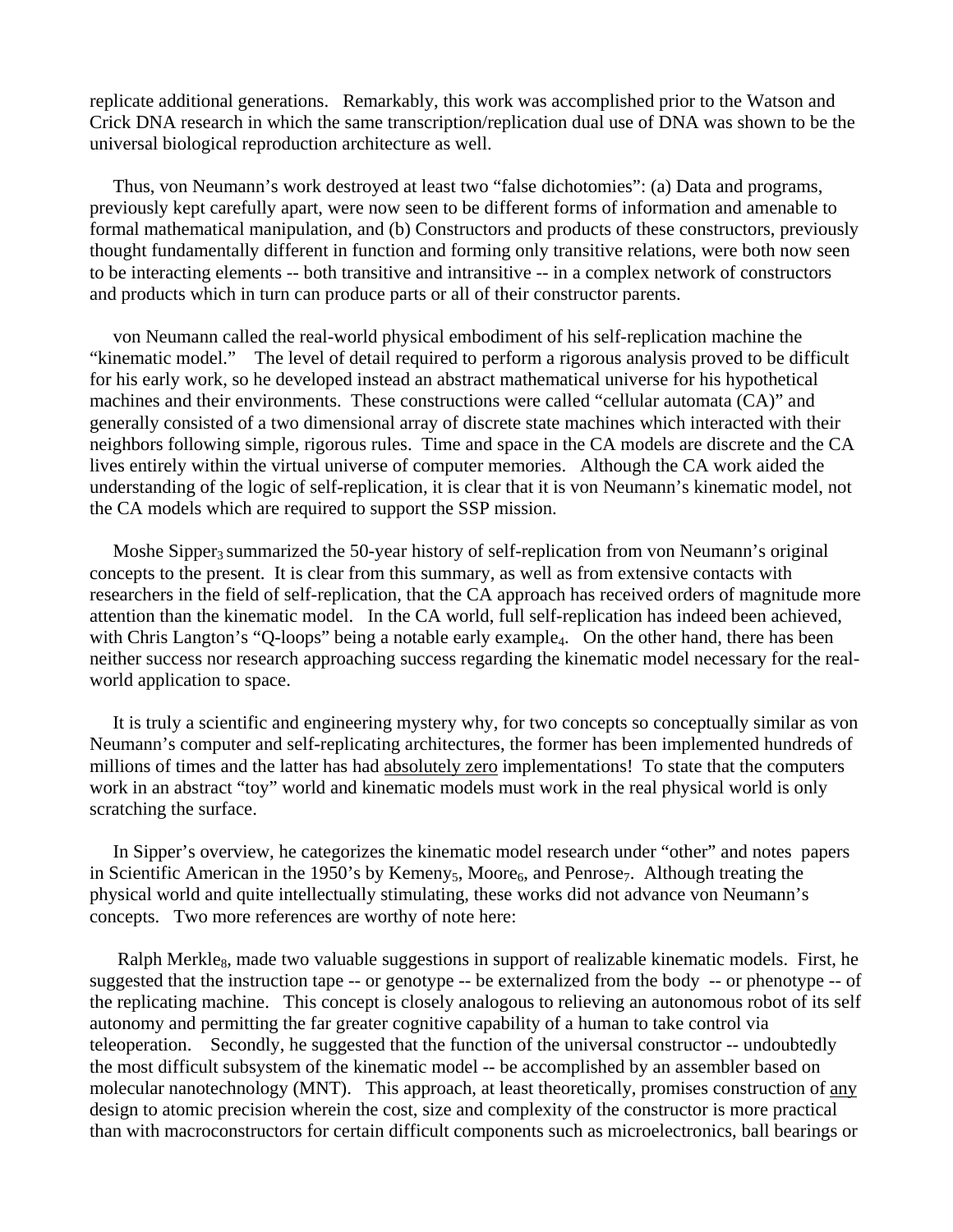micromechanical assemblies. The crucial issue here is: "can the MNT technology be matured rapidly enough to support the required SSP schedules?" MNT is still quite young but growing rapidly, with increasing research budgets. Self-replication is only one -- and not the highest -- priority within the MNT world.

 By far the most significant and relevant work in applying self-replication to the SSP mission is the NASA/ASEE 1980 Summer Study<sub>9</sub>. Chapter Five of this extremely thorough report (CP2255) was devoted to self-replicating concepts and was written by the team of Richard Laing (leader), Rodger Cliff, Robert Freitas, Jr, and Georg von Tiesenhausen. The scenario for this in-depth study is precisely relevant to the main thrust of this workshop. The team conceived of a 100-ton "seed" which is transported to the lunar surface and not only erected a factory which manufactured solar cells and other SSP-relevant structures, but also replicated itself so that the output of the family of factories would -- in the limit -- be exponentially expanding. Thus, if this complete self-replication is achievable -- implying a "material closure" of 100% -- then the team argued in an enthusiastic display of imagination, the original seed could expand to cover the entire surface of the moon, and eventually this technology could provide the basis for human interplanetary and interstellar colonization. Even with incomplete self-replication, the authors discussed closures of less than 100% and showed how these concepts could provide leverage to all space operations by reducing the need to lift mass from earth into orbit by orders of magnitude -- and on a time scale which would not require centuries.

 The report, published over a year later, was thoroughly written, fully referenced and documented, with a detailed list of research recommendations and program plans. Unfortunately -- perhaps due to a change of administration according to the then NASA administrator Robert Frosch<sub>10</sub> -- the funding for the research plan was zero. The same can be said of the research recommendations by the Chapter Four team, led by David Criswell, that examined more traditional technologies for space manufacturing.

 Despite this very disappointing history of self-replicating research, there have been several expressions of concern that once machines have the capability to self-replicate, they will evolve into a super race that will doom mankind's future $_{11}$ . Only a few weeks before this workshop, the New York Times<sub>12</sub> published a prominent article quoting the chief scientist at Sun Microsystems who warned that the human species may be on the verge of collective suicide, due in part to the emergence of machine self-replication.

 This presentation of self-replicating system history -- delivered by George Friedman -- was augmented by excellent brief talks by Barry McMullin on von Neumann's theories of self-replication, complexity and evolution, by Chris Langton on CA self-replication and evolution of virtual robots, and Pierre Marchal on bio-inspiration and evolving programmable gate arrays.

#### 6.3 Litany of greedy illusions which hampered progress

The deep mystery persists: what can explain the gigantic gulf which exists between the implementation of von Neumann's computer and self-replication architectures? One reason, already mentioned, is that the UC must perform in the more unforgiving real world compared to the abstract world of the computer's arithmetic unit. However, there may be many other reasons, having to do more with goal setting and perceptions of the research community, rather than with "reality." Most of these perceptions strive for "perfect" self-replication, despite the fact that our mission does not require perfection. Thus, they are called, "greedy illusions," and include: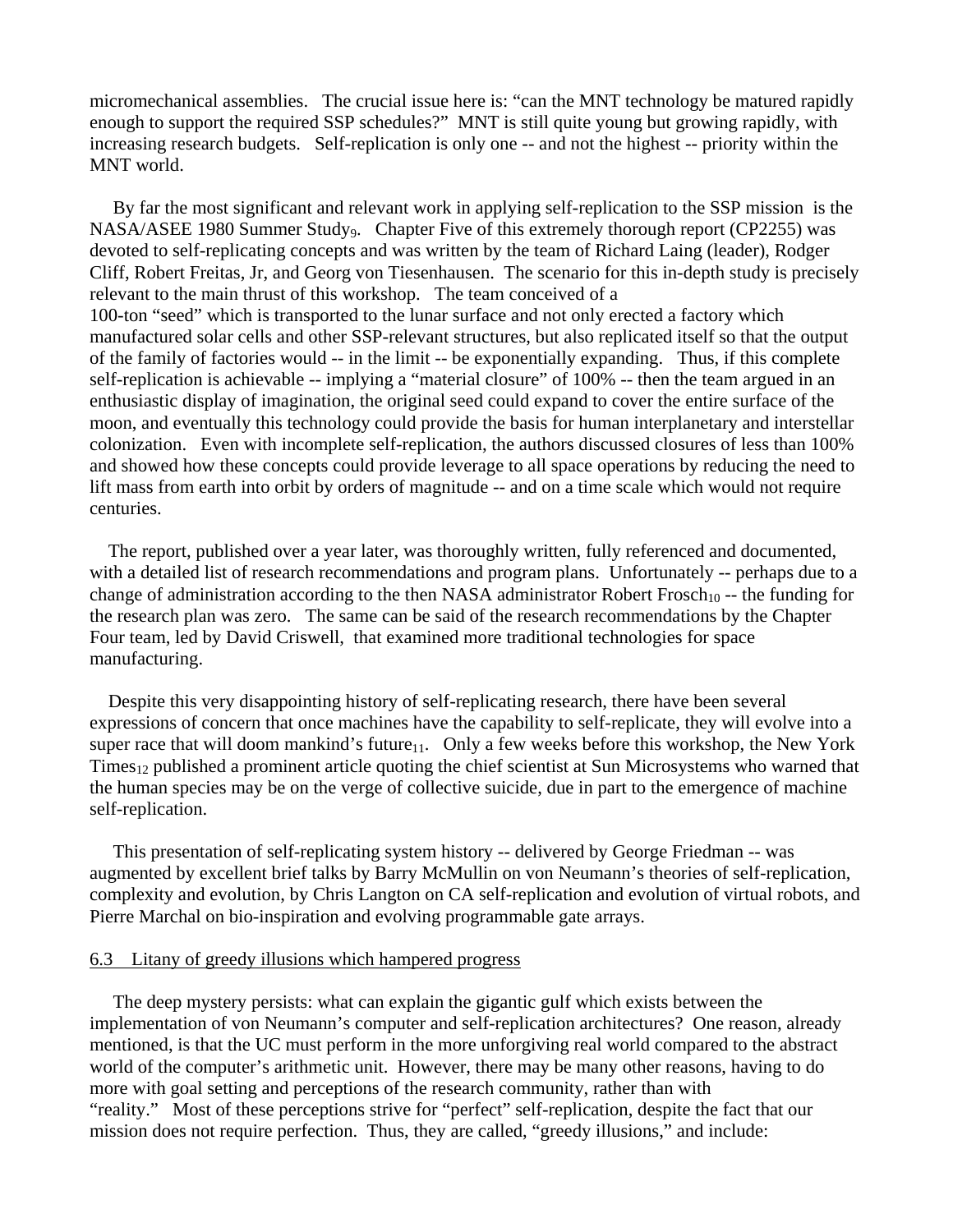*The illusion of exponential growth.* As in the famous Harris cartoon, if the "miracle" of perfect self-replication occurs, humanity can colonize the galaxy at a trivial cost. However, exponential growth is attainable only with 100% closure (C). Otherwise, we can achieve a production amplification (A), where  $A = 1/(1-C)$ , which is quite valuable for reasonably attainable closures of 90% or more. This would reduce transportation cost by a very attractive order of magnitude or more. If we stubbornly insist on 100% closure, then we face great divergent challenges and enormous "investment costs" in replicating, for example, microelectronic assemblies with ratios of producer/product mass of  $10<sup>5</sup>$  or more.

 *The illusion of complete autotrophy.* Drawing optimistic analogies from the biological world, many researchers strive to plant a "tiny seed" and have it devour a billion-ton asteroid in less than a year. Most organisms we deem interesting are not autotrophic (they can't "eat dirt") and depend on an enormously complex chain of simpler organisms for processing their food. (If an approximate measure of the difficulty of an organism's function is the length of its genome, then it surprises many that the difficulty of a plant's function of manufacturing food from less organized matter is more difficult than the function of a animal's catching prey or of a human doing higher math!) Even von Neumann's kinematic model replicated by picking out subsystems from a "sea of parts" rather than from unprocessed raw materials. We must first concentrate on what the self-replicating machine *does*  -- its "metabolism" -- then we can examine self-replication. Otherwise, we will be just replicating a machine whose only function is replication; like a virus. Certainly, this would not be useful for the SSP mission.

 *The illusion of the truly universal constructor (UC).* von Neumann examined the UC in the context of Turing's universal computer and was interested in a constructor with the capability of building *any* design that the instruction tape (genotype) could specify. This is absolutely *not* required for the SSP mission! We need construct only that which we need, which is only an infinitesimal fraction of all possible designs. Even the biological world, with all its diversity, employs just an infinitesimal fraction of the designs available in "'protein space." Eventually, MNT may show us avenues to build more flexible UCs, but our priority should be only on that which is well understood, buildable and useful for SSP.

 *The illusion of full, internal, "autonomous" self-replication*. A slavish following of "bioinspiration" would dictate incorporating the genotype within the body of the phenotype -- the way we observe it in nature. But why not employ the same conceptual stratagem we do with robots which cannot yet exhibit human levels of cognition: merely broadcast (usually remotely) instructions from teams of humans with their full cognitive abilities? Thus, rather than settling for "democratic" selfreplication of any species which just happens to survive and reproduce its own kind, we can give the operating team of humans the "godlike" power to order up *any* new species at the time and place it is needed for the job at hand. Moreover, analogous to recycling biomass, the remote human operators can even reconfigure operationally existing species to new, unprecedented species as the need may arise. Not only will this separation provide more flexibility that the biological scheme, but it avoids the troublesome (to many) issues of self- referential logic and it substantially postpones the dreaded perception about runaway machines taking over the human race.

 *The illusion of contiguity.* There is an implicit assumption in much of the literature that the selfreplicating machines must consist of a single complex assembly (that's almost what we see in nature if we ignore the complementary activity of the sexes.) In the engineering world, it appears abundantly more practical to envision a large, distributed set of cooperating elements, such as a modern industrial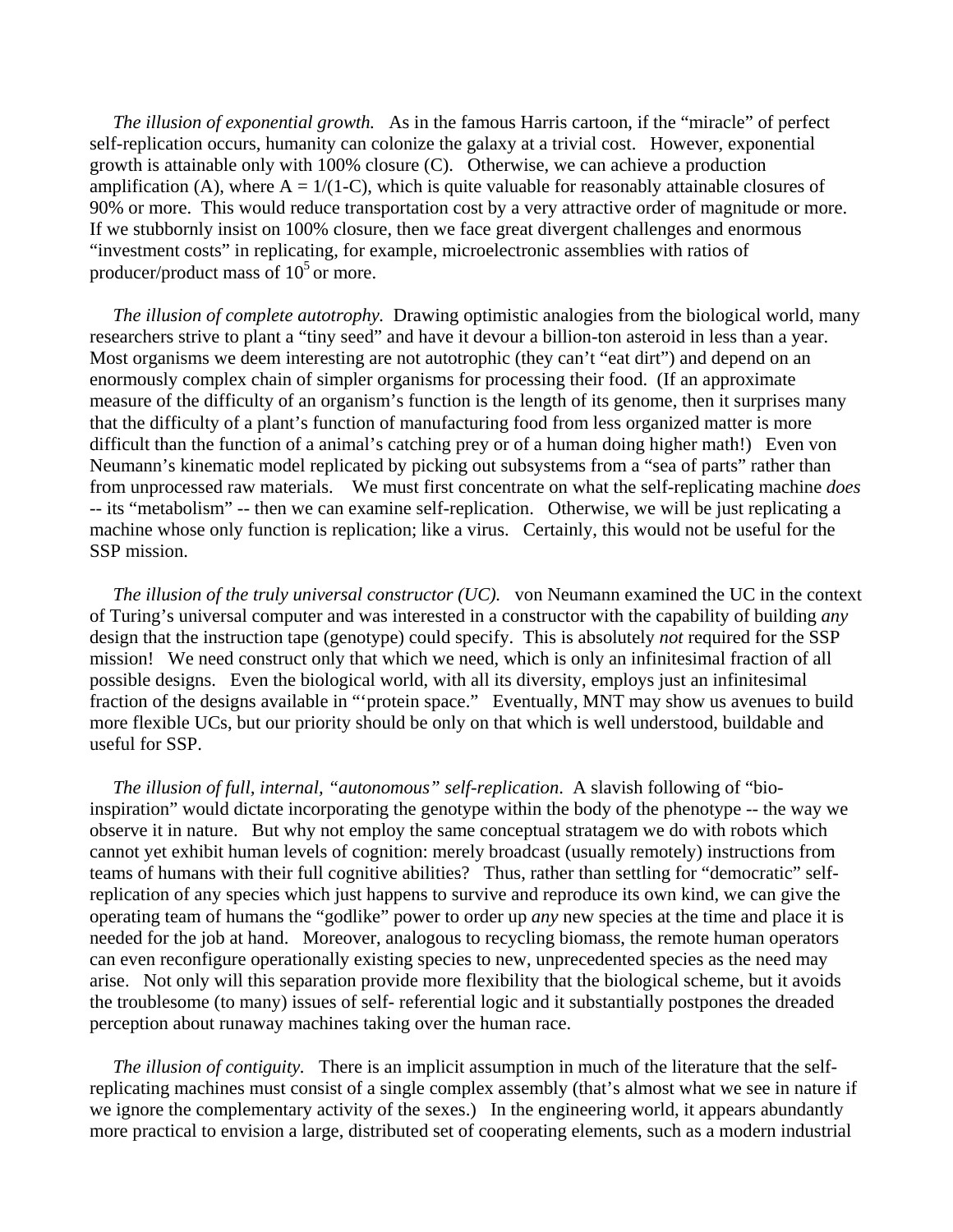factory. Then it becomes interesting and practical to ask questions such as: "what is the simplest factory that can manufacture a useful product and also manufacture a complete replication of itself (with and without human intervention)?" Or: "What is the simplest factory which can self-replicate *autotrophically* (with and without human intervention)?" For the cases permitting human intervention at least we have an existence proof:

The set of all factories in the United States can produce useful products *and* they -- as a system - clearly have the ability to produce more of their own kind (or where else did they come from?). So far, there is no existence proof of the case without human intervention -- except biological analogy. And when we want to rely on bio-analogy, we had better know far more than we presently do about the detailed mechanisms of even how a single cell replicates.

 *The illusion that artificial intelligence is sufficiently deep for autonomous self-replication.* This issue overlaps the decades-old, overly optimistic illusion that AI can really represent nontrivial human cognitive capability. We should not forget the early predictions of how simple it would be for the computer to be world chess champion or perform automatic language translation -- both were predicted for the 1960's and were just barely accomplished in a most fragile manner in the 1990's, requiring over a million-fold more computational power than first thought necessary. There still persist major gaps in our understanding how much of human activity can be delegated to robots and, similarly, to what extent can the robotic building of the next generation of robots be automated. Thus, the issue of "sliding autonomy" is as relevant to self-replication research as it is to ongoing research in advanced robotics.

*The illusion that self-replication research is an intellectual island.* There are conjectures that selfreplication theory is fundamentally different and separate from the more mainstream robotics research, and that is a reason for its lack of support and disappointing progress. However, as was frequently mentioned in the paragraphs above, self-replication has many issues and themes in common with advanced robotic concepts and it would be constructive for future research to consider self-replication - - as well as evolution -- as a natural intellectual extension of the robotics field. For example, the research agenda at the Space Studies Institute at Princeton considers a continuous spectrum of activities from direct man-in-the-loop, fully teleoperated robotics, increasingly autonomous robotics with AI, fully autonomous robots, cooperating hierarchies of robots, diagnosing and repairing robots, replacement and reconfiguring robots, and finally, self-replicating and evolving robots.

Bottom line conclusion from this litany of greedy illusions which hampered progress:

 We should focus on the rich domain of the possible, rather than yearn for presently impossible fantasies. Humanity really needs SSP soon and it is attainable. Colonization of the galaxy can come later.

#### 6.4 Findings (of the discussion group)

 In contrast to the lack of real progress in lowering transportation costs to orbit, microelectronic technology has advanced by over a factor of  $10^{10}$  since von Neumann's day. This in turn has enabled enormously increased opportunities in computer science, detailed simulation, communications, robotics -- and extending into self-replication. These extended applications are realizable in the near future in support of the SSP mission.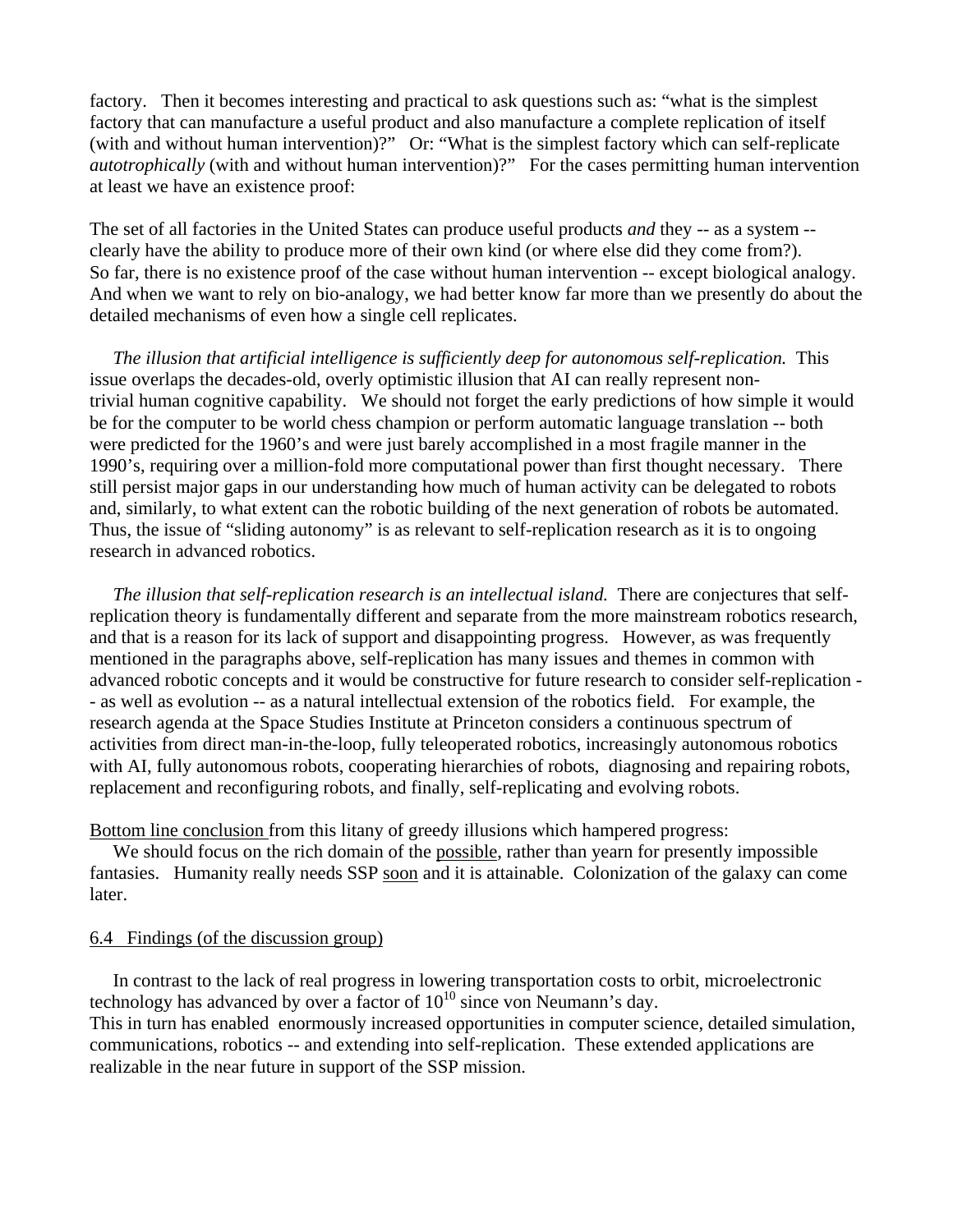Self-replication research has been hampered by several illusions which strived for idealistic rather than practical goals. Directing self-replication research on practical goals in support of the SSP mission should achieve at least partial success and very substantial effectiveness leverage.

 Realistic and detailed simulation tools could provide a practical aid to the design and analysis of innovative self-replication concepts.

 Evolutionary behavior and design tools such as genetic algorithms could provide valuable insight into future designs and their optimization.

 Bio-inspiration provides valuable insight to many innovative concepts, but we should not limit ourselves only to examples found in the biological world. For example, we can base designs on "Lamarkian evolution" and reconfigurability, neither of which is available in biology.

 The lunar surface could provide a practical operations base for SSP, whether solar power satellites are used or not. In order to take advantage of extra-terrestrial resources, we can use the lunar surface, near earth-orbit asteroids (NEAs) or space debris.

 The truly universal constructor, with a closure of 100%, would be nice, but not necessary for the first several generations of SSP.

Humanity can control the "Frankenstein threat" of evolving robots taking over humanity.

 A reason that the kinematic model has shown such little success compared with von Neumann's computer architecture and cellular automata is that is must work in the unforgiving reality of the physical world, rather than in the mathematical abstraction of the virtual (toy) world. However, it is not so hard that real progress cannot be made.

 There exist significant research areas to pursue in support of self-replication applied to the SSP mission at an economical pace.

#### 6.5 Research recommendations with funding estimates (by the discussion group)

 **1.** Define system-level measures of effectiveness and models which couple the effect of alternative technologies and designs to investment costs and total system effectiveness; ~\$0.2M (see page 27 of the view graphs for a simple example of possible trade studies on this model.)

 **2.** Develop a simulation capability with sufficient detail to determine manufacturing flow networks which are both transitive and intransitive and permit the determination of such parameters as closure, investment costs, production amplification and the degree of autonomy from human involvement. ~\$0.5M. (these simulations do not require the level of detail that is normally needed for the evaluation of robotic designs in a dynamic environment.)

 **3.** Employing the simulation capability in item 2, examine a robotic hierarchical society which involves the natural extrapolations of : self and mutual diagnostics, self and mutual repair, parts replacement from spares provisioning, parts replacement from scavenged parts of failed robots, and the construction of entirely new robots -- including the reconfiguration of healthy robots -- to serve emerging needs. The sea of parts available in the construction vicinity -- although a long "bill of materials"-- should enable a far longer list of possible robot species. Since this concept is not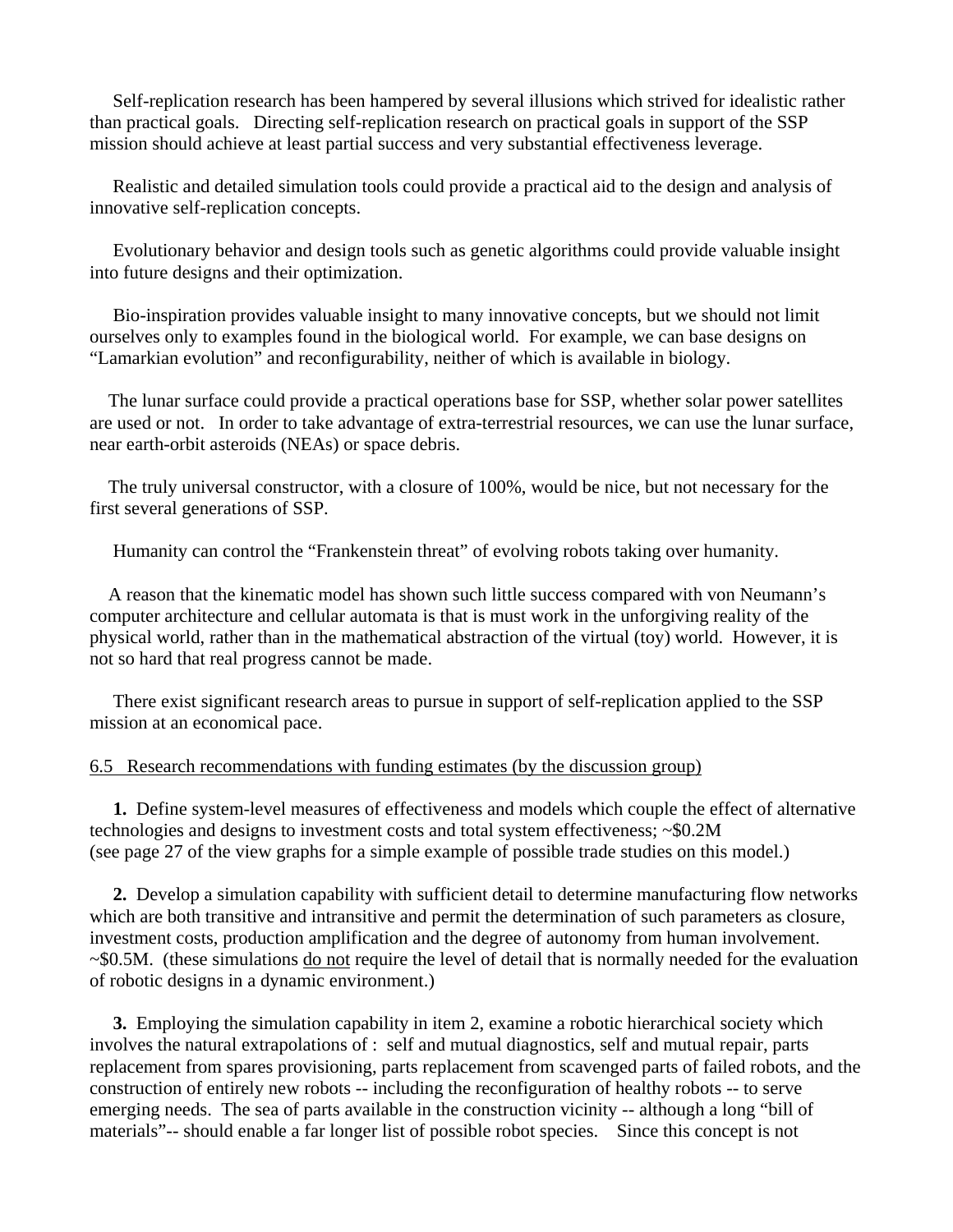autotrophic it will not be completely self- replicating, but it should substantially increase the total system reliability and flexibility. ~\$1M.

 **4.** Employing the simulation capability in item 2, define the entire process from the mining of available raw material to the finished useful product, including the robotic society. Assuming that the "genome" of the robots will be under full human control, examine alternative approaches to accomplish replication closure: how are the robotic subsystems manufactured and how are *their* parent machines manufactured,..etc. Determine producer/product cost and mass ratios and alternative investment costs for each level of closure. Estimate the optimum level of self-replication investment to maximize mission levels of effectiveness. ~\$2M

 **5.** Repeat item 4, except that varying degrees of autonomy -- or internalization -- of the robotic genomes shall be considered. ~\$3M.

 **6.** Migrate the understanding of self-replication attained by the past few decades of research on cellular automata to the understanding of the kinematic model.  $\sim$ \$0.2M

 **7.** Continue to mine von Neumann's intellectual heritage through scholarly reviews of his work on the general theory of automata, complexity, reliability of large systems with unreliable components, and evolution.  $\sim$ \$0.1M

 **8.** Examine additional biological and "super-biological" analogies which may benefit the SSP mission, including: epigenesis (growth and development), immune systems, learning, Lamarkian evolution (passing on acquired characteristics to progeny), language acquisition and reconfigurability.  $~50.2M$ 

 **9.** Encourage the molecular nanotechnology community to accelerate their research into universal constructors useful to the SSP mission.  $\approx $1M$ 

#### References

1. John von Neumann, *Theory of self-reproducing automata,* University of Illinois Press, Urbana, 1966, Edited and completed by A. W. Burks.

2. Professor Willis Ware, lectures on computer architecture, UCLA graduate school, 1953. Ware was on von Neumann's team which built the first internally stored program general purpose digital computer.

3. Moshe Sipper, *Fifty years of research on self-replication: an overview,* Journal of Artificial Life, vol 4, no. 3, pp 237, the MIT Press, Summer 1998

4. Christopher Langton, *Self-reproduction in cellular automata,* Physical D, 10, pp135-144, 1984

5. John Kemeny, *Man viewed as a machine,* Scientific American, 192, April 1955, pp 58-68

6. Edwin Moore, *Artificial Living Plants,* Scientific American, October 1956, pp 118-126

7. L. Penrose, *Self-reproducing machines,* Scientific American, 200(6), 1959, pp 105-114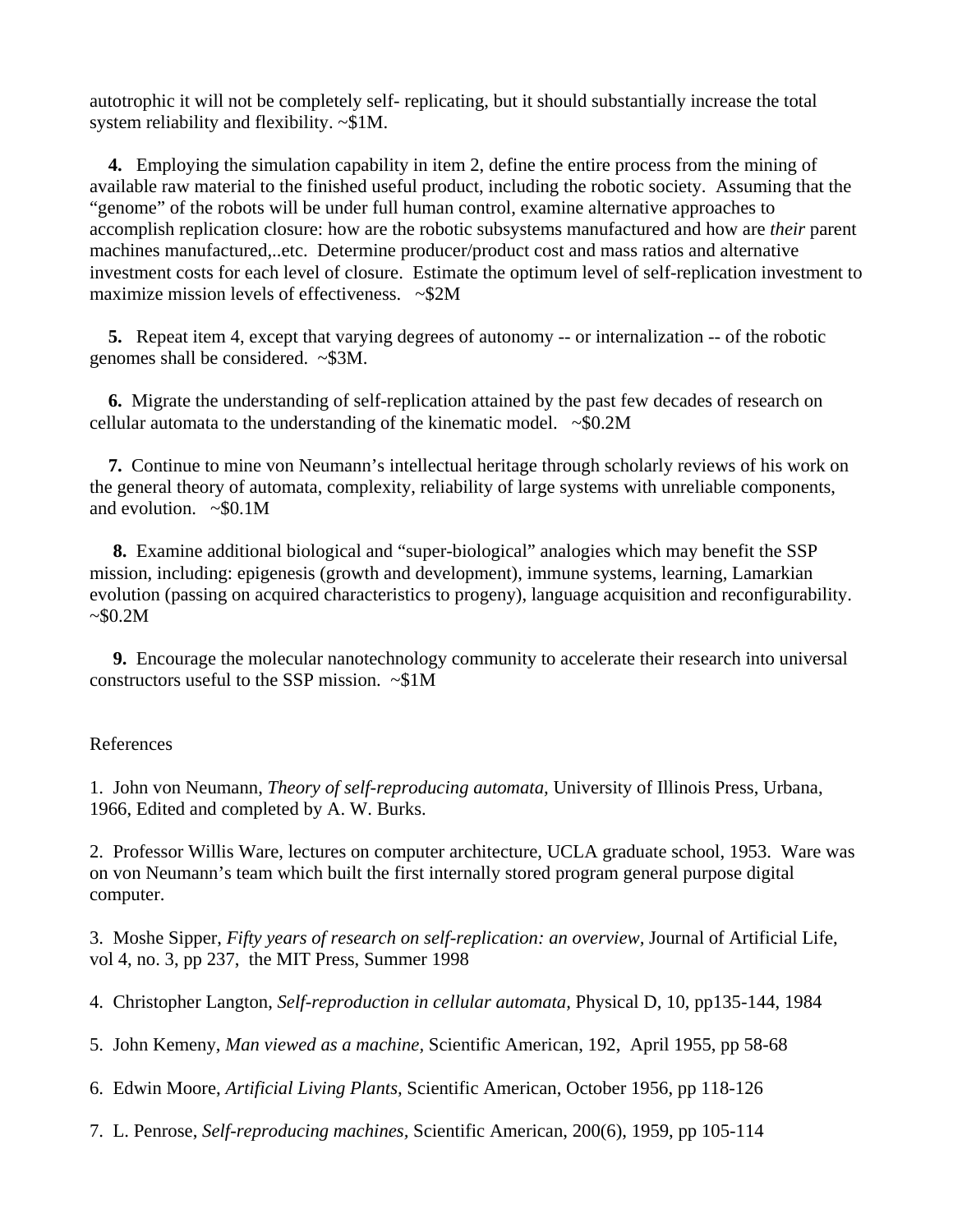8. Ralph Merkle, *Self-replicating systems and molecular manufacturing,* Journal of the British Interplanetary Society, vol 45, pp 407, 1992.

9. Proceedings of the 1980 NASA/ASEE Summer Study, NASA Conference Publication 2255, Robert Freitas, Jr. and William Gilbreath, Editors. NASA Scientific and Technical Information Branch, 1982.

10. Telephone conversations between Robert Frosch and George Friedman, 1996.

11. Personal communications with Professor Michael Dyer, UCLA Computer Science Dept, Eric Drexler, primary developer of MNT, and other attributions by Norbert Wiener, Stuart Kaufman and J.P. Wesley.

12. John Markoff, *Dr. Frankenstein, please call your office,* New York Times, Week in Review, p1, March 19, 2000.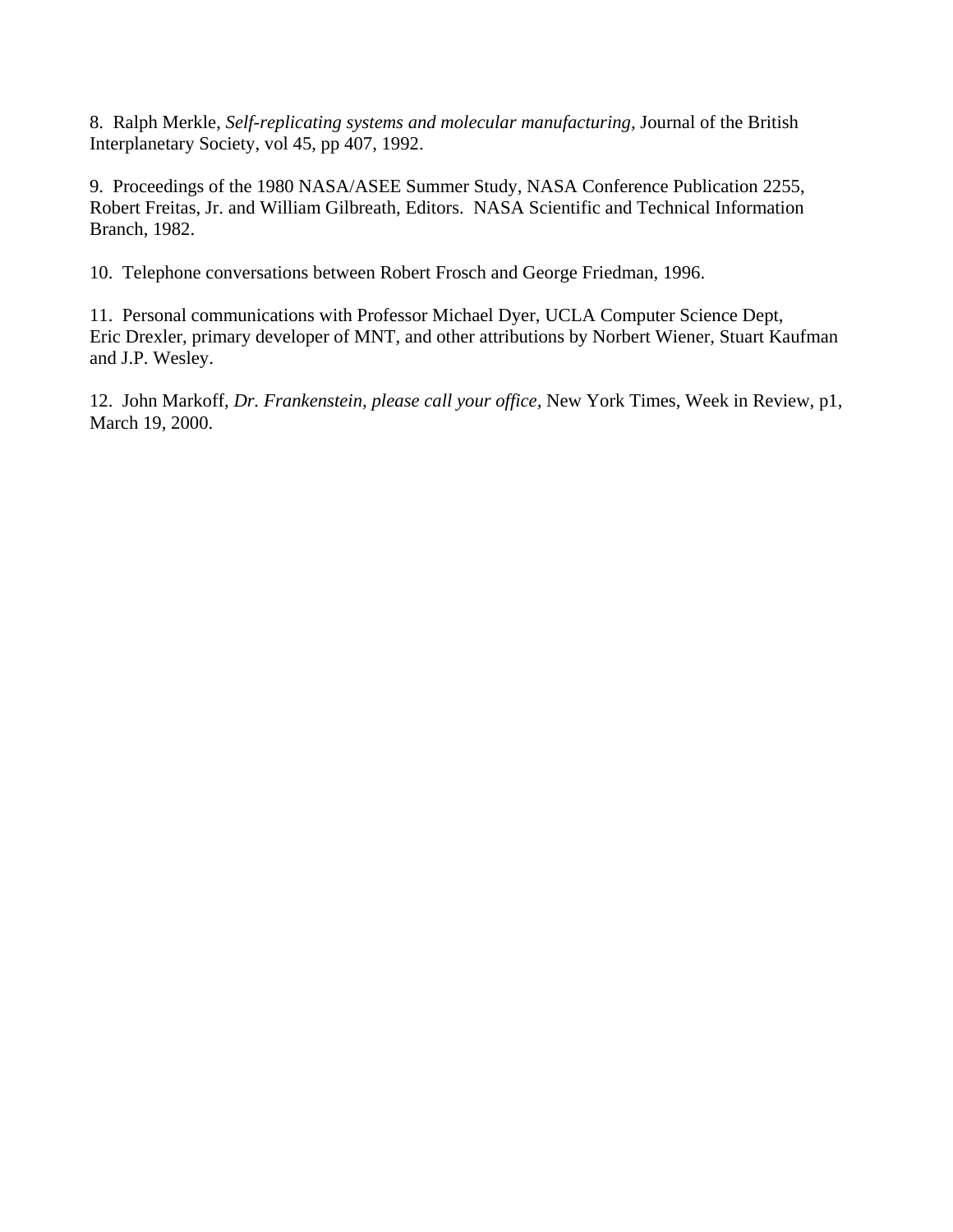# **APPENDIX 1 List of Participants**

# **Research Issues in Space Macrosystems: Autonomous Construction and Manufacturing for Space Electrical Power Systems**

Courtyard Marriott Crystal City, Arlington, VA 22202*,* April 5-7, 2000

#### **Names Companies/Institutes E-mail Addresses**

15.Jerome Glenn APC 20.Stewart Johnson Johnson and Associates 25. Chris Langton Swarm Corp. 30.Dick Marsten

2.George Bekey **University of Southern California** bekey@usc.edu 3.Ivan Bekey **Sekey Designs, Inc.** ibekey@aol.com 4.Koon Meng Chua Univ. of New Mexico kmchua@unm.edu 5.David Crabtree **Canadian Space Agency** david.crabtree@space.gc.ca 6.David Criswell **Criswell** Univ. of Houston **Democration** dcriswell@uh.edu 7. Henry Curtis **NASA Glenn Research Center** henry.curtis@grc.nasa.gov 9.Al Conde **NASA Headquarters** aconde@hq-nasa.gov<br>10.Margo Deckard Space Frontier Foundation MarDeckard@aol.com 10.Margo Deckard Space Frontier Foundation MarDeckard@aol.com<br>11.Göksel Dedeoglu University of Southern California dedeoglu@robotics.usc.edu University of Southern California 12.Mike Duke Lunar/Planetary Institute mikeduke@earthlink.net 13.George Friedman USC & Space Studies Institute gfriedma@usc.edu 14.Toshio Fukuda Nagoya, Japan fukuda@mein.nagoya-u.ac.jp 16.Dan Greenwood and Netrologic netrom metro@cts.com 17.Mark Henley Boeing mark.w.henley@boeing.com 18.Gregory S. Hickey Jet Propulsion Laboratory gregory.s.hickey@jpl.nasa.gov 19.Alex Ignatiev **Commundees** University of Houston<br>
20.Stewart Johnson and Associates **19.9 StwJohnson@aol.com** 21.Pradeep Khosla Carnegie Mellon University pkk@cs.cmu.edu 22. Fred Koomanoff **Bd.** of Dir, Sunset Energy Council fkoomie@erols.com 23.Ronald Kube Syncrude Canada Ltd. kube@cs.ualberta.ca 24.Richard Laing Logical Mechanisms, Ann Arbor eilaing@umich.edu<br>25.Chris Langton Swarm Corp. Corp. Corp@swarm.com 27. Rocco Locantore NASA Glenn Research Center locantore@nss.isunet.edu 28.John Mankins NASA Headquarters jmankins@hq.nasa.gov 29.Pierre Marchal Swiss Ctr for Electr. & Micro Tech. Pierre.marchal@csem.ch

31.Gregg Maryniak X-Prize Foundation maryniak@aol.com 33.Joseph McCabe Energy Ideas energyi@mccabe.net 34.Barry McMullin **Univ. of Dublin** mcmullin@eeng.dcu.ie 35.David Miller U of OK/KIPR dmiller@kipr.org 39.Keith Prisbrey **University of Idaho** pris@uidaho.edu

1.Sheila Bailey **GRC-NASA** Sheila Bailey@grc.nasa.gov

32.Neville Marzwell **JPL** JPL JULE THE Neville.I.Marzwell@jpl.nasa.gov 36.Jean-Claude Piedboeuf Canadian Space Agency jean-c.piedboeuf@space.gc.ca 37. Paolo Pirjanian Jet Propulsion Laboratory Paolo. Pirjanian@jpl.nasa.gov 38.Darrell Preble Jonesboro, GA prebledw@forscom.army.mil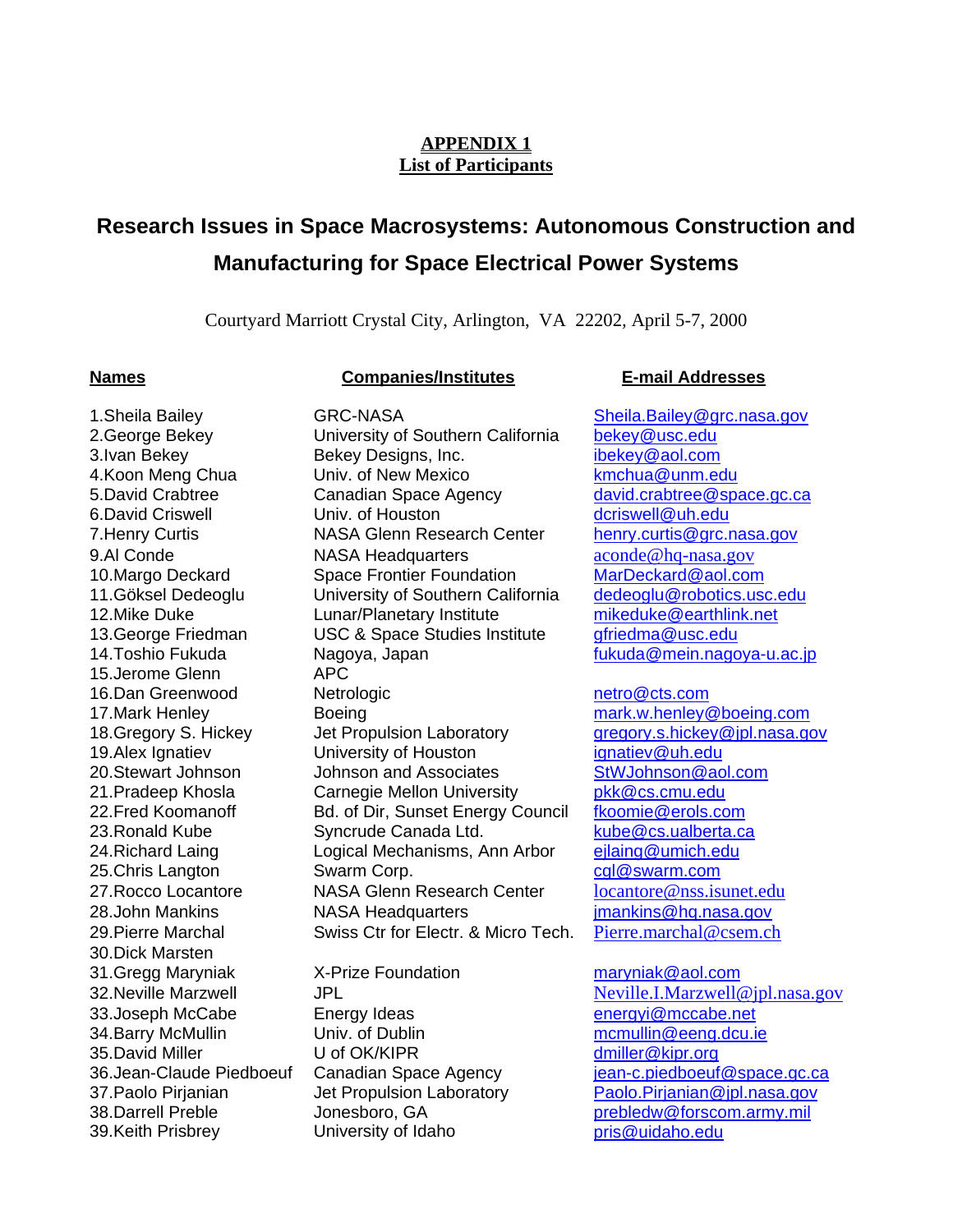40.Hiroki Sayama New England Complex Syst Institute sayama@necsi.org 41.David Schrunk Chairman, Science of Laws Institute **docscilaw@aol.com**<br>42.Saniiv Singh Carnegie Mellon University ssingh@frc.ri.cmu.edu 42. Sanjiv Singh Carnegie Mellon University 43.Don Spencer TRW TRW Don.Spencer@trw.com 44. Peter Staritz **Carnegie Mellon University postaritz@frc.ri.cmu.edu** 45.Michael Stieber Canadian Space Agency mike.stieber@space.gc.ca 46.John Tuttle **National President, Daystar Communisty** en an extended to the President, Daystar and ituttle @daystartech.com<br>47.Chris Urmson Carnegie Mellon University by Cu@andrew.cmu.edu 47.Chris Urmson **Carnegie Mellon University** cu@andrew.cmu.edu<br>48.Richard Vaughan University of Southern California vaughan@robotics.usc.edu 48.Richard Vaughan University of Southern California vaughan@robotics.u<br>49.Bob Waldron Ret, Canoga Park, CA rdwaldron@aol.com 49.Bob Waldron Ret, Canoga Park, CA 50.Paul Werbos Mational Science Foundation bure pwerbos@nsf.gov 51.Red Whitaker Carnegie Mellon University *red@ri.cmu.edu*<br>52.Peter Will COSC-Information Sciences Institute will@isi.edu 52. Peter Will **USC-Information Sciences Institute** 53.Jing Xiao **National Science Foundation** *jxiao@nsf.gov* 54.Wanping Zheng Canadian Space Agency wanping.zheng@space.gc.ca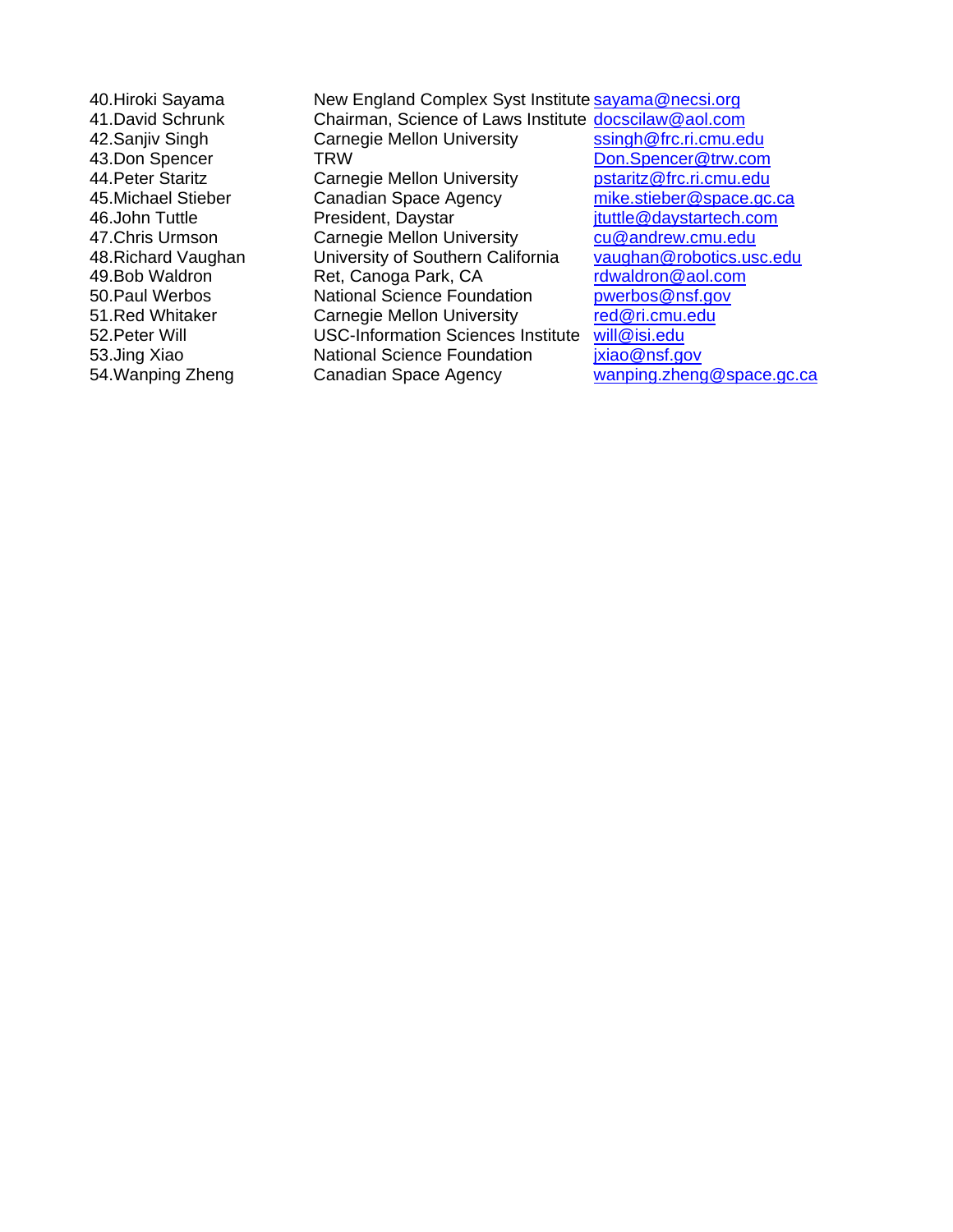# **APPENDIX 2 Workshop program**

# **Research Issues in Space Macrosystems: Autonomous Construction and Manufacturing for Space Electrical Power Systems**



*Courtyard Marriott Crystal City Arlington, VA* 

5. 3. *April 5-7, 2000*



#### **Tuesday, April 4, 2000**

8:00- 9:30 PM No host wine and cheese get-acquainted reception

# **Wednesday, April 5, 2000**

| 7:45- 8:00 AM  | Registration                                                                                                                    |
|----------------|---------------------------------------------------------------------------------------------------------------------------------|
| 8:00- 8:15 AM  | Welcome, introductions, program goals and objectives<br>George Bekey and Ivan Bekey                                             |
| 8:15-8:45 AM   | Charge to the Workshop<br>Paul Werbos, National Science Foundation                                                              |
| 8:45- 9:30 AM  | Space Solar Power-History, promise and status<br>John Mankins, NASA Headquarters                                                |
| 9:30-10:15 AM  | Vision for the future of smart autonomous systems in space<br>"Red" Whittaker, Robotics Eng. Center, Carnegie Mellon University |
| 10:15-11:00 AM | Solar Power Satellites: Technology Challenges<br>Ivan Bekey, Bekey Designs                                                      |
| 11:00-12:30 PM | Group Meeting 1:<br>Groups will concentrate on priorities and basic issues in the "Challenges"                                  |
| 12:30- 1:45 PM | Lunch                                                                                                                           |
| 1:45- 2:15 PM  | Plenary session: reports from the breakout groups                                                                               |
| 2:15- 3:00 PM  | Cooperative work by multiple autonomous systems: the state of the art<br>George Bekey, University of Southern California        |
| 3:00- 3:45 PM  | Distributed intelligent learning systems: Learning, design and control<br>Pradeep Khosla, Carnegie Mellon University            |
| 3:45- 5:15 PM  | Group meeting 2: Identify research issues in the use of multiple intelligent<br>systems for space assembly tasks                |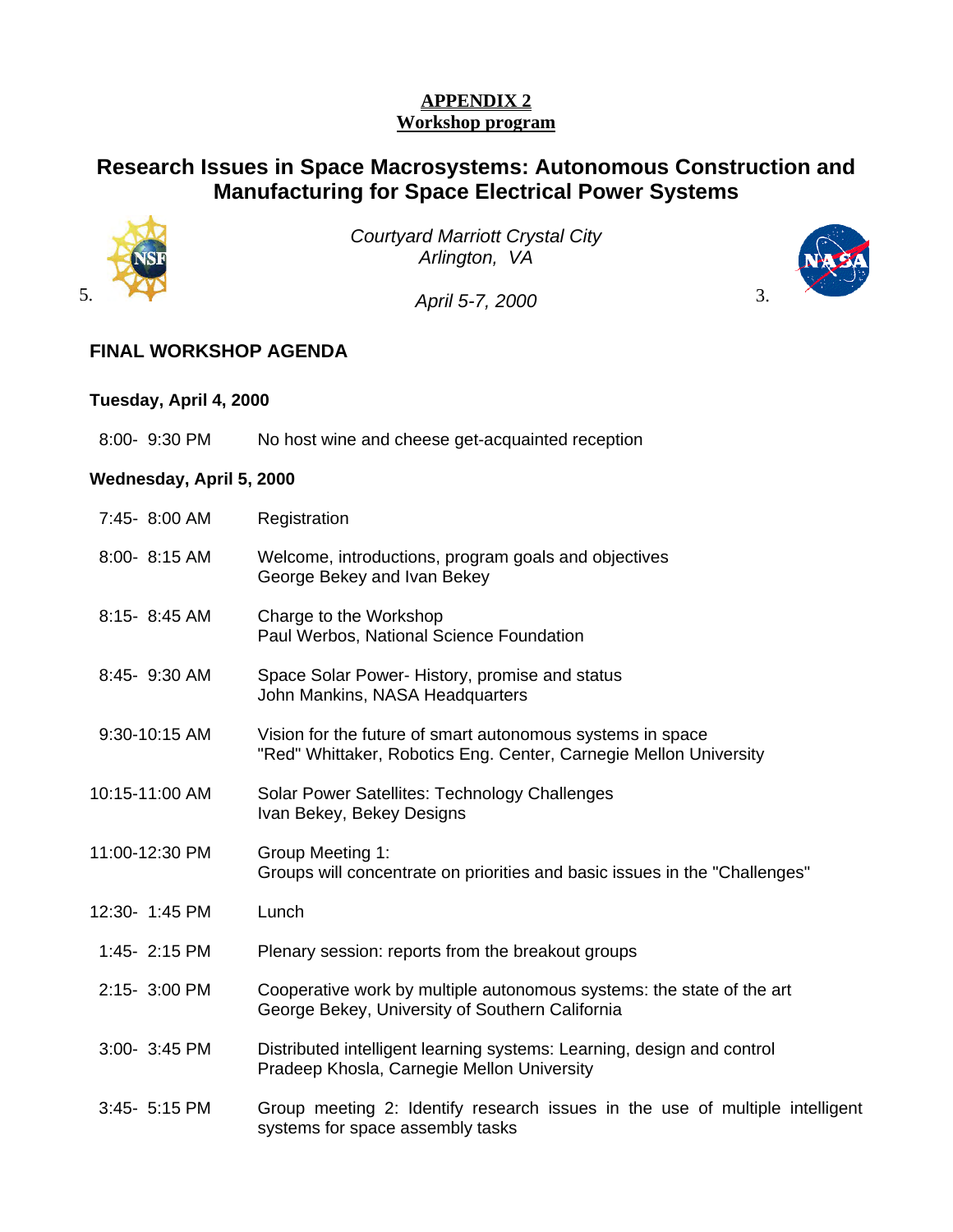6:30 PM Dinner presentation: "Thinking About Big Space", T. F. Rogers, Chief Scientist Space Transportation Association, Chairman, Sophron Foundation

# **Thursday, April 6**

| 8:00- 9:00 AM   | Plenary session: Reports from the breakout groups                                                                                                            |
|-----------------|--------------------------------------------------------------------------------------------------------------------------------------------------------------|
| 9:00- 9:45 AM   | Autonomous assembly of space structures: Issues and problems<br>Neville Marzwell, Jet Propulsion Laboratory (Not presented due to illness)                   |
| 9:45-11:30 AM   | Group meetings 3: Research issues in space structure assembly                                                                                                |
| 11:30-12:30 PM  | Reports from the breakout groups                                                                                                                             |
| 12:30- 1:45 PM  | Lunch                                                                                                                                                        |
| 1:45- 2:30 PM   | Lunar processing and manufacturing - General issues<br>David Criswell, Unversity of Houston                                                                  |
| 2:30- 3:15 PM   | Solar cell development on the surface of the moon<br>Alex Ignatiev, University of Houston                                                                    |
| 3:15- 5:00 PM   | Group meetings 4: Research issues in lunar manufacturing                                                                                                     |
| 6:30 PM         | Dinner presentation: "The Planet Moon Project", David Schrunk<br>Co-author, "THE MOON: Resources, Future Development and Colonization"                       |
| Friday, April 7 |                                                                                                                                                              |
| 8:00- 9:00 AM   | Plenary session: Reports from the breakout groups                                                                                                            |
| 9:00- 9:45 AM   | Toward self-replicating machines; bionic systems (self healing, evolution)<br>George Friedman, Space Studies Institute and University of Southern California |
| 9:45-11:15 PM   | Group meetings 5: Research issues in self replication                                                                                                        |
| 11:15-12:15 PM  | Final plenary session: reports from breakout groups                                                                                                          |
| 12:15-12:30 PM  | Closing remarks<br>George Bekey and Ivan Bekey                                                                                                               |
| 12:30- 1:30 PM  | Lunch                                                                                                                                                        |

1:30- 5:30 PM Organizers and group leaders meet to prepare report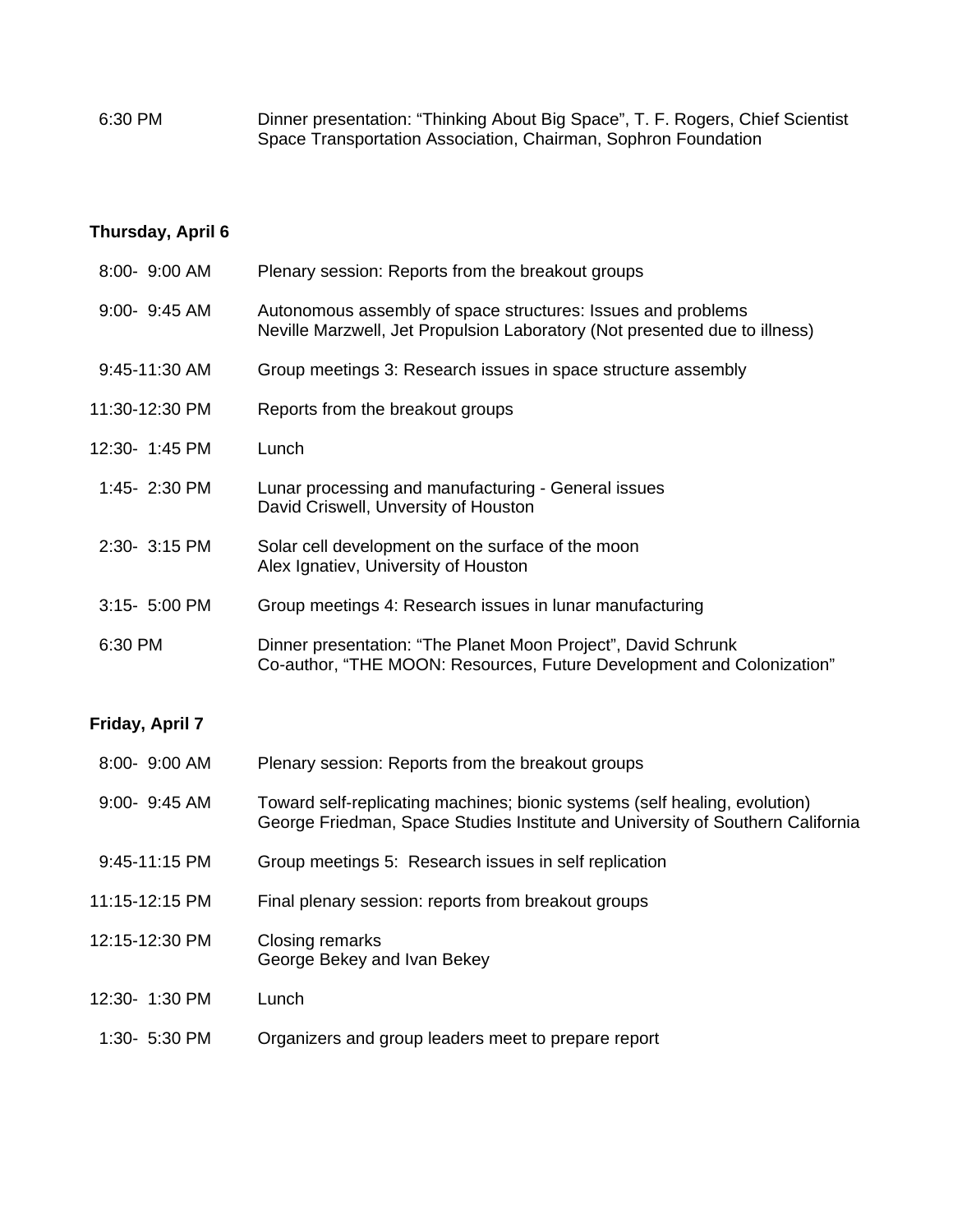# **APPENDIX 3**

# **"Solar Power from Space: Beaming Electricity from Space-Based Power Systems Could Brighten the Environmental Outlook"**

(Highlights from an article in the Spring 2000 Issue of EPRI Journal,  $p. 6 - 17$ )

Palo Alto, Calif., -- April 20, 2000 New, breakthrough energy concepts must be implemented in order to provide sustainable energy for the 10 billion global population expected by the year 2050, according to the Electric Power Research Institute's "Roadmap," a pathway to the future for electric power. Collecting solar energy in space may be one way to fit the bill.

 According to an article in the Spring 2000 issue of the EPRI Journal, sun-facing photovoltaic arrays in stationary Earth orbit at an altitude of 22,300 miles would receive eight times as much sunlight as they would at the earth's surface, on average. Space arrays would also be unaffected by the Earth's day-night cycle, cloud cover and atmospheric dust. Transmitters connected to large space-based solar photovoltaic arrays could then beam as much as several billion watts of power to Earth at microwave radio frequencies for collection by a wide area rectifying ground antenna and conversion to electricity.

The idea of beaming solar power from space was first proposed more than 30 years ago, but now the perceived need for such a source is greater and the outlook for eventual economic feasibility within the next several decades is more favorable. Additional government funding for a space solar power (SSP) exploratory research and technology program was authorized for fiscal year 1999 and is continuing in the current fiscal year.

John Mankins, NASA's manager for advanced concept studies notes that key developments in recent years in such areas as information technologies, robotics, power generation, and electronics all promise to reduce the costs of SPS. The physics and fundamental technology for such a scheme are well known and largely in hand, although substantial development would be necessary to actually build a space power system.

Says Kurt Yeager, EPRI's president and CEO, "Solving the 'trilemma' of population growth, resource consumption, and environmental cost, and providing a sustainable global supply of electricity will require some 'outside the box' thinking. To look beyond the planet for a solution is indeed thinking outside the box."

Other scientists have envisioned that building solar collectors on the moon will ultimately provide an elegant solution to launching the heavy mass of satellite components into orbit. It would also solve the problem of debris from satellites that could threaten both commercial satellites and space flights from earth. The lunar soil could supply silicon to build solar arrays and metals such as iron and aluminum for support structures and electric wiring. The components and production processes could be fully developed and tested on earth before a return to the moon.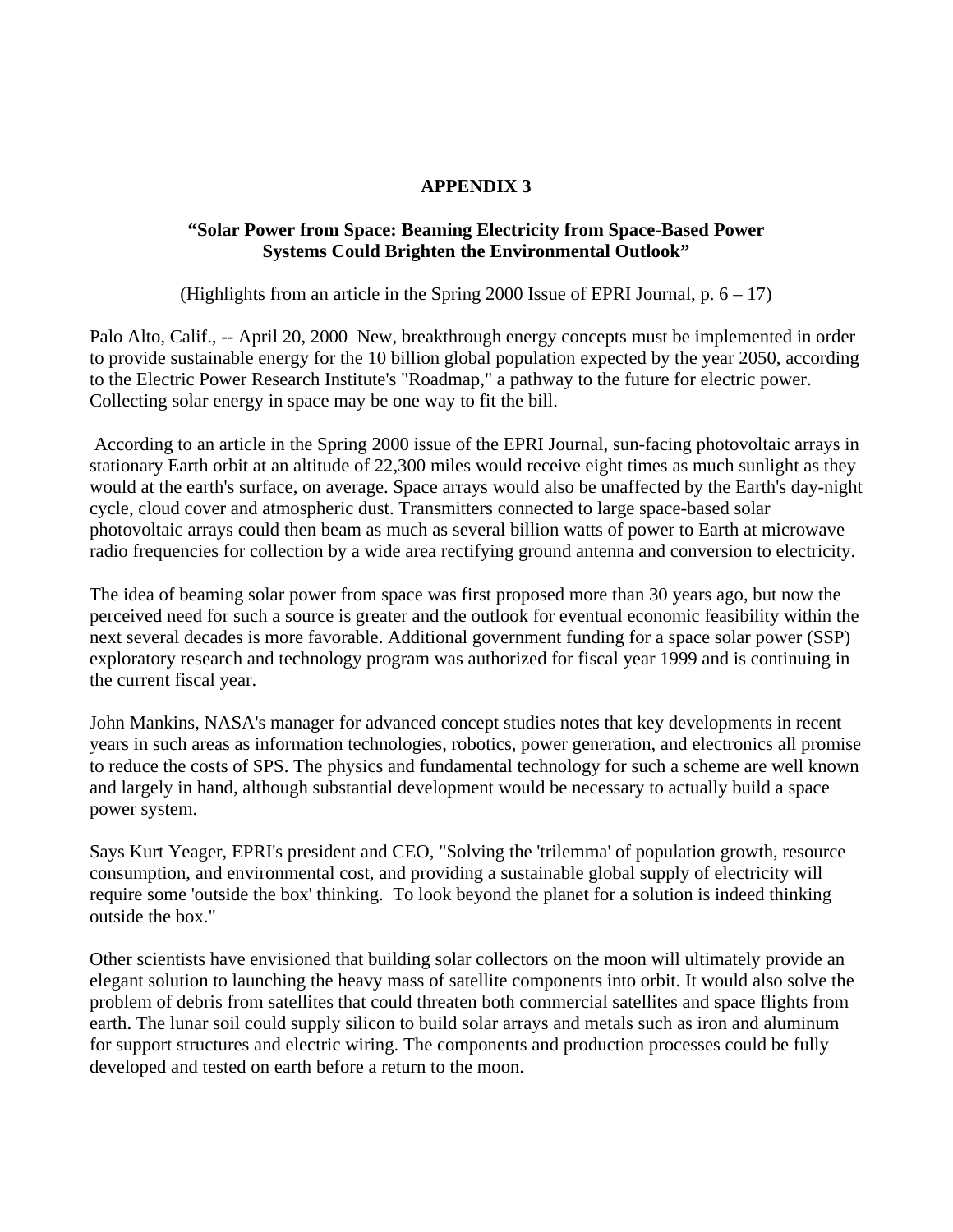David Criswell, director of the Institute for Space Systems Operations at the University of Houston, says, "The moon's environment is extremely dry and there is absolutely no weather. All the things that make solar energy difficult on earth are absent on the moon."

According to Criswell, lunar solar power could supply a 2050 world population of 10 billion people with enough energy to meet all basic human needs at low cost, and with few, if any, environmental downsides of the other energy alternatives.

Most ardent believers in the potential for space-based solar power stop short of suggesting that an urgent, capital-intensive development effort should be an objective for the near term. Many technical, economic, environmental, legal, and regulatory issues will need to be resolved internationally before a consensus to pursue such development could be achieved. Supporters of space solar power say that the significant progress achieved thus far in demonstrating the technology and feasibility of wireless power transmission from space makes the case for pursuing the program.

EPRI's Kurt Yeager says, "While much research and technical effort is centered on the shorter term, the lower risk, and the incremental advance, it is heartening to realize that the energy, enthusiasm, and intellect of some dedicated technologists are directed toward the pursuit of a revolutionary, as opposed to an evolutionary solution. Whether solar power satellites and lunar solar power bases will eventually come to pass remains to be seen. But much can be learned in an attempt to answer the important questions that accompany such a vast undertaking."

The Electrical Power Research Institute, EPRI, headquartered in Palo Alto, California, was established in 1973 as a center for public interest energy and environmental research. EPRI's collaborative science and technology development program now spans nearly every area of power generation, delivery and use. More than 1000 energy organizations and public institutions in 40 countries draw on EPRI's global network of technical and business expertise.

Note: This article was excerpted from a feature article and published in the Spring2000 issue of the EPRI Journal. For a reprint of the article or for photos, please contact Jackie Turner at 650-855-2272 or jturner@epri.com.

EPRI 3412 Hillview Avenue, Palo Alto, California 94304 USA 800.313.3774 or 650.855.2000